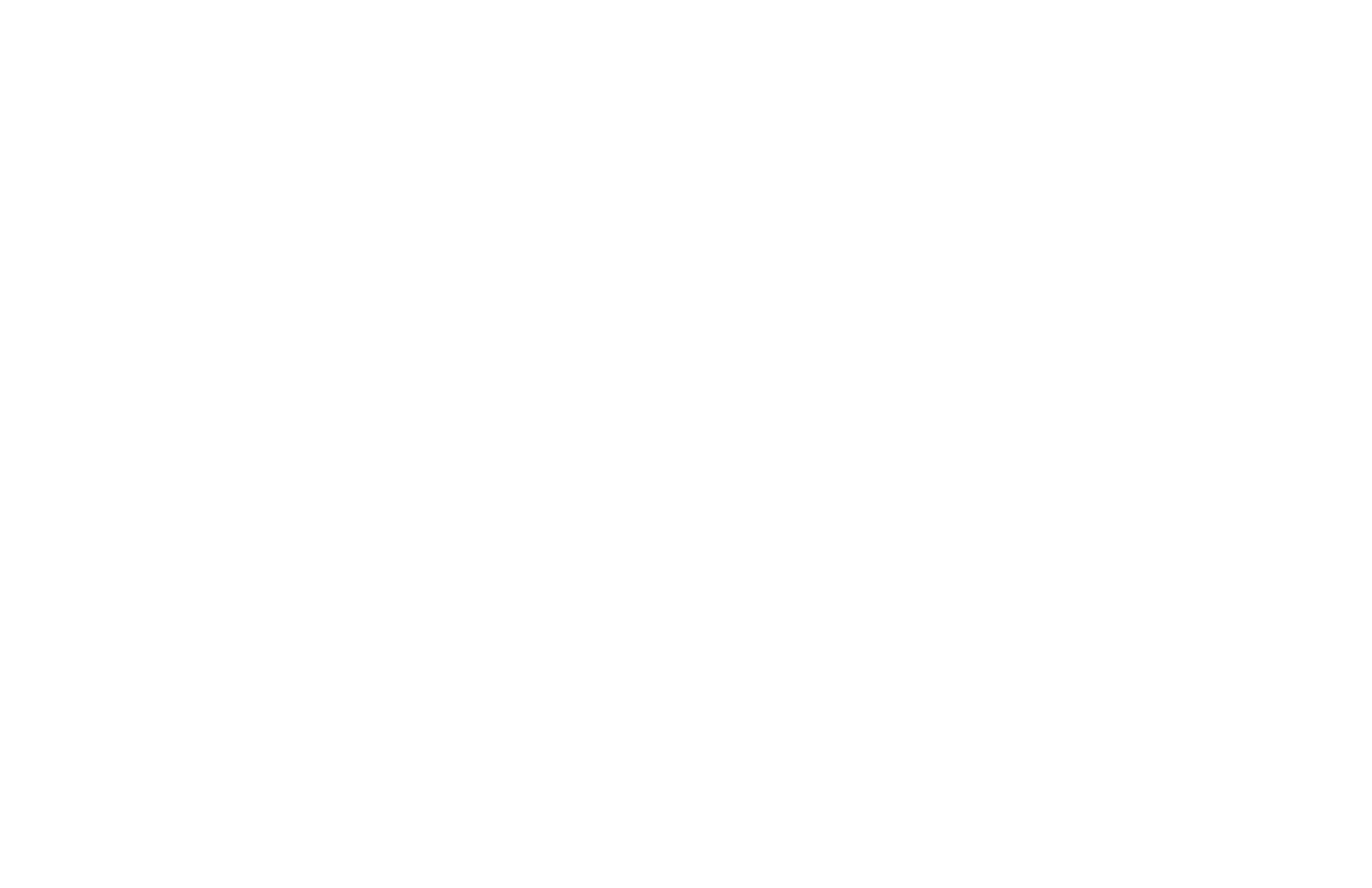### *City of Rio Rancho FY 2010/11 Gross Receipts Data by Selected Industries*

# **Report No. 80 -- NAICS Code Version Population - July 2010: 87,521**

|                                                        | $Jul-10$  | Aug-10    | Sep-10    | <b>Oct-10</b> | <b>Nov-10</b> | <b>Dec-10</b> | $Jan-11$  | Feb-11    | Mar-11    | Apr-11    | $May-11$  | $Jun-11$  | <b>Total</b>    | <b>Rio Rancho</b><br><b>Gross</b><br>Recipts $$$<br>per capita | <b>Rio Rancho</b><br><b>Potential Gross</b><br><b>Receipts \$</b> | % of<br><b>Gross</b><br><b>Receipts</b><br><b>Caputured</b> | (Leakage)<br>Surplus \$ |
|--------------------------------------------------------|-----------|-----------|-----------|---------------|---------------|---------------|-----------|-----------|-----------|-----------|-----------|-----------|-----------------|----------------------------------------------------------------|-------------------------------------------------------------------|-------------------------------------------------------------|-------------------------|
| Information and Cultural Industries                    |           |           |           |               |               |               |           |           |           |           |           |           |                 |                                                                |                                                                   |                                                             |                         |
| 511110 - NEWSPAPER PUBLISHERS                          |           |           |           |               |               |               |           |           |           |           |           |           | <b>COL</b>      |                                                                | 518,771                                                           | 0%                                                          | (518, 771)              |
| 511130 - BOOK PUBLISHERS                               |           |           |           |               |               |               |           |           |           |           |           |           | $\sim$          | $\sim$                                                         | 425,289                                                           | 0%                                                          | (425, 289)              |
| 511190 - OTHER PUBLISHERS                              |           |           |           |               |               |               |           |           | 86,101    |           |           |           | 86,101          | 0.98                                                           | 1,122,715                                                         | 8%                                                          | (1,036,615)             |
| 513000 - BROADCASTING & TELECOMMUNICATONS              | 683,327   | 633,833   | 603,072   | 625,868       | 651,773       | 642,992       | 640,852   | 217,153   | 218,378   | 223,253   | 640,016   | 654,27    | 6,434,786       | 73.52                                                          | 10,819,822                                                        | 59%                                                         | (4,385,036)             |
| 513100 - RADIO & TELEVISION BROADCASTING               |           |           |           |               |               |               |           | 8,595     |           |           |           |           | 8.595           | 0.10                                                           | 4,092,223                                                         | 0%                                                          | (4,083,628)             |
| 513300 - TELECOMMUNICATIONS                            | 3,359,754 | 4,790,771 | 4,679,161 | 3,998,118     | 4,560,638     | 4,626,370     | 4,584,955 | 5,855,430 | 4,354,625 | 4,891,100 | 5,312,181 | 5,015,287 | 56,028,389      | 640.17                                                         | 71,768,586                                                        | 78%                                                         | (15,740,197)            |
| 514100 - INFORMATION SERVICES (INC. NEWS SYNDIC        |           |           |           |               |               |               |           |           |           |           | 1,148,427 |           | 1,148,427       | 13.12                                                          | 839,918                                                           | 137%                                                        | 308,509                 |
| 514210 - DATA PROCESSING SERVICES                      | $\star$   | $\star$   |           | 20,975        |               | 73,311        |           |           | 69,679    | 242       |           | 10,456    | 174,663         | 2.00                                                           | 317,616                                                           | 55%                                                         | (142, 953)              |
| 99 - UN-ALLOCATED                                      |           |           |           |               |               |               |           |           |           | 298,503   |           |           |                 |                                                                |                                                                   |                                                             |                         |
|                                                        | 1,029,836 | 550,375   | 606,353   | 503,273       | 479,750       | 657,395       | 564,174   | 332,170   | 201,041   |           | 637,123   | 1,117,483 | 6,977,478       |                                                                |                                                                   |                                                             |                         |
| <b>TOTAL</b>                                           | 5,072,916 | 5,974,979 | 5,888,586 | 5,148,234     | 5,692,161     | 6,000,069     | 5,789,981 | 6,413,348 | 4,929,824 | 5,413,098 | 7,737,747 | 6,797,496 | 70,858,439      | 809.62                                                         | 99,405,194                                                        | 71%                                                         | (28, 546, 755)          |
|                                                        |           |           |           |               |               |               |           |           |           |           |           |           |                 |                                                                |                                                                   |                                                             |                         |
|                                                        |           |           |           |               |               |               |           |           |           |           |           |           |                 |                                                                |                                                                   |                                                             |                         |
| <b>Finance and Insurance</b>                           |           |           |           |               |               |               |           |           |           |           |           |           |                 |                                                                |                                                                   |                                                             |                         |
| 522110 - COMMERCIAL BANKING                            | 73,600    | 568,495   |           | 661,958       |               |               | 779,964   | 607,787   | 72,396    | 709,117   | 192,826   | 194,132   | 3,860,275       | 44.11                                                          | 6,512,657                                                         | 59%                                                         | (2,652,383)             |
| 522120 - SAVINGS INSTITUTIONS                          | $\star$   |           |           | 35,330        |               |               |           |           |           |           |           |           | 35,330          | 0.40                                                           | 368,408                                                           | 10%                                                         | (333,078)               |
| 522130 - CREDIT UNIONS                                 |           |           |           |               |               |               |           |           |           |           |           |           | <b>Contract</b> | $\sim$                                                         | 991,355                                                           | 0%                                                          | (991, 355)              |
| 522292 - REAL ESTATE CREDIT (INCLUDING MORTGA          | $\star$   |           |           |               |               | 27,622        |           |           |           |           |           | 20,668    | 48,290          | 0.55                                                           | 637,818                                                           | 8%                                                          | (589, 528)              |
| 523000 - SECURITIES, COMMODITY CONTRACTS & OT          |           |           |           |               |               |               |           |           |           |           |           |           | $\sim$          | $\sim$                                                         | 1,337,293                                                         | 0%                                                          | (1, 337, 293)           |
| 524000 - INSURANCE CARRIERS & RELATED ACTIVITI         | 144,106   | (3, 434)  |           | 61,279        | 126,996       |               |           |           |           | 91,979    |           | 102,375   | 523,300         | 5.98                                                           | 3,037,586                                                         | 17%                                                         | (2,514,286)             |
| 524210 - INSURANCE AGENCIES & BROKERAGE                |           |           |           |               |               |               |           |           |           |           |           |           |                 | $\sim$                                                         | 336,737                                                           | 0%                                                          | (336, 737)              |
| 524290 - OTHER INSURANCE RELATED ACTIVITIES            | $\star$   |           | 66,985    |               |               | 288,829       |           | 66,201    | 128,254   |           | 139,908   | 72,544    | 762,722         | 8.71                                                           | 339,393                                                           | 225%                                                        | 423,329                 |
| 525990 - OTHER FINANCIAL VEHICLES                      |           |           |           |               |               |               |           |           |           |           |           |           |                 | <b>Section</b>                                                 | 1,419,728                                                         | 0%                                                          | (1,419,728)             |
| 99 - UN-ALLOCATED                                      | 1,116,542 | 147,321   | 1,009,557 | 122,981       | 770,736       | 1,088,129     | 229,919   | 277,124   | 1,255,659 | 126,247   | 935,276   | 870,728   | 7,950,219       |                                                                |                                                                   |                                                             |                         |
| <b>TOTAL</b>                                           | 1.334.247 | 712,382   | 1,076,542 | 881,548       | 897,732       | 1,404,581     | 1,009,882 | 951,112   | 1,456,310 | 927,343   | 1,268,011 | 1,260,446 | 13,180,135      | 150.59                                                         | 17,596,873                                                        | 75%                                                         | (4, 416, 737)           |
|                                                        |           |           |           |               |               |               |           |           |           |           |           |           |                 |                                                                |                                                                   |                                                             |                         |
| <b>Professional, Scientific and Technical Services</b> |           |           |           |               |               |               |           |           |           |           |           |           |                 |                                                                |                                                                   |                                                             |                         |
| 541000 - PROFESSIONAL, SCIENTIFIC, & TECHNOLOC         | 1,800,007 | 1,417,188 | 1,735,668 | 1,168,174     | 1,954,917     | 1,231,071     | 1,158,208 | 1,587,702 | 1,268,296 | 1,211,473 | 1,621,682 | 1,146,380 | 17,300,764      | 197.68                                                         | 83,085,547                                                        | 21%                                                         | (65, 784, 783)          |
| 541100 - LEGAL SERVICES                                | 158,475   | 138,314   | 161,530   | 163,273       | 146,920       | 149,092       | 230,653   | 116,799   | 342,645   | 124,675   | 233,345   | 227,890   | 2,193,611       | 25.06                                                          | 25,732,369                                                        | 9%                                                          | (23, 538, 758)          |
| 541110 - OFFICES OF LAWYER                             |           |           |           |               |               |               |           |           |           | 138,921   |           |           | 138,921         | 1.59                                                           | 3,954,070                                                         | 4%                                                          | (3,815,149)             |
| 541190 - OTHER LEGAL SERVICES                          | 32,854    | 26,918    |           | 3,083         |               |               |           | 11,388    |           |           |           |           | 74,243          | 0.85                                                           | 408,980                                                           | 18%                                                         | (334, 737)              |
| 541211 - OFFICES OF CERTIFIED PUBLIC ACCOUNTA          |           | 44,153    |           |               |               | (13,240)      |           |           |           |           |           |           | 30,913          | 0.35                                                           | 1,394,247                                                         | 2%                                                          | (1,363,334)             |
| 541213 - TAX PREPARATION SERVICES                      | 9,241     |           |           |               |               | 8,895         |           | 34,253    | 49,244    |           | 82,189    | 50,806    | 234,626         | 2.68                                                           | 856,587                                                           | 27%                                                         | (621, 961)              |
| 541214 - PAYROLL SERVICES                              |           |           |           |               |               | 3,786         |           |           |           |           |           | 5,481     | 9,268           | 0.11                                                           | 149,948                                                           | 6%                                                          | (140, 681)              |
| 541219 - OTHER ACCOUNTING SERVICES                     | 15,931    | 20,875    | 36,656    | 26,693        | 32,702        | 46,850        | 22,172    | 67,731    | 53,968    | 68,082    | 30,782    | 52,037    | 474,480         | 5.42                                                           | 2,037,817                                                         | 23%                                                         | (1,563,337)             |
| 541300 - ARCHITECTURAL, ENGINEERING & RELATED          | 1,101,638 | 1,598,071 | 1,901,844 | 240,806       | 351,755       | 1,701,621     | 193,041   | 126,845   | 1,517,232 | 1,571,649 | 841,475   | 2,160,273 | 13,306,249      | 152.03                                                         | 21,221,209                                                        | 63%                                                         | (7,914,959)             |
| 541310 - ARCHITECTURAL SERVICES                        |           |           |           |               |               |               |           |           |           |           |           |           | $\sim$          | $\sim$                                                         | 806,679                                                           | 0%                                                          | (806, 679)              |
| 541320 - LANDSCAPE ARCHITECTURE SERVICES               | 135,301   |           |           |               |               |               |           |           |           |           |           |           | 135,301         | 1.55                                                           | 549,149                                                           | 25%                                                         | (413, 848)              |
| 541330 - ENGINEERING SERVICES                          |           |           |           | 110,399       | 37,658        | 30,310        |           |           |           |           |           |           | 178,368         | 2.04                                                           | 8,364,862                                                         | 2%                                                          | (8, 186, 495)           |
| 541340 - DRAFTING SERVICES                             | 20,746    |           |           |               |               |               |           | 5,044     |           |           |           |           | 25,790          | 0.29                                                           | 81,569                                                            | 32%                                                         | (55, 779)               |
| 541350 - BUILDING INSPECTION SERVICES                  |           |           |           |               | 30,776        | 27,755        |           |           | 40,023    |           |           | 271,982   | 370,535         | 4.23                                                           | 313,053                                                           | 118%                                                        | 57,482                  |
| 541400 - SPECIALIZED DESIGN SERV.(INC.INTERIOR.)       | 19,551    | 25,952    | 38,674    | 16,865        | 22,921        | 98,130        | 7,372     |           | 34,123    | 15,481    |           | 209,071   | 488,141         | 5.58                                                           | 2,198,608                                                         | 22%                                                         | (1,710,467)             |
| 541510 - COMPUTER SYSTEMS DESIGN & RELATED S           |           |           | 3,200     |               |               |               | 7,241     |           | 5,967     |           |           | 11,501    | 27,908          | 0.32                                                           | 3,284,687                                                         | 1%                                                          | (3,256,779)             |
|                                                        |           |           |           |               |               | 239,882       |           |           |           |           |           |           |                 |                                                                |                                                                   |                                                             |                         |
| 541511 - CUSTOM COMPUTER PROGRAMMING SERV              |           |           |           |               |               |               |           |           |           |           | 275,970   | 366,390   | 882,242         | 10.08                                                          | 696,805                                                           | 127%                                                        | 185,437                 |
| 541512 - COMPUTER SYSTEMS DESIGN SERVICES              |           |           |           |               |               |               |           |           |           |           |           | 65,060    | 65,060          | 0.74                                                           | 821,240                                                           | 8%                                                          | (756, 180)              |
| 541513 - COMPUTER FACILITIES MANAGEMENT SERN           |           |           |           |               |               |               |           |           |           |           |           |           | a.              | car.                                                           | 94,997                                                            | 0%                                                          | (94, 997)               |
| 541519 - OTHER COMPUTER RELATED SERVICES               | 229,561   | 52,681    | 32,258    | 15,628        | 26,854        | 61,518        | 44,181    | 56,670    | 45,257    | 35,044    | 38,096    | 456,210   | 1,093,957       | 12.50                                                          | 4,373,061                                                         | 25%                                                         | (3,279,104)             |
| 541600 - MANAGEMENT, SCIENTIFIC, TECHNICAL CON         | 298,945   | 502,141   | 418,753   | 523,186       | 448,380       | 1,160,501     | 467,893   | 565,885   | 540,177   | 833,459   | 1,099,343 | 1,432,808 | 8,291,471       | 94.74                                                          | 23, 184, 522                                                      | 36%                                                         | (14,893,051)            |
| 541700 - SCIENTIFIC RESEARCH & DEVELOPMENT SE          |           |           |           |               | 47,328        |               |           |           |           |           |           |           | 47,328          | 0.54                                                           | 95,860,162                                                        | 0%                                                          | (95, 812, 833)          |
| 541800 - ADVERTISING & RELATED SERVICES                |           |           | 120,339   | 39,385        | 47,328        | 57,499        | 55,029    | 42,799    | 35,181    | 38,077    | 58,820    | 104,885   | 599,342         | 6.85                                                           | 3,229,979                                                         | 19%                                                         | (2,630,637)             |
| 541910 - MARKETING RESEARCH & PUBLIC OPINION           |           | 16,045    | 22,427    |               | 15,195        | 14,826        | 14,917    |           | 14,317    | 15,749    |           |           | 113,477         | 1.30                                                           | 510,085                                                           | 22%                                                         | (396, 608)              |
| 541920 - PHOTOGRAPHIC SERVICES                         |           |           |           | 15,575        | 17,059        | 65,054        |           | 105,936   | 20,057    |           | 57,570    | 24,449    | 305,700         | 3.49                                                           | 536,692                                                           | 57%                                                         | (230, 993)              |
| 541930 - TRANSLATION & INTERPRETATION SERVICE          |           |           |           |               |               |               |           |           |           |           |           |           | $\sim$          | $\sim$                                                         | 112,612                                                           | 0%                                                          | (112, 612)              |
| 541940 - VETERINARY SERVICES                           |           | 161,197   | 184,314   |               | 264,133       | 156,188       | 208,225   |           | 261,119   | 250,158   | 232,156   | 295,405   | 2,012,895       | 23.00                                                          | 3,363,395                                                         | 60%                                                         | (1,350,499)             |
| 541990 - ALL OTHER PROFESSIONAL, SCIENTIFIC, TEC       | 983,640   | 1,012,735 | 662,611   | 1,860,233     | 2,133,973     | 1,391,436     | 1,412,290 | 1,511,759 | 979,049   | 966,381   | 1,046,888 | 1,255,791 | 15,216,787      | 174                                                            | 31,610,296                                                        | 48%                                                         | (16, 393, 510)          |
| 99 - UN-ALLOCATED                                      | 1,215,443 | 780,758   | 688,064   | 700,614       | 403,141       | 145,477       | 624,963   | 574,385   | 365,167   | 416,116   | 495,008   | 537,680   | 6,946,816       |                                                                |                                                                   |                                                             |                         |
| <b>TOTAL</b>                                           | 6,021,333 | 5,797,028 | 6,006,337 | 4,883,912     | 5,981,039     | 6,576,652     | 4,446,186 | 4,807,197 | 5,571,822 | 5,685,266 | 6,113,325 | 8,674,098 | 70,564,194      | 806.25                                                         | 319,608,917                                                       |                                                             | 22% (249,044,723)       |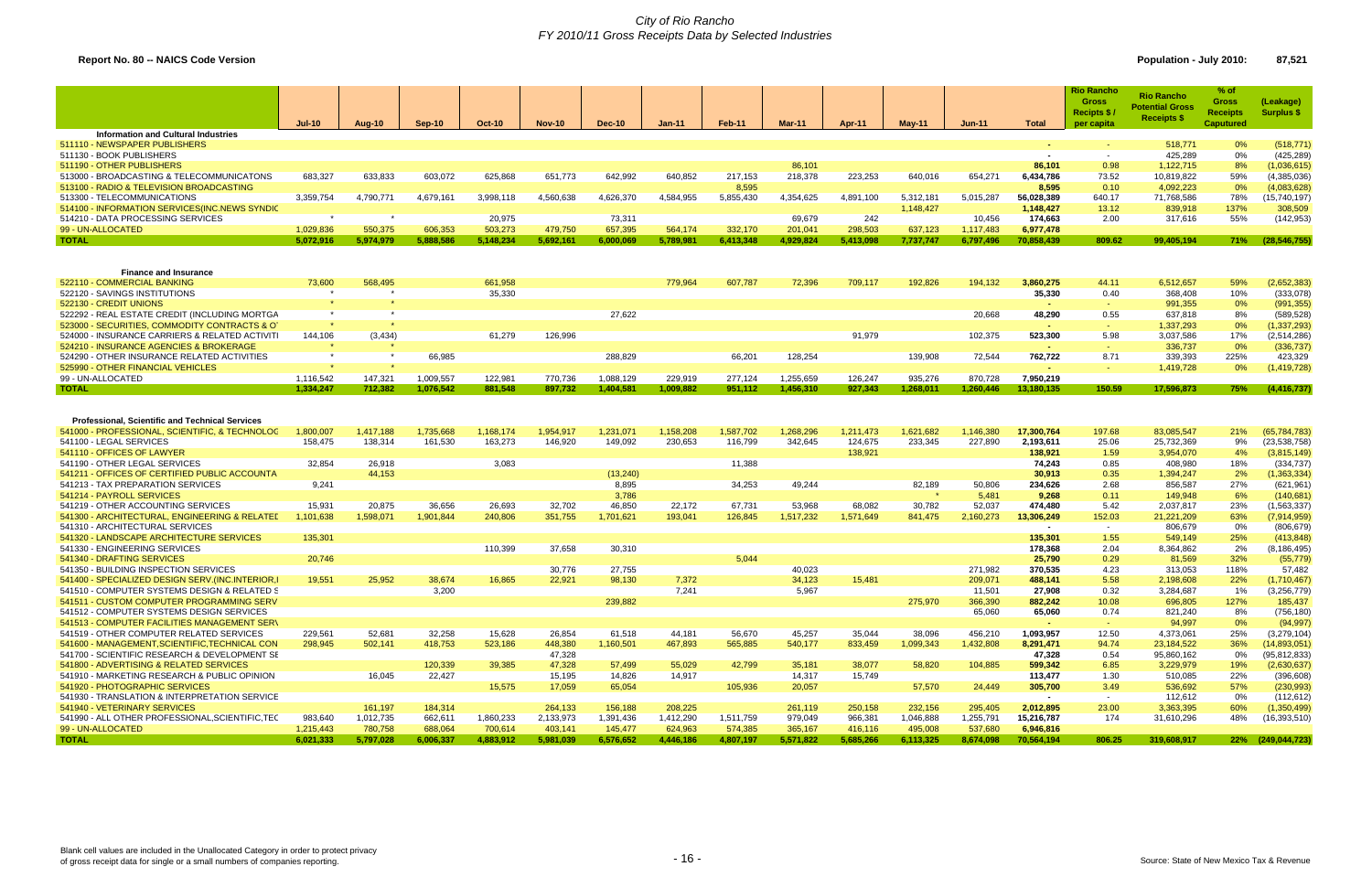### *City of Rio Rancho FY 2010/11 Gross Receipts Data by Selected Industries*

**Report No. 80 -- NAICS Code Version Population - July 2010: 87,521** 

|                                                                                                                                          | $Jul-10$  | Aug-10     | Sep-10    | <b>Oct-10</b> | <b>Nov-10</b> | <b>Dec-10</b> | <b>Jan-11</b> | <b>Feb-11</b> | <b>Mar-11</b> | Apr-11    | $May-11$  | <b>Jun-11</b> | <b>Total</b>         | <b>Rio Rancho</b><br><b>Gross</b><br>Recipts \$<br>per capita | <b>Rio Rancho</b><br><b>Potential Gross</b><br><b>Receipts \$</b> | $%$ of<br><b>Gross</b><br><b>Receipts</b><br><b>Caputured</b> | (Leakage)<br>Surplus \$       |
|------------------------------------------------------------------------------------------------------------------------------------------|-----------|------------|-----------|---------------|---------------|---------------|---------------|---------------|---------------|-----------|-----------|---------------|----------------------|---------------------------------------------------------------|-------------------------------------------------------------------|---------------------------------------------------------------|-------------------------------|
| Admin and Support, Waste Mgt & Remed                                                                                                     |           |            |           |               |               |               |               |               |               |           |           |               |                      |                                                               |                                                                   |                                                               |                               |
| 561110 - OFFICE ADMINISTRATIVE SERVICES                                                                                                  |           | 33,085     | 27,945    |               | 8,855         | 77,235        | 82,510        | 469,847       | 24,080        |           | 26,491    | 131,223       | 881,271              | 10.07                                                         | 4,403,150                                                         | 20%                                                           | (3,521,879)                   |
| 561210 - FACILITIES SUPPORT SERVICE                                                                                                      |           |            |           |               |               |               |               |               |               |           |           |               |                      | $\sim$                                                        | 4,320,036                                                         | 0%                                                            | (4,320,036)                   |
| 561300 - EMPLOYMENT SERVICES                                                                                                             |           |            |           |               |               |               |               |               |               |           |           |               |                      | <b>Security</b>                                               | 5,398,648                                                         | 0%                                                            | (5,398,648)                   |
| 561420 - TELEPHONE CALL CENTERS(INC.TELEPHONE ANS.SERV. & T                                                                              |           |            |           |               |               |               |               |               |               |           | $\star$   | $\star$       | $\sim$               | $\sim$                                                        | 273.131                                                           | $0\%$                                                         | (273, 131)                    |
| 561600 - INVESTIGATION & SECURITY SERVICES                                                                                               |           |            | 125,799   | 18.442        |               | 57.741        | 66,253        |               | 123,072       |           | 153,386   | 197,906       | 742.598              | 8.48                                                          | 110.482.827                                                       | $1\%$                                                         | 109,740,229)                  |
| 561710 - EXTERMINATING & PEST CONTROL SERVICES                                                                                           |           | 28,499     | 62,954    | 18,927        | 28,196        | 71,248        | 26,429        | 33,989        | 37,586        | 25,010    | 155,122   | 76,984        | 564.943              | 6.45                                                          | 415.893                                                           | 136%                                                          | 149,050                       |
| 561720 - JANITORIAL SERVICES                                                                                                             | 221,284   | 198,270    | 241,770   | 255,600       | 229,114       | 326,826       | 201,793       | 275,219       | 324,339       | 227,591   | 247,910   | 319,872       | 3,069,588            | 35.07                                                         | 2.278.978                                                         | 135%                                                          | 790,610                       |
| 561730 - LANDSCAPING SERVICES                                                                                                            | 98,725    | 208,968    | 247.575   | 134,036       | 185,928       | 140,541       | 112,599       | 158,154       | 163,252       | 166,352   | 131,887   | 172,650       | 1,920,668            | 21.95                                                         | 3,272,200                                                         | 59%                                                           | (1,351,532)                   |
| 561740 - CARPET & UPHOLSTERY CLEANING SERVIC                                                                                             | 71.358    | 67,407     |           |               |               |               | 49.251        |               |               | 104.157   | $\star$   |               | 292.172              | 3.34                                                          | 400.875                                                           | 73%                                                           | (108, 703)                    |
| 561790 - OTHER SERVICES TO BLDGS, & DWELLINGS                                                                                            |           |            |           |               |               | 69,392        |               |               |               |           | $\star$   | 84.445        | 153.838              | 1.76                                                          | 2.409.441                                                         | 6%                                                            | (2, 255, 604)                 |
| 562000 - WASTE MGMT, & REMEDIATION SERVICES                                                                                              |           |            |           |               |               |               | 224,380       |               | 143,167       |           | 243,126   | 174.621       | 785.295              | 8.97                                                          | 3,071,954                                                         | 26%                                                           | (2, 286, 659)                 |
| 99 - UN-ALLOCATED                                                                                                                        | 423.798   | 302.028    | 1.836.403 | 487.836       | 381.396       | 3.905.294     | 336.365       | 473.330       | 550.376       | 446.174   | 380.212   | 507.841       | 10,031,053           |                                                               |                                                                   |                                                               |                               |
| <b>TOTAL</b>                                                                                                                             | 815.165   | 838.258    | 2.542.446 | 914.841       | 833,489       | 4.648.276     | 1.099.581     | 1.410.539     | 1,365,872     | 969.283   | 1,338,134 | 1.665.542     | 18,441,426           | 210.71                                                        | 139.409.969                                                       | 13%                                                           | (120, 968, 544)               |
| <b>Health Care &amp; Social Assistance</b><br>621000 - AMBULATORY HEALTH CARE SERVICES<br>621111 - OFFICES OF PHYSICIAN (EXCEPT MENTAL H | 1,724,643 | 2,030,035  | 1.744.510 | 1,819,357     | 1.831.890     | 1,920,225     | 1,739,490     | 1,606,863     | 3,660,016     | 1,823,634 | 1,783,769 | (1,622,388)   | 20,062,047<br>$\sim$ | 229.23<br>$\sim$                                              | 44,366,986<br>8,099,835                                           | 45%<br>0%                                                     | (24, 304, 940)<br>(8,099,835) |
| 621112 - OFFICES OF PHYSICIANS, MENTAL HEALTH (                                                                                          |           |            | 10,093    |               | 43,606        |               | 13,538        |               | 24,664        |           |           |               | 91.901               | 1.05                                                          | 1,246,494                                                         | 7%                                                            | (1, 154, 593)                 |
| 621210 - OFFICES OF DENTISTS                                                                                                             | 538,486   | 623,835    | 855,091   | 583,766       | 630,529       | 817,917       | 800,100       | 725,662       | 1,086,037     | 972,589   | 870,488   | 1,013,057     | 9,517,555            | 108.75                                                        | 8,807,065                                                         | 108%                                                          | 710,490                       |
| 621310 - OFFICES OF CHIROPRACTORS                                                                                                        | 25,646    |            | 56,120    | 34,370        | 38,789        | 59,416        | 24,644        | 35,979        | 67,978        | 42,173    | 35,321    | 55,268        | 475,706              | 5.44                                                          | 678,491                                                           | 70%                                                           | (202, 785)                    |
| 621320 - OFFICES OF OPTOMETRISTS                                                                                                         |           |            |           |               |               |               |               |               | 70,546        |           |           |               | 70.546               | 0.81                                                          | 1,343,566                                                         | 5%                                                            | (1,273,020)                   |
| 621330 - OFFICES OF MENTAL HEALTH PRACTITIONE                                                                                            | 171.703   | 70.182     | 73.330    | 146.703       | 149,618       | 83.362        | 81.505        | 92.793        | 144,237       | 95,917    | 144.445   | 91.568        | 1,345,363            | 15.37                                                         | 973.012                                                           | 138%                                                          | 372,351                       |
| 621340 - OFFICES OF PHYSICAL OCCUPATIONAL & SI                                                                                           | 36,507    | 32,456     | 25,160    | 25,347        | 21,384        | 45,527        | 24,008        | 24,535        | 17,627        |           | 30,342    | 26,710        | 309,605              | 3.54                                                          | 1,836,707                                                         | 17%                                                           | (1,527,102)                   |
| 621390 - OFFICES OF ALL OTHER MISC. HEALTH PRA                                                                                           | 331.487   | 296.922    | 250.572   | 368.592       | 309.145       | 266.906       | 283.084       | 414.857       | 288,086       | 392,236   | 349,327   | 505.418       | 4,056,631            | 46.35                                                         | 6.387.935                                                         | 64%                                                           | (2,331,303)                   |
| 621391 - OFFICES OF PEDIATRISTS                                                                                                          |           |            |           |               |               |               |               |               |               |           |           |               | $\sim$               | $\sim$                                                        | 201.267                                                           | 0%                                                            | (201, 267)                    |
| 621399 - OFFICES OF ALL OTHER HEALTH PRACTITIO                                                                                           | 186.465   |            | 296,964   |               | 192,600       | 355,448       |               | 238,238       | 348,488       | 225,763   | 373.449   | 356.649       | 2.574.063            | 29.41                                                         | 6.092.677                                                         | 42%                                                           | (3,518,613)                   |
| 621420 - OUTPATIENT MENTAL HEALTH & SUBSTANC                                                                                             |           |            |           | 50,958        |               | 34,425        |               |               |               | 41,996    |           |               | 127,379              | 1.46                                                          | 326.932                                                           | 39%                                                           | (199, 552)                    |
| 621510 - MEDICAL & DIAGNOSTIC LABORATORIES                                                                                               |           |            |           |               |               |               | 131,030       |               |               |           |           |               | 131.030              | 1.50                                                          | 6.946.257                                                         | 2%                                                            | (6,815,227)                   |
| 621610 - HOME HEALTH CARE SERVICES                                                                                                       | 245,313   | (174, 472) | 101,407   |               | 32,124        | 214,022       | 96.706        | 82,710        | 134,850       | 110.486   | 46.809    | 40.845        | 930.800              | 10.64                                                         | 10.234.988                                                        | 9%                                                            | (9,304,189)                   |
| 621900 - OTHER AMBULATORY HEALTH CARE SERVIC                                                                                             | 1,114     |            |           | 359,095       |               |               |               |               |               |           |           |               | 360,209              | 4.12                                                          | 1.200.507                                                         | 30%                                                           | (840, 297)                    |
| 622000 - HOSPITALS                                                                                                                       | 104,813   | 221,214    | 143,202   | 359,095       | 119,368       | 153,502       | 149,725       | 121,016       | 120,565       | 344.478   | 68,951    | 287,639       | 2,193,568            | 25.06                                                         | 73,393,323                                                        | 3%                                                            | (71, 199, 755)                |
| 623000 - NURSING & RESIDENTIAL CARE FACILITIES                                                                                           | 1,158,560 | 1,408,584  | 1,389,109 | 986,607       | 1,010,075     | 1,410,053     | 1,551,629     | 1,139,222     | 1,824,145     | 2,165,112 | 1,202,492 | 1,982,456     | 17,228,043           | 196.84                                                        | 14,861,786                                                        | 116%                                                          | 2,366,257                     |
| 624100 - INDIVIDUAL & FAMILY SERVICES                                                                                                    | 59,573    | 35,119     | 154,576   | 20,516        | 45,964        | 130,091       | 70,154        | 17,317        | 138,356       |           |           | 156,040       | 827,707              | 9.46                                                          | 2,920,578                                                         | 28%                                                           | (2,092,871)                   |
| 624410 - CHILD DAY CARE SERVICES                                                                                                         | 51,583    | 55,178     | 79,722    | 62,201        | 73,346        | 91,443        | 60,183        | 46,257        | 84,749        | 44.929    | 55.803    | 83,661        | 789,054              | 9.02                                                          | 1,292,019                                                         | 61%                                                           | (502, 965)                    |
| 99 - UN-ALLOCATED                                                                                                                        | 415,038   | 562,367    | 1,950,711 | 424,381       | 389,928       | 2,065,057     | 943,265       | 831.430       | 918,167       | 1,123,150 | 1,292,207 | 1,717,659     | 12,633,360           |                                                               |                                                                   |                                                               |                               |
| <b>TOTAL</b>                                                                                                                             | 5.050.933 | 5.161.420  | 7.130.567 | 5.240.989     | 4.888.367     | 7.647.395     | 5.969.061     | 5.376.876     | 8,928,511     | 7.382.463 | 6.253.403 | 4.694.582     | 73.724.567           | 842.36                                                        | 182.396.739                                                       | 40%                                                           | (108.672.173)                 |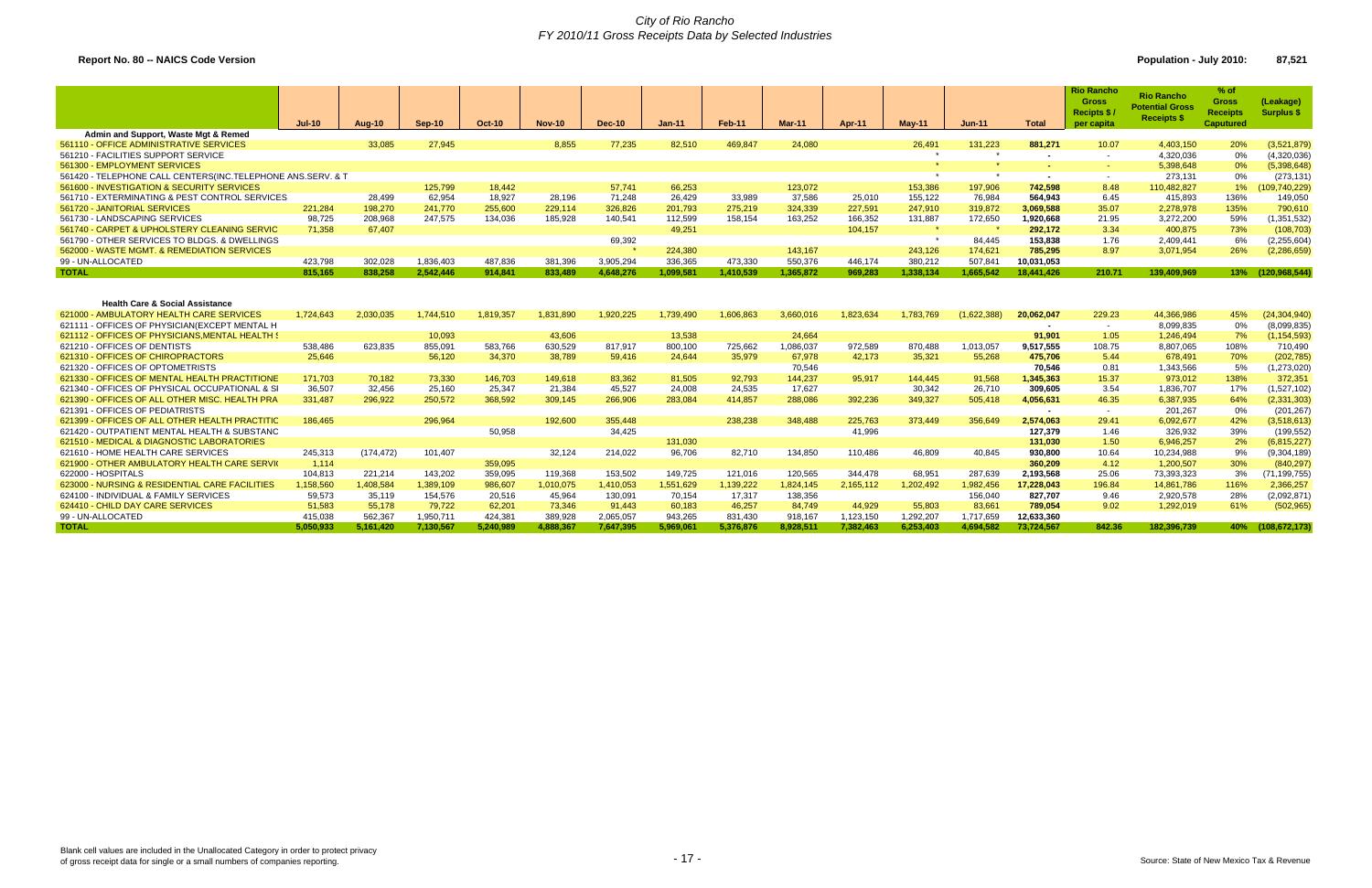# *City of Rio Rancho FY 2010/11 Gross Receipts Data by Selected Industries*

# **Report No. 80 -- NAICS Code Version Population - July 2010: 87,521**

|                                                | $Jul-10$  | <b>Aug-10</b> | Sep-10    | <b>Oct-10</b> | $Nov-10$   | Dec-10    | $Jan-11$  | Feb-11     | Mar-11    | Apr-11    | <b>Mav-11</b> | <b>Jun-11</b> | <b>Total</b>     | <b>Rio Rancho</b><br><b>Gross</b><br><b>Recipts \$</b><br>per capita | <b>Rio Rancho</b><br><b>Potential Gross</b><br><b>Receipts \$</b> | $%$ of<br><b>Gross</b><br><b>Receipts</b><br><b>Caputured</b> | (Leakage)<br><b>Surplus \$</b> |
|------------------------------------------------|-----------|---------------|-----------|---------------|------------|-----------|-----------|------------|-----------|-----------|---------------|---------------|------------------|----------------------------------------------------------------------|-------------------------------------------------------------------|---------------------------------------------------------------|--------------------------------|
| <b>Accommodation &amp; Food Services</b>       |           |               |           |               |            |           |           |            |           |           |               |               |                  |                                                                      |                                                                   |                                                               |                                |
| 721000 - ACCOMMODATIONS                        |           |               |           |               | 165,095    |           |           |            |           |           |               |               | 165.095          | 1.89                                                                 | 18,354,082                                                        | 1%                                                            | (18, 188, 988)                 |
| 721100 - TRAVEL ACCOMMODATION(INC.HOTELS,MO    |           |               |           |               |            |           |           |            |           |           |               |               | $\sim$           | $\sim$                                                               | 3,369,849                                                         | 0%                                                            | (3,369,849)                    |
| 721110 - HOTELS(EXCEPT CASINO HOTELS)& MOTEL   | 390,651   |               |           |               | 406,360    | 303,323   |           |            |           |           |               |               | 1,100,334        | 12.57                                                                | 11,524,728                                                        | 10%                                                           | (10, 424, 394)                 |
| 722110 - FULL-SERVICE RESTAURANTS              | 4,294,726 | 3.846.822     | 4.841.274 | 3,987,077     | 4,699,755  | 4,546,070 | 4.461.748 | 5,145,598  | 5,245,715 | 4.117.776 | 5,025,416     | 4,252,026     | 54,464,004       | 622.30                                                               | 84.953.226                                                        | 64%                                                           | (30, 489, 222)                 |
| 722210 - LIMITED SERVICE EATING PLACES         | 1,168,713 | 1,066,297     | 1,369,249 | 1,148,353     | 834,623    | 1,033,886 | 1,114,171 | 1,332,506  | 1,154,017 | 1,004,802 | 1,113,749     | 1,229,902     | 13,570,270       | 155.05                                                               | 15,959,364                                                        | 85%                                                           | (2,389,094)                    |
| 722300 - SPECIAL FOOD SERVICES(INC.FOOD SERV.  | 27.057    | 89.376        | 276,769   | 178,373       | 327,103    | 75,940    | 165.163   | 262,530    | 55,199    | 230.579   | 170,996       | 232,264       | 2,091,349        | 23.90                                                                | 6.830.638                                                         | 31%                                                           | (4,739,289)                    |
| 722410 - DRINKING PLACES (ALCOHOLIC BEVERAGE:  | 845,296   |               |           | (276, 175)    | 620,119    | 327,237   |           | 34.209     | 342.247   |           | 209.661       |               | 2.102.594        | 24.02                                                                | 8.294.158                                                         | 25%                                                           | (6, 191, 564)                  |
| 99 - UN-ALLOCATED                              | 571,264   | 915.311       | 913.776   | 1.070.966     | 226,752    | 595,221   | 804.178   | 816.244    | 1.015.469 | 1.092.635 | 911.625       | 1.061.245     | 9.994.686        |                                                                      |                                                                   |                                                               |                                |
| <b>TOTAL</b>                                   | 7,297,707 | 5.917.807     | 7.401.068 | 6,108,595     | 7,279,805  | 6,881,676 | 6.545.260 | 7.591.087  | 7,812,648 | 6.445.793 | 7,431,447     | 6.775.437     | 83.488.332       | 953.92                                                               | 151.246.814                                                       | 55%                                                           | (67, 758, 482)                 |
| <b>Other Services</b>                          |           |               |           |               |            |           |           |            |           |           |               |               |                  |                                                                      |                                                                   |                                                               |                                |
| 810000 - OTHER SERVICES (EXCEPT PUBLIC ADMINIS | 3,821,916 | 7,976,577     | 4,759,259 | 3,984,188     | 7,083,818  | 5,254,683 | 3,940,733 | 9,162,866  | 4,022,639 | 4,231,667 | 4,293,979     | 9,873,756     | 68,406,082       | 781.60                                                               | 233,737,049                                                       | 29%                                                           | 165,330,968                    |
| 811100 - AUTOMOTIVE REPAIR & MAINTENANCE       | 1,019,750 | 1,075,688     | 966,921   | 974.938       | 883,940    | 918,203   | 1,062,996 | 1,229,657  | 1,328,823 | 855,896   | 935,747       | 1,092,073     | 12,344,632       | 141.05                                                               | 28,225,495                                                        | 44%                                                           | (15,880,863)                   |
| 811120 - AUTOMOTIVE BODY.PAINT.INTERIOR.& GLA: | 151,387   | 124.701       | 149,917   | 93,010        | 70.903     | 216,752   | 92,214    | 108,943    | 144,771   |           | 115,013       | 107,108       | 1.374.719        | 15.71                                                                | 2,322,142                                                         | 59%                                                           | (947, 423)                     |
| 811210 - ELECTRONIC & PRECISION EQUIPMENT REP  | 12,656    |               | 75,296    | 6,317         |            | 84,836    | 58,961    | 21,514     | 59,271    |           |               | 67,203        | 386,054          | 4.41                                                                 | 12,238,115                                                        | 3%                                                            | (11, 852, 061)                 |
| 811310 - COMMERCIAL & INDUSTRIAL MACHINERY &   |           |               | 28,863    |               | 34,555     |           |           |            |           | 28,535    | 64.306        | 122,938       | 279,197          | 3.19                                                                 | 5,631,804                                                         | 5%                                                            | (5,352,607)                    |
| 811400 - PERSONAL & HOUSEHOLD GOODS REPAIR     | 261,120   | 289.706       | 462.022   | 357.704       | 327,792    | 268,819   | 305.993   | 330,741    | 304,262   |           | 402.948       | 324.109       | 3,635,216        | 41.54                                                                | 14,722,946                                                        | 25%                                                           | (11,087,730)                   |
| 811410 - HOME & GARDEN EQUIPMENT & APPLIANCE   |           |               |           |               |            | 18,739    |           |            |           |           |               |               | 18,739           | 0.21                                                                 | 461,237                                                           | 4%                                                            | (442, 499)                     |
| 811430 - FOOTWEAR & LEATHER GOODS REPAIR       |           |               |           |               |            |           |           |            |           |           |               |               | $\sim$           | $\sim$                                                               | 3.813                                                             | $0\%$                                                         | (3, 813)                       |
| 811490 - OTHER PERSONAL & HOUSEHOLD GOODS F    | 10,233    | 22,435        | 47,247    | 49,601        | 103,447    | 720,357   | 48,284    | 64,324     | 70,485    | 39,610    | 25,158        | 78,612        | 1,279,793        | 14.62                                                                | 1,410,481                                                         | 91%                                                           | (130, 688)                     |
| 812000 - PERSONAL & LAUNDRY SERVICES           | 545.487   | 321.850       | 414.548   | 473.039       | 972,936    | 506.493   | 390.687   | 396,077    | 434.029   | 433,287   | 384.285       | 562.961       | 5,835,678        | 66.68                                                                | 16.658.272                                                        | 35%                                                           | (10, 822, 594)                 |
| 812111 - BARBER SHOPS                          | 14.035    |               | 13.873    | 14.678        | 51,553     | 19.019    | 13,677    | 13.810     | 57.865    | 16,793    | 49,984        |               | 265,289          | 3.03                                                                 | 258.326                                                           | 103%                                                          | 6,964                          |
| 812112 - BEAUTY SALONS                         | 79,643    | 69,639        | 116,904   | 150,428       | 123,525    | 235,996   | 106,926   | 80,893     | 169,619   | 71,331    | 98,157        | 207,363       | 1,510,424        | 17.26                                                                | 1,929,072                                                         | 78%                                                           | (418, 648)                     |
| 812113 - NAIL SALONS                           | 85,341    | 492,767       | 84,204    | 63,074        | 26,391     | 91,031    | 77,885    | 88,737     | 86,416    | 83,738    | 102,621       | 123,925       | 1,406,131        | 16.07                                                                | 1,007,121                                                         | 140%                                                          | 399,010                        |
| 812190 - OTHER PERSONAL CARE SERVICES (INCLUE  | 68.662    | 77.909        | 140.574   | 59.156        | 92,378     | 151,037   | 94.971    | 92.895     | 150,605   | 118,576   | 150,530       | 255.645       | 1,452,938        | 16.60                                                                | 3,400,792                                                         | 43%                                                           | (1,947,854)                    |
| 812220 - CEMETERIES & CREMATORIES              |           |               |           |               |            |           |           |            |           |           |               |               | <b>CONTINUES</b> | $\sim$                                                               | 365,539                                                           | 0%                                                            | (365, 539)                     |
| 812310 - COIN-OPERATED LAUNDRIES & DRYCLEANE   |           |               |           |               |            |           |           |            |           |           |               |               | $\sim$           | $\sim$                                                               | 346,768                                                           | $0\%$                                                         | (346, 768)                     |
| 812320 - DRY-CLEANING & LAUNDRY SERVICES (EXCI |           |               |           |               |            |           |           |            |           |           |               |               |                  | $\sim$                                                               | 327.680                                                           | 0%                                                            | (327, 680)                     |
| 812910 - PET CARE(EXCEPT VETERINARY)SERVICES   | 53,061    |               | 56.609    | 28,907        |            | 24.876    | 22.768    | 14.058     | 41,452    |           | 36.509        | 41.800        | 320.040          | 3.66                                                                 | 475.812                                                           | 67%                                                           | (155, 772)                     |
| 812990 - ALL OTHER PERSONAL SERVICES           | 760,205   | 254,891       | 795,210   | 259,823       | 283,209    | 269,932   | 182,031   | 388,542    | 1,370,375 | 187,542   | 180,248       | 1,872,758     | 6,804,766        | 77.75                                                                | 12,917,961                                                        | 53%                                                           | (6, 113, 195)                  |
| 813000 - RELIGIOUS, GRANTMAKING, CIVIC, PROFES |           |               |           |               |            |           | 5,821     |            |           |           |               | 13,624        | 19,445           | 0.22                                                                 | 742,238                                                           | 3%                                                            | (722, 794)                     |
| 813400 - CIVIL AND SOCIAL ORGANIZATIONS        | 32.147    | (172, 493)    |           |               |            | 552.912   |           | 47.277     | 38.247    |           | 23.190        | 637.248       | 1.158.528        | 13.24                                                                | 777.310                                                           | 149%                                                          | 381.218                        |
| 99 - UN-ALLOCATED                              | 394.714   | 501.015       | 368.789   | 398.396       | 395.079    | 384.518   | 445.851   | 430.072    | 585.680   | 804.653   | 619.289       | 379.659       | 5.696.803        |                                                                      |                                                                   |                                                               |                                |
| <b>TOTAL</b>                                   | 7.310.358 | 11.034.686    | 8.480.235 | 6,913,256     | 10.449.525 | 9.718.204 | 6.849.799 | 12.470.407 | 8,864,538 | 6.871.629 | 7.481.964     | 15.760.784    | 112.194.474      | 1281.91                                                              | 343.670.656                                                       | 33%                                                           | (231, 476, 182)                |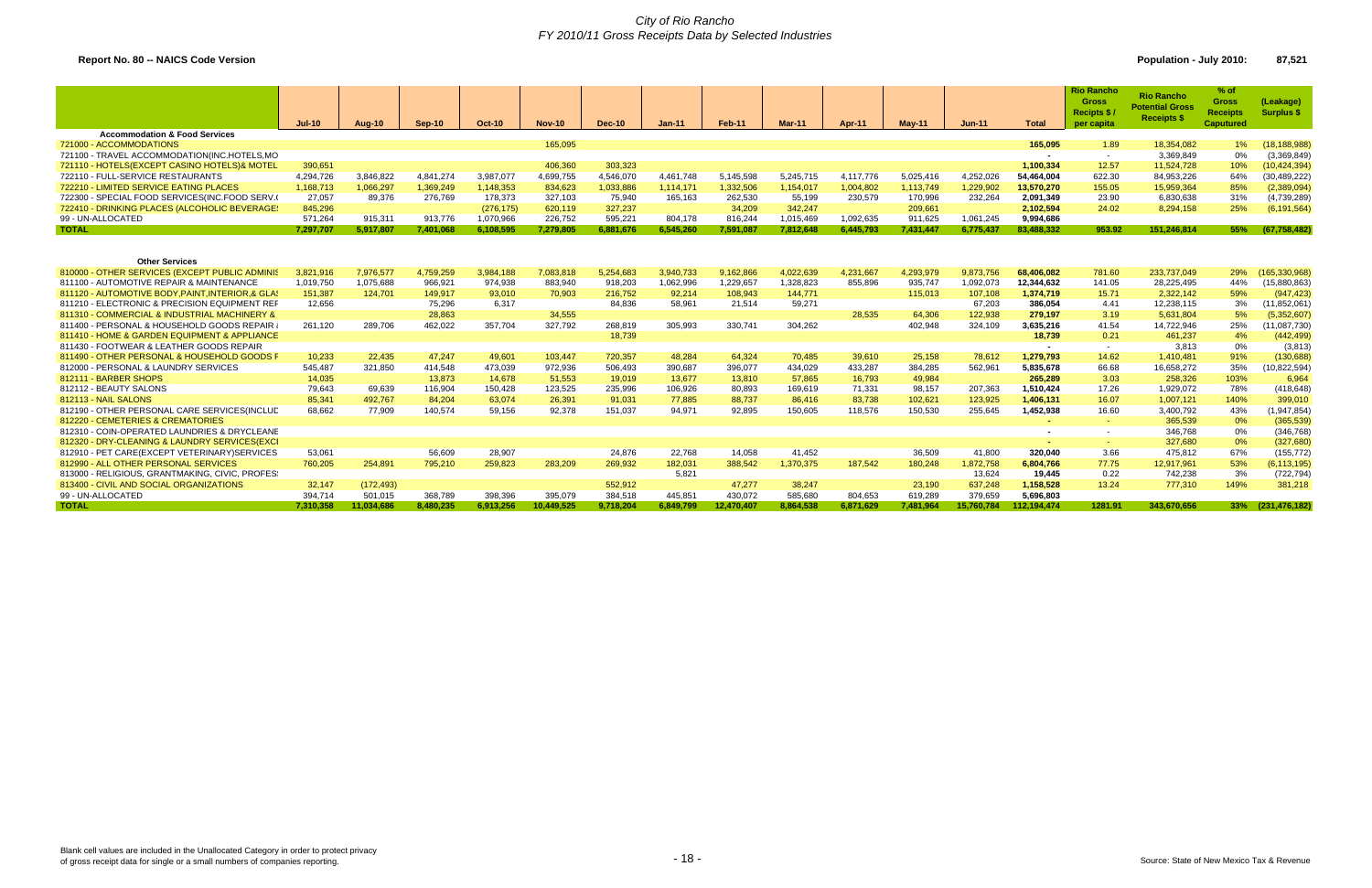# **Report No. 80 -- NAICS Code Version** 2,059,179 New Mexico 2010 Population: 2,059,179

|                                                                                                 |                         |                         |                         |                         |                         |                         |                         |                         |                         |                         |                         |                         |                            | <b>NM Sales \$</b><br>per capita |
|-------------------------------------------------------------------------------------------------|-------------------------|-------------------------|-------------------------|-------------------------|-------------------------|-------------------------|-------------------------|-------------------------|-------------------------|-------------------------|-------------------------|-------------------------|----------------------------|----------------------------------|
|                                                                                                 | <b>Jul-10</b>           | Aug-10                  | $Sep-10$                | <b>Oct-10</b>           | <b>Nov-10</b>           | <b>Dec-10</b>           | <b>Jan-11</b>           | Feb-11                  | Mar-11                  | Apr-11                  | <b>May-11</b>           | Jun-11                  | <b>Total</b>               |                                  |
| <b>Retail Sales</b><br>441000 - MOTOR VEHICLE & PARTS DEALERS                                   | 4,020,286               | 4,105,130               | 4,167,438               | 4,624,989               | 3,775,162               | 4,860,357               | 3,904,615               | 6,174,654               | 3,383,364               | 4,641,461               | 4,153,106               | 4,940,446               | 52,751,009                 | 25.62                            |
| 441100 - AUTOMOBILE DEALERS                                                                     | 64,712,565              | 58,971,784              | 53,433,560              | 55,931,025              | 49,497,724              | 48,990,877              | 55,178,860              | 55,463,093              | 57,178,206              | 55,816,656              | 49,734,038              | 57,148,915              | 662,057,302                | 321.52                           |
| 441110 - NEW CAR DEALERS                                                                        | 711,207                 | 664,174                 | 1,312,551               | 751,509                 | 1,098,811               | 210,239                 | 939,021                 | 701,731                 | 815,540                 | 792,959                 | 654,522                 | 825,284                 | 9,477,548                  | 4.60                             |
| 441120 - USED CAR DEALERS<br>441210 - RECREATIONAL VEHICLE DEALERS                              | 8,887,674<br>1,550,796  | 8,797,508<br>2,429,453  | 10,356,445<br>2,119,105 | 6,970,366<br>1,554,856  | 6,423,909<br>1,884,867  | 8,764,161<br>1,960,215  | 9,998,299<br>2,627,914  | 10,899,060<br>2,148,122 | 10,698,519<br>2,305,508 | 8,204,763<br>2,230,272  | 9,500,025<br>1,855,595  | 13,652,161<br>1,264,28' | 113,152,890<br>23,930,984  | 54.95<br>11.62                   |
| 441221 - MOTORCYCLE DEALERS                                                                     | 1,261,421               | 1,170,828               | 1,239,281               | 1,121,681               | 653,497                 | 1,133,375               | 616,106                 | 993,873                 | 1,574,926               | 1,031,081               | 1,395,546               | 2,328,233               | 14,519,848                 | 7.05                             |
| 441229 - ALL OTHER MOTOR VEHICLE DEALERS                                                        | 4,118,911               | 3,906,120               | 5,599,804               | 4,020,367               | 5,435,836               | 5,221,374               | 3,906,219               | 7,090,411               | 4,721,467               | 7,838,849               | 9,481,215               | 5,811,038               | 67,151,613                 | 32.61                            |
| 441300 - AUTOMOTIVE PARTS, ACCESSORIES & TIRE STOR                                              | 63,995,414              | 67,237,812              | 60,762,160              | 63,196,314              | 55,804,722              | 63,549,394              | 57,463,378              | 56,268,436              | 74,724,128              | 62,288,535              | 59,267,648              | 73,293,702              | 757,851,644                | 368.04                           |
| 442000 - FURNITURE & HOME FURNISHINGS STORES<br>442110 - FURNITURE STORE                        | 20,194,422<br>4,894,230 | 18,865,679<br>3,664,552 | 19,405,846<br>3,997,978 | 17,484,478<br>3,676,945 | 21,021,171<br>4,402,801 | 21,444,799<br>6,350,335 | 17,914,575<br>5,456,720 | 18,440,800<br>7,805,872 | 17,772,208<br>4,858,767 | 17,654,628<br>7,436,978 | 18,322,743<br>3,894,391 | 17,782,487<br>4,705,824 | 226,303,836<br>61,145,392  | 109.90<br>29.69                  |
| 442200 - HOME FURNISHINGS STORES                                                                | 247,631                 | 348,646                 | 298,747                 | 349,880                 | 365,271                 | 388,763                 | 1,446,429               | 1,059,954               | 501,318                 | 188,769                 | 449,392                 | 474,525                 | 6,119,323                  | 2.97                             |
| 442210 - FLOOR COVERING STORES                                                                  | 913,043                 | 1,306,202               | 1,733,617               | 1,374,794               | 1,464,872               | 1,542,301               | 988,012                 | 1,287,293               | 1,839,592               | 1,911,077               | 1,440,059               | 2,100,847               | 17,901,710                 | 8.69                             |
| 442291 - WINDOW TREATMENT STORES<br>442299 - ALL OTHER HOME FURNISHINGS STORES                  | 1,059,264<br>2,196,927  | 1,377,063<br>2,049,813  | 1,235,851<br>2,103,623  | 1,408,215<br>2,181,681  | 1,508,104<br>2,236,627  | 4,358,454<br>2,662,191  | 733,263<br>1,913,914    | 1,618,076<br>1,651,637  | 1,025,260<br>1,917,930  | 943,220<br>2,097,374    | 1,125,421<br>2,309,415  | 1,086,812<br>2,522,080  | 17,479,004<br>25,843,211   | 8.49<br>12.55                    |
| 443111 - HOUSEHOLD APPLIANCE STORES                                                             | 81,243                  | 136,132                 | 223,203                 | 119,367                 | 103,959                 | 148,569                 | 137,509                 | 160,906                 | 307,243                 | 136,777                 | 172,958                 | 1,989,364               | 3,717,228                  | 1.81                             |
| 443112 - RADIO, TELEVISION, & OTHER ELECTRONIC STORE                                            | 3,818,492               | 5,100,873               | 4,391,650               | 3,127,150               | 4,259,320               | 6,016,464               | 6,277,918               | 7,593,053               | 7,832,274               | 5,485,937               | 5,621,815               | 4,991,959               | 64,516,907                 | 31.33                            |
| 443120 - COMPUTER & SOFTWARE STORES                                                             | 7,989,236               | 11,243,989              | 11,554,458              | 7,924,558               | 8,010,427               | 9,449,513               | 7,869,428               | 7,535,332               | 12,779,397              | 9,355,489               | 7,095,194               | 23,023,706              | 123,830,728                | 60.14                            |
| 443130 - CAMERA & PHOTOGRAPHIC SUPPLIES STORES<br>444100 - BUILDING MATERIAL AND SUPPLY DEALERS | 125,047<br>31,149,833   | 169,727<br>39,025,283   | 462,048<br>36,712,948   | 322,518<br>33,338,950   | 165,185<br>28,030,647   | 3,916,299<br>24,455,322 | 58,386<br>23,115,413    | 79,670<br>22,648,461    | 102,459<br>32,013,440   | 128,170<br>29,728,446   | 105,309<br>31,085,104   | 180,746<br>35,702,32    | 5,815,564<br>367,006,170   | 2.82<br>178.23                   |
| 444110 - HOME CENTERS                                                                           | 64,021,979              | 53,412,052              | 59,774,102              | 56,715,378              | 52,887,166              | 48,805,056              | 43,778,920              | 45,081,656              | 66,013,206              | 71,295,259              | 65,976,669              | 76,282,805              | 704,044,248                | 341.91                           |
| 444120 - PAINT & WALLPAPER STORE                                                                |                         |                         |                         |                         | 103,436                 | 68,261                  |                         | 117,616                 |                         |                         | 313,615                 |                         | 602,928                    | 0.29                             |
| 444130 - HARDWARE STORES                                                                        | 10,790,573              | 10,921,825              | 10,937,109              | 11,387,435              | 9,300,148               | 10,765,983              | 8,520,327               | 9,021,683               | 13,069,686              | 11,101,792              | 11,393,127              | 14,076,398              | 131,286,087                | 63.76                            |
| 444190 - OTHER BUILDING MATERIAL DEALERS<br>444200 - LAWN & GARDEN EQUIPMENT & SUPPLIES STORE   | 4,587,108<br>1,672,744  | 7,521,018<br>554,491    | 4,855,401<br>950,677    | 2,472,167<br>588,335    | (250, 832)<br>653,118   | 5,530,760<br>642,636    | 5, 151, 707<br>725,346  | 3,893,376<br>467,749    | 4,029,866<br>1,196,429  | 4,250,292<br>1,054,911  | 4,332,816<br>904,063    | 6,916,850<br>1,676,759  | 53,290,528<br>11,087,258   | 25.88<br>5.38                    |
| 445100 - GROCERY STORES                                                                         | 471,551,279             | 487,760,512             | 473,101,423             | 484, 193, 541           | 486,751,477             | 634,987,042             | 464,166,900             | 474,821,525             | 500,086,384             | 503,533,752             | 501,125,195             | 521,171,840             | 6,003,250,871              | 2,915.36                         |
| 445110 - SUPERMARKETS & OTHER GROCERY (EXCEPT COI                                               | 921,770                 | 851,083                 | 816,006                 | 1,046,576               | 960,898                 | 1,064,498               | 775,481                 | 954,281                 | 1,307,173               | 1,071,666               | 14,456,653              | 14,198,080              | 38,424,164                 | 18.66                            |
| 445120 - CONVENIENCE STORES<br>445210 - MEAT MARKETS                                            | 32,694,672              | 32,190,962              | 30,211,184              | 30,675,800              | 32,045,351              | 37,175,023              | 38,829,965              | 25,156,997              | 37,959,480              | 39,865,302              | 44,259,047              | 52,215,414              | 433,279,197                | 210.41                           |
| 445220 - FISH & SEAFOOD MARKETS                                                                 | 544,461                 | 755,016                 | 742,028<br>1,818,097    | 879,007                 | 968,853                 | 938,843                 | 714,189                 | 787,655                 | 887,881                 | 1,002,543               | 797,000                 | 1,265,777               | 10,283,252<br>1,818,097    | 4.99<br>0.88                     |
| 445230 - FRUIT & VEGETABLE MARKETS                                                              | 480,507                 | 518,864                 | 1,187,656               | 500,883                 | 478,338                 | 527,693                 | 470,521                 | 446,791                 | 1,154,116               | 468,532                 | 524,756                 | 1,558,535               | 8,317,194                  | 4.04                             |
| 445290 - OTHER SPECIALTY FOOD STORES                                                            | 26,295,584              | 16,965,782              | 17,003,912              | 17, 162, 425            | 17, 151, 858            | 18,840,722              | 19,174,360              | 10,416,319              | 25,668,897              | 19,209,413              | 19,767,109              | 20,081,974              | 227,738,355                | 110.60                           |
| 445291 - BAKED GOODS STORES                                                                     | 582,784                 | 545,354                 | 688,646                 | 556,400                 | 569,157                 | 851,176                 | 428,073                 | 471,151                 | 592,193                 | 657,129                 | 657,873                 | 671,808                 | 7,271,745                  | 3.53<br>5.29                     |
| 445292 - CONFECTIONERY & NUT STORES<br>445299 - ALL OTHER SPECIALTY FOOD STORES                 | 1,066,354<br>1,106,406  | 1,020,332<br>1,181,011  | 881,953<br>1,310,751    | 843,679<br>1,153,903    | 807,025<br>1,097,492    | 906,470<br>911,898      | 796,828<br>1,126,087    | 782,379<br>1,141,898    | 937,561<br>1,128,438    | 902,977<br>1,345,359    | 927,204<br>1,474,391    | 1,014,084<br>1,142,813  | 10,886,846<br>14,120,447   | 6.86                             |
| 445310 - BEER, WINE, & LIQUOR STORES                                                            | 6,276,719               | 6,184,612               | 5,567,475               | 6,384,031               | 5,660,683               | 6,686,546               | 5,266,990               | 5,458,056               | 6,103,389               | 6,109,478               | 7,053,981               | 5,894,806               | 72,646,765                 | 35.28                            |
| 446110 - PHARMACIES & DRUG STORES                                                               | 88,440,704              | 90,882,609              | 91,887,822              | 91,930,440              | 97,385,230              | 110,328,249             | 93,630,562              | 91,866,089              | 103,949,374             | 95,146,792              | 96,859,267              | 122,235,066             | 1,174,542,204              | 570.39                           |
| 446120 - COSMETICS, BEAUTY SUPPLIES, & PERFUME STOR<br>446130 - OPTICAL GOODS STORES            | 2,761,296<br>769,232    | 2,626,947<br>1,766,534  | 2,542,843<br>1,059,130  | 2,521,501<br>930,386    | 2,987,190<br>935,158    | 3,815,166<br>1,448,042  | 3,191,654<br>1,236,561  | 3,023,194<br>1,273,187  | 3,233,513<br>1,387,985  | 3,215,224<br>1,393,167  | 2,948,817<br>1,343,442  | 3,287,799<br>1,524,203  | 36, 155, 142<br>15,067,030 | 17.56<br>7.32                    |
| 446190 - OTHER HEALTH & PERSONAL CARE STORES                                                    | 6,955,351               | 8,009,521               | 10,912,201              | 5,835,636               | 6,652,619               | 12,956,292              | 9,293,834               | 9,165,149               | 8,114,986               | 6,176,240               | 7,841,458               | 11,806,755              | 103,720,042                | 50.37                            |
| 447100 - GASOLINE STATIONS                                                                      | 39,959,403              | 95,485,295              | 87,057,445              | 40,039,761              | 136,410,002             | 93,815,878              | 96,865,570              | 91,573,820              | 133,287,668             | 106,500,176             | 115,009,311             | 118,212,549             | 1,154,216,875              | 560.52                           |
| 448110 - MEN'S CLOTHING STORES                                                                  | 345,237                 | 317,057                 | 375,212                 | 457,643                 | 496,411                 | 646,355                 | 334,885                 | 318,329                 | 360,262                 | 378,060                 | 369,167                 | 433,947                 | 4,832,564                  | 2.35                             |
| 448120 - WOMEN'S CLOTHING STORES<br>448130 - CHILDREN'S & INFANTS' CLOTHING STORES              | 3,948,690<br>207,194    | 4,706,707<br>235,568    | 4,646,578<br>513,659    | 4,196,182<br>311,252    | 4,097,645<br>275,101    | 5,742,693<br>420,489    | 3,258,549<br>181,318    | 3,275,435<br>364,462    | 4,661,490<br>292,271    | 4,268,522<br>313,564    | 4,417,581<br>385,680    | 4,999,471<br>267,815    | 52,219,544<br>3,768,373    | 25.36<br>1.83                    |
| 448140 - FAMILY CLOTHING STORES                                                                 | 7,873,367               | 10,957,931              | 7,759,863               | 8,334,841               | 9,437,467               | 16,109,130              | 8,026,743               | 5,311,496               | 10,200,631              | 7,688,474               | 7,620,587               | 11,196,834              | 110,517,363                | 53.67                            |
| 448150 - CLOTHING ACCESSORIES STORES                                                            | 28,997,949              | 32,822,096              | 31,053,929              | 24,159,584              | 31,879,917              | 52,645,106              | 18,850,905              | 25,507,783              | 35,616,535              | 23,545,533              | 26,345,014              | 37,744,285              | 369,168,635                | 179.28                           |
| 448190 - OTHER CLOTHING STORES<br>448210 - SHOE STORES                                          | 4,888,816<br>2,108,720  | 4,266,270<br>3,173,478  | 3,742,645<br>1,399,090  | 5,522,644<br>1,813,915  | 6,118,891<br>2,451,828  | 3,919,978<br>2,923,407  | 3,261,711<br>1,860,473  | 4,074,688<br>2,438,907  | 2,849,298<br>2,353,782  | 5,111,852<br>2,931,089  | 3,125,250<br>1,265,653  | 6,328,243<br>3,035,318  | 53,210,289<br>27,755,663   | 25.84<br>13.48                   |
| 448310 - JEWELRY STORES                                                                         | 2,083,297               | 1,945,302               | 1,843,817               | 2,447,024               | 1,377,712               | 3,544,595               | 3,002,759               | 1,164,795               | 1,614,110               | 1,547,714               | 1,737,875               | 2,672,137               | 24,981,137                 | 12.13                            |
| 448320 - LUGGAGE & LEATHER GOODS STORES                                                         | 687,372                 | 706,643                 | 901,555                 | 1,747,799               | 262,825                 | 1,973,691               | 911,024                 | 816,419                 | 1,053,654               | 869,537                 | 1,028,399               | 1,685,086               | 12,644,003                 | 6.14                             |
| 451110 - SPORTING GOODS STORES                                                                  | 3,424,111               | 3,848,960               | 3,542,873               | 3,045,155               | 3,112,868               | 4,144,158               | 2,551,443               | 2,829,360               | 3,428,744               | 3,512,916               | 3,282,480               | 4,000,454               | 40,723,522                 | 19.78                            |
| 451120 - HOBBY, TOY, & GAME STORES<br>451130 - SEWING, NEEDLEWORK, & PIECE GODS STORES          | 318,886<br>282,501      | 206,115<br>426,594      | 359,141<br>252,049      | 207,649<br>364,425      | 282,833<br>291,379      | 521,298<br>562,695      | 233,168<br>392,219      | 601,919<br>273,096      | 316,345<br>338,603      | 194,879<br>326,286      | 193,047<br>276,692      | 352,320<br>461,983      | 3,787,599<br>4,248,522     | 1.84<br>2.06                     |
| 451140 - MUSICAL INSTRUMENT & SUPPLIES STORES                                                   | 467,478                 | 258,385                 | 277,524                 | 343,365                 | 277,412                 | 499,262                 | 259,215                 | 857,394                 | 355,180                 | 327,398                 | 287,974                 | 1,052,380               | 5,262,968                  | 2.56                             |
| 451211 - BOOK STORES                                                                            | 2,224,670               | 8,736,275               | 3,219,041               | 1,981,356               | 1,903,767               | 4,586,737               | 7,529,614               | 2,048,638               | 2,392,188               | 1,778,436               | 2,429,572               | 3,293,068               | 42,123,363                 | 20.46                            |
| 451212 - NEWS DEALERS & NEWSSTANDS<br>451220 - PRERECORDED TAPE, COMPACT DISC & RECORD          | 125,256                 | 165,650                 | 86,194<br>163,229       |                         |                         |                         |                         | 9,939<br>114,032        |                         | 51,657                  |                         | 36,375<br>76,268        | 298,158                    | 0.14                             |
| 452000 - GENERAL MERCHANDISE STORES                                                             | 68,054,824              | 119,015<br>62,242,373   | 57,783,588              | 109,045<br>62,015,949   | 114,334<br>59,096,330   | 195,273<br>68,866,848   | 100,653<br>59,186,112   | 59,272,412              | 71,588<br>66,971,357    | 67,841,401              | 72,978<br>68,493,172    | 67,046,505              | 1,313,329<br>766,870,872   | 0.64<br>372.42                   |
| 452110 - DEPARTMENT STORES                                                                      | 37,801,507              | 39,368,864              | 46,406,918              | 46,778,927              | 59,701,953              | 66,562,402              | 30,028,485              | 39,390,541              | 35,544,636              | 40,415,789              | 29,306,457              | 50,990,133              | 522,296,612                | 253.64                           |
| 452900 - OTHER GENERAL MERCHANDISE STORES                                                       | 49,075,271              | 34,462,371              | 34,324,771              | 37,886,924              | 33,803,339              | 40,962,869              | 32,395,215              | 31,892,466              | 44,508,818              | 37, 153, 785            | 38,223,808              | 41,154,044              | 455,843,681                | 221.37                           |
| 453000 - MISCELLANEOUS STORE RETAILERS<br>453110 - FLORISTS                                     | 640,784,787<br>197,013  | 550,379,693<br>310,582  | 594,057,308<br>192,115  | 516,786,612<br>208,500  | 532,715,194<br>251,604  | 679,225,012<br>347,755  | 528,742,692<br>315,104  | 454,844,197<br>505,918  | 622,385,448<br>204,456  | 505,895,683<br>287,172  | 504,181,495<br>832,846  | 624,979,245<br>536,598  | 6,754,977,368<br>4,189,663 | 3,280.42<br>2.03                 |
| 453210 - OFFICE SUPPLIES & STATIONERY STORES                                                    | 7,172,676               | 8,397,871               | 6,216,969               | 9,166,708               | 2,309,996               | 7,688,358               | 6,773,452               | 5,848,609               | 7,606,728               | 5,817,940               | 5,490,245               | 6,558,894               | 79,048,446                 | 38.39                            |
| 453220 - GIFT, NOVELTY, & SOUVENIR STORES                                                       | 5,886,538               | 3,576,385               | 3,469,879               | 3,962,025               | 3,186,525               | 4,660,041               | 3,769,622               | 3,843,120               | 3,541,461               | 3,254,087               | 3,335,409               | 5,116,315               | 47,601,407                 | 23.12                            |
| 453310 - USED MERCHANDISE STORES<br>453910 - PET & PET SUPPLIES STORES                          | 537,772                 | 318,962                 | 614,515                 | 340,247                 | 327,147                 | 872,000                 | 329,947                 | 342,318                 | 455,785                 | 599,605                 | 328,236                 | 752,800                 | 5,819,334                  | 2.83                             |
| 453920 - ART DEALERS                                                                            | 2,277,568<br>3,414,219  | 2,991,656<br>4,126,854  | 2,556,523<br>4,435,587  | 2,559,880<br>3,842,056  | 3,081,635<br>3,975,714  | 3,069,986<br>5,314,599  | 3,033,325<br>2,191,320  | 2,811,723<br>2,671,192  | 3,387,281<br>2,037,587  | 2,904,826<br>3,137,987  | 2,925,765<br>2,967,325  | 3,644,544<br>4,248,605  | 35,244,712<br>42,363,045   | 17.12<br>20.57                   |
| 453930 - MANUFACTURED (MOBILE) HOME DEALERS                                                     | 10,887,624              | 9,442,952               | 10,820,383              | 7,720,385               | 9,387,563               | 9,563,719               | 6,229,925               | 6,605,230               | 7,433,422               | 7,075,464               | 9,246,281               | 10,572,996              | 104,985,944                | 50.98                            |
| 453990 - ALL OTHER MISCELLANEOUS STORES RETAILERS                                               | 26,551,356              | 28,397,012              | 45,997,760              | 33,168,192              | 30,048,455              | 37,277,582              | 27,085,869              | 23,971,838              | 32,511,515              | 37,481,376              | 38,037,866              | 44,558,865              | 405,087,685                | 196.72                           |
| 454110 - ELECTRONIC SHOPPING & MAIL ORDER HOUSES<br>454210 - VENDING MACHINE OPERATORS          | 12,441,794<br>1,574,708 | 3,668,502<br>1,710,421  | 5,716,342<br>1,740,345  | 5,414,493<br>1,486,568  | 5,385,451<br>1,526,921  | 6,755,894<br>2,253,142  | 50,526,189<br>1,916,843 | 3,803,059<br>1,701,436  | 6,891,216<br>1,628,026  | 10,522,392<br>1,524,708 | 6,569,452<br>1,635,457  | 11,266,328<br>2,011,467 | 128,961,111<br>20,710,043  | 62.63<br>10.06                   |
| 454310 - FUEL DEALERS                                                                           | 495,626                 | 458,044                 | 427,916                 | 554,843                 | 446,623                 | 14,493,849              | 960,663                 | 1,151,696               | 16,348,728              | 847,684                 | 817,227                 | 17,145,220              | 54,148,119                 | 26.30                            |
| 454311 - HEATING OIL DEALERS                                                                    |                         |                         |                         |                         |                         |                         |                         |                         |                         |                         |                         |                         | $\sim$                     | $\sim$ $-$                       |
| 454312 - LIQUEFIED PETROLEUM GAS (BOTTLED GAS) DEAI                                             | 172,428                 | 347,167                 | 502,292                 | 496,105                 | 623,679                 | 5,414,989               | 1,730,029               | 1,932,487               | 3,669,304               | 298,362                 | 2,080,644               | 1,986,447               | 19,253,934                 | 9.35                             |
| 454319 - OTHER FUEL DEALERS<br>454390 - OTHER DIRECT SELLING EST. (INC. DOOR TO DO R            | 9,625,188<br>38,584,152 | 9,496,574<br>53,950,405 | 8,812,383<br>84,605,098 | 5,055,300<br>47,603,663 | 5,834,779               | 5,068,948<br>91,010,193 | 6,411,513<br>47,149,103 | 9,147,235<br>47,983,645 | 6,674,766<br>74,749,375 | 8,013,611<br>55,816,675 | 6,726,788<br>57,095,624 | 9,312,756<br>74,179,341 | 90,179,840<br>672,727,273  | 43.79<br>326.70                  |
| 99 - UN-ALLOCATED                                                                               | 2,495,979               | 2,060,411               | 204,515                 | 2,449,999               | 49,785,822              | 2,110,234               | 2,749,324               | 2,410,672               | 2,759,811               | 2,667,871               | 2,244,826               | 2,385,380               | 74,324,844                 | 36.09                            |
| <b>TOTAL</b>                                                                                    | 1,959,421,142           |                         |                         |                         | 1,913,566,400           | 2,356,442,524           |                         |                         |                         |                         | 1,939,006,164           | 2,285,141,517           | 23,874,110,150             | 11593.99                         |

**Information and Cultural Industries**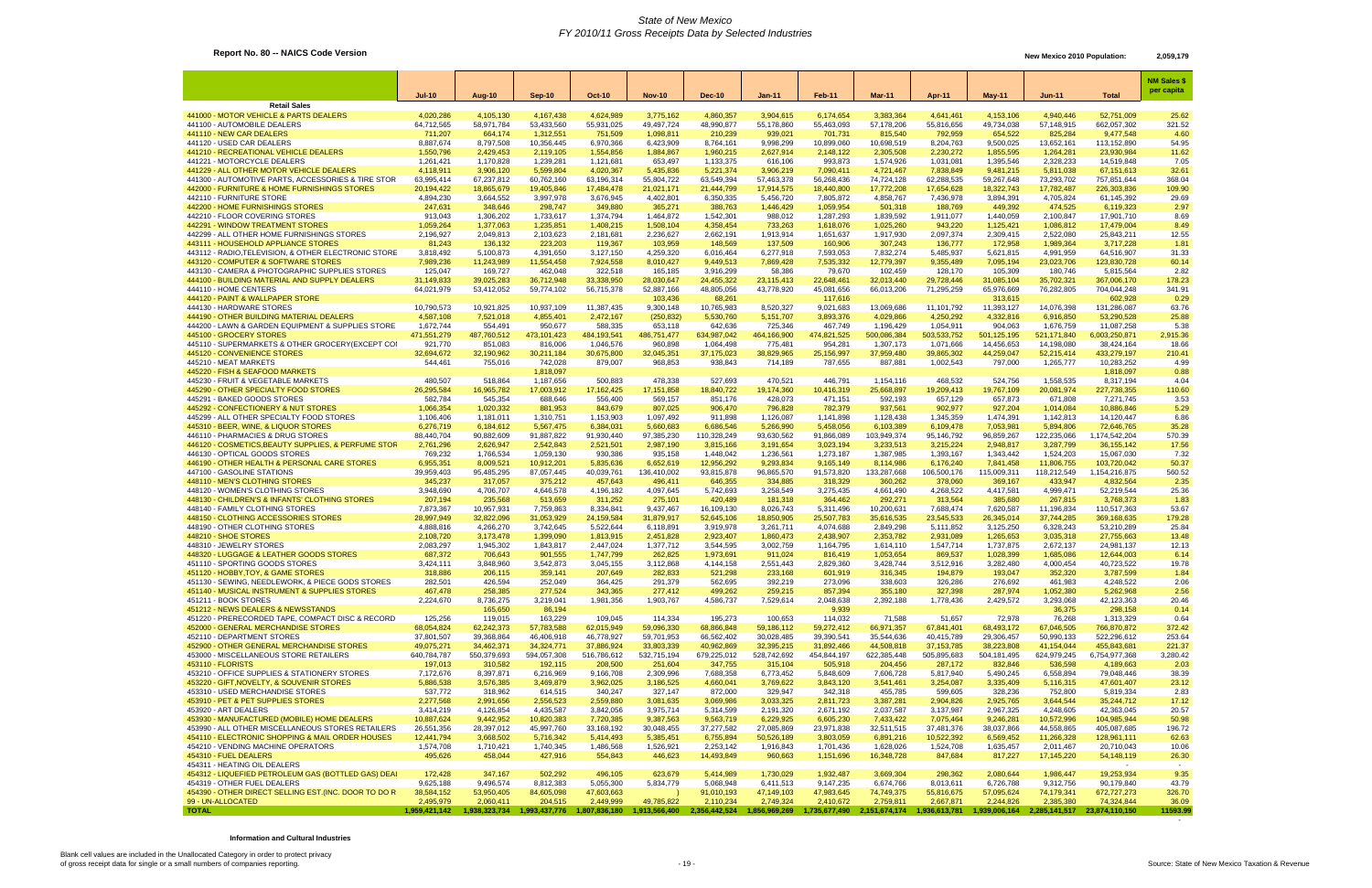# **Report No. 80 -- NAICS Code Version** 2,059,179 New Mexico 2010 Population: 2,059,179

|                                                      |             |             |            |             |               |               |               |               |               |             |             |             |               | <b>NM Sales \$</b><br>per capita |
|------------------------------------------------------|-------------|-------------|------------|-------------|---------------|---------------|---------------|---------------|---------------|-------------|-------------|-------------|---------------|----------------------------------|
|                                                      | $Jul-10$    | Aug-10      | $Sep-10$   | $Oct-10$    | <b>Nov-10</b> | <b>Dec-10</b> | <b>Jan-11</b> | <b>Feb-11</b> | <b>Mar-11</b> | Apr-11      | $May-11$    | Jun-11      | Total         |                                  |
| 511110 - NEWSPAPER PUBLISHERS                        | 5,984,810   | 598,199     | 495,013    | 650,841     | 579,295       | 898,104       | 416,681       | 500,663       | 570,623       | 459,217     | 490,023     | 562,094     | 12,205,563    | 5.93                             |
| 511120 - PERIODICAL PUBLISHERS                       | 189,866     |             | 545,028    | 240,795     | 327,819       | 416,596       | 539,476       | 1,483,483     |               | 598,578     | 202.559     |             | 4,544,198     | 2.21                             |
| 511130 - BOOK PUBLISHERS                             | 1,303,481   | 1,166,779   | 842,197    | 440,706     | 532,564       | 1,190,593     | 664,138       | 486,850       | 636,083       | 726,327     | 807,653     | 1,208,749   | 10,006,119    | 4.86                             |
| 511140 - DATABASE & DICTIONARY PUBLISHERS            |             |             |            |             |               | 75,495        |               |               |               |             |             |             | 75.495        | 0.04                             |
| 511190 - OTHER PUBLISHERS                            | 7,383,432   | 1,275,380   | 1,293,468  | 1,854,630   | 893,092       | 4,753,443     | 1,391,843     | 1,146,190     | 1,581,632     | 1.474.474   | 1.449.674   | 1,917,796   | 26,415,053    | 12.83                            |
| 511210 - SOFTWARE PUBLISHERS                         | 555,588     | 448.017     | 1,288,854  | 437.441     | 557,834       | 1,240,313     | 1,398,290     | 616,060       | 784,550       | 580,464     | 1.111.177   | 1,657,730   | 10,676,318    | 5.18                             |
| 512100 - MOTION PICTURE & VIDEO INDUSTRIES           | 3,885,398   | 2,974,315   | 3,111,859  | 1,299,398   | 1,542,933     | 1,967,875     | 1,749,654     | 3,213,082     | 2.494.095     | 2.314.603   | 3,438,555   | 5,788,070   | 33,779,838    | 16.40                            |
| 512110 - MOTION PICTURE AND VIDEO PRODUCTION         | 204,275     | 47,568      | 686,859    | 301,816     | 157,158       | 803,721       | 308,731       | 194,924       | .490,484      | 2,462,433   | 5,434,936   | 5,801,920   | 17,894,824    | 8.69                             |
| 512130 - MOTION PICTURE AND VIDEO EXHIBITION         | 7,809,004   | 4,603,860   | 3,319,579  | 4,337,857   | 5,093,347     | 5,244,475     | 4.722.540     | 4.154.404     | 4.732.408     | 4.612.696   | 6.400.470   | 6,743,964   | 61.774.604    | 30.00                            |
| 512200 - SOUND RECORDING INDUSTRIES                  |             | 20,573      |            |             |               | 29,555        |               |               | 14,847        |             |             | 95,618      | 160,593       | 0.08                             |
| 513000 - BROADCASTING & TELECOMMUNICATONS            | 24.754.970  | 24,398,216  | 23,986,074 | 24.075.411  | 23.803.492    | 25,158,384    | 23.935.427    | 11.480.034    | 11.578.511    | 11.406.713  | 25.471.815  | 24,517,869  | 254.566.915   | 123.63                           |
| 513100 - RADIO & TELEVISION BROADCASTING             | 7,238,237   | 7,121,031   | 7,698,394  | 9,470,985   | 7,135,154     | 7,226,984     | 10,654,163    | 8,115,779     | 8,586,772     | 10,148,517  | 6.613.268   | 6,271,833   | 96,281,117    | 46.76                            |
| 513200 - CABLE NETWORKS & PROGRAM DISTRIBUTION       | 5,811,364   | 6,309,187   | 7,327,216  | 9,441,203   | 6,410,532     | 6,045,032     | 5,597,337     | 5,759,040     | 5,969,068     | 5,914,698   | 6,400,879   | 22,345,491  | 93,331,046    | 45.32                            |
| 513300 - TELECOMMUNICATIONS                          | 133,892,745 | 141.375.071 | 38.602.512 | 111.815.946 | 135.496.364   | 144.208.285   | 139,679,606   | 162.047.539   | 154.908.776   | 123.322.480 | 155.715.051 | 147.494.552 | .688.558.926  | 820.02                           |
| 514100 - INFORMATION SERVICES (INC. NEWS SYNDICATES, | 1,035,710   | 936,862     | 1,679,412  | 1,200,045   | 1,069,350     | 2,531,905     | 1,360,091     | 1,888,950     | 1,559,486     | 1,402,459   | 2,879,539   | 2,217,641   | 19,761,450    | 9.60                             |
| 514210 - DATA PROCESSING SERVICES                    | 293,856     | 677.932     | 558.452    | 452,121     | 520,833       | 776.486       | 401.043       | 593.241       | 839.343       | 593,290     | 593.425     | 1,172,790   | 7.472.812     | 3.63                             |
| 99 - UN-ALLOCATED                                    | 10.462      | 281.846     | 13.050     | 8.793       | 8.593         |               | 17.889        | 51.362        | 402.333       | 5.825       | 15.942      | 467,312     | 1.283.406     | 0.62                             |
| <b>TOTAL</b>                                         | 200,353,195 | 192,234,836 | 91.447.968 | 166,027,986 | 184,128,358   | 202.567.245   | 192,836,907   | 201,731,601   | 196.149.012   | 166.022.774 | 217.024.968 | 228.263.430 | 2,338,788,279 | 1135.79                          |

| <b>Finance and Insurance</b>                           |            |            |            |            |            |            |            |            |            |            |            |            |             |        |
|--------------------------------------------------------|------------|------------|------------|------------|------------|------------|------------|------------|------------|------------|------------|------------|-------------|--------|
| 522110 - COMMERCIAL BANKING                            | 15,158,872 | 4,565,853  | 14,884,946 | 14,391,380 | 15.770.917 | 16,415,304 | 13,230,029 | 4,840,535  | 16,567,111 | 13,736,280 | 8,969,549  | 14,697,904 | 153.228.681 | 74.41  |
| 522120 - SAVINGS INSTITUTIONS                          | 887.477    | 675.577    | 669.032    | 842,805    | 844.747    | 736.544    | 973.622    | 390.028    | 639.021    | 800.196    | 604.992    | 603.787    | 8,667,828   | 4.21   |
| 522130 - CREDIT UNIONS                                 | 2,667,325  | 1,886,224  | 2,251,884  | 2,167,731  | 2,026,198  | 2,956,264  | 1,553,979  | 1,723,305  | 1,577,836  | 1,529,911  | 1,345,972  | 1,637,791  | 23,324,420  | 11.33  |
| 522190 - OTHER DEPOSITORY CREDIT INTERMEDIATION        |            |            |            |            |            |            |            |            |            |            |            |            |             |        |
| 522200 - NONDEPOSITORY CREDIT INTERMEDIATION(INC.S     | 25,984     | 20,218     | 24,323     | 25,478     | 14,467     | 35,420     | 13,670     | 129,658    | 11,785     |            |            |            | 301,002     | 0.15   |
| 522220 - SALES FINANCING                               | 582,179    | 541,193    | 434.228    | 609,387    | 338,993    | 397.343    | 393.247    | 370,158    | 605,236    | 394.733    | 434.053    | 352.629    | 5,453,380   | 2.65   |
| 522291 - CONSUMER LENDING                              | 54,630     | 112,448    | 126.687    | 74.034     | 59.147     | 86.493     | 137.193    | 151,875    | 317.170    | 172,927    | 128,119    | 177,165    | 1,597,887   | 0.78   |
| 522292 - REAL ESTATE CREDIT (INCLUDING MORTGAGE BA     | 697,214    | 1,262,287  | 1.004.696  | 675,881    | 844,835    | 1,039,361  | 685,577    | 5,261,560  | 907.502    | 658,793    | 1.082.847  | 885,924    | 15,006,480  | 7.29   |
| 522300 - ACTIVITIES RELATED TO CREDIT INTERMEDATION    | 135,199    | 219,062    | 212,807    | 260,082    | 149.935    | 122.406    | 454,380    | 207,150    | 84,777     | 67.155     | 301,331    | 58,412     | 2.272.694   | 1.10   |
| 523000 - SECURITIES, COMMODITY CONTRACTS & OTHER       | 2,470,392  | 2,109,532  | 1,503,199  | 3,245,966  | 2,010,728  | 2,798,346  | 3,482,584  | 2,873,754  | 2,833,944  | 1,947,424  | 3,149,886  | 3,037,853  | 31,463,609  | 15.28  |
| 523110 - INVESTMENT BANKERS & SECURITIES DEALERS       | 267,017    | 245,079    | 130,397    | 268,573    | 135,812    | 115,835    | 334.517    | 115,571    | 78.601     | $\star$    | $\star$    | 160,580    | 1,851,981   | 0.90   |
| 523120 - SECURITIES BROKERS                            | 311.776    | 503,916    | 764,602    | 693,933    | 579,738    | 607,365    | 588,565    | 925,432    | ,295,308   | 1,083,322  | 3,390,666  | 637,401    | 11,382,024  | 5.53   |
| 523140 - COMMODITY CONTRACTS BROKERS                   |            |            |            |            |            |            |            |            |            |            |            |            |             |        |
| 523210 - SECURITIES & COMMODITY EXCHANGE               |            |            |            |            |            |            |            |            |            |            |            |            |             |        |
| 523900 - OTHER FINANCIAL INVESTMENT ACT. (INC.INVEST., | 1,562,467  | 485,651    | 1,282,095  | 1,423,324  | 2,592,247  | 1,654,895  | 2,143,036  | 843,728    | 1,904,827  | 1,781,115  | 1,100,427  | 2,994,042  | 19.767.854  | 9.60   |
| 524000 - INSURANCE CARRIERS & RELATED ACTIVITIES       | 6.022.182  | 4,187,502  | 5.202.439  | 6.012.044  | 5.917.687  | 6.898.181  | 5.146.216  | 5.559.400  | 6.773.601  | 5.923.333  | 5,621,977  | 8.203.238  | 71.467.801  | 34.71  |
| 524140 - DIRECT LIFE HEALTH & MEDICAL INS & REINSURAI  | 213.502    | 168,683    | 49,900     | 461,730    | 20,870     | 547,223    | 32,975     | 246,960    | 380.613    | 244.180    | 78.266     | 104.287    | 2,549,192   | 1.24   |
| 524150 - DIRECT INSURANCE & REINSURANCE LIFE, HEALT    |            |            |            |            |            | 789,368    |            |            |            |            |            |            | 789,368     | 0.38   |
| 524210 - INSURANCE AGENCIES & BROKERAGE                | 546,730    | 779.186    | 1.161.484  | 474.812    | 470.669    | 627,808    | 1,010,913  | 381,614    | 583,730    | 585,346    | 465.136    | 835,250    | 7,922,678   | 3.85   |
| 524290 - OTHER INSURANCE RELATED ACTIVITIES            | 768,590    | 463,954    | 605,862    | 320,962    | 537,752    | 803,581    | 536,496    | 428,236    | 667,257    | 638,823    | 1.344.941  | 868,727    | 7,985,180   | 3.88   |
| 525100 - INSURANCE & EMPLOYEE BENEFIT FUNDS            |            |            |            |            |            |            |            |            |            |            |            | 170,398    | 170,398     | 0.08   |
| 525910 - OPEN-END INVESTMENT FUNDS (FORM 1120-RICI)    |            | 704.164    | 559.674    | 701,039    | 1.131.080  | 168,790    |            |            |            | 251,383    | 96.845     | 72,033     | 3.685.007   | 1.79   |
| 525920 - TRUSTS, ESTATES, & AGENCY ACCOUNTS            | 13,027     | 16,015     | 20,542     | 27,818     | 14,905     | 540,582    | 96,140     | 24,900     | 128,363    | 11,975     | 120,293    | 529,895    | 1,544,454   | 0.75   |
| 525930 - REAL ESTATE INVESTMENT TRUSTS (FORM 1120-F    | 219,964    | 153,445    | 80,025     | 106,033    | 346,173    | 904,470    | 65,191     | 110,908    | 464,738    | 47,384     | 163,751    | 564,265    | 3,226,346   | 1.57   |
| 525990 - OTHER FINANCIAL VEHICLES                      | 2,147,847  | 2,157,798  | 1,696,661  | 2,493,807  | 3,082,151  | 2.421.774  | 2,969,572  | 3,078,499  | 2,320,725  | 2,723,687  | 4.771.545  | 3,539,056  | 33.403.120  | 16.22  |
| 99 - UN-ALLOCATED                                      | 232,659    | 74,965     | 63,507     | 70.877     | 100,638    | 210,578    | 219,458    | 67,986     | 210,731    | 441.547    | 227.615    | 5.034.245  | 6,954,806   | 3.38   |
| <b>TOTAL</b>                                           | 34.985.033 | 21.332.752 | 32.728.988 | 35.347.695 | 36.989.689 | 40.877.929 | 34.067.361 | 27.731.258 | 38.352.875 | 33.039.516 | 33.398.213 | 45.164.881 | 414.016.191 | 201.06 |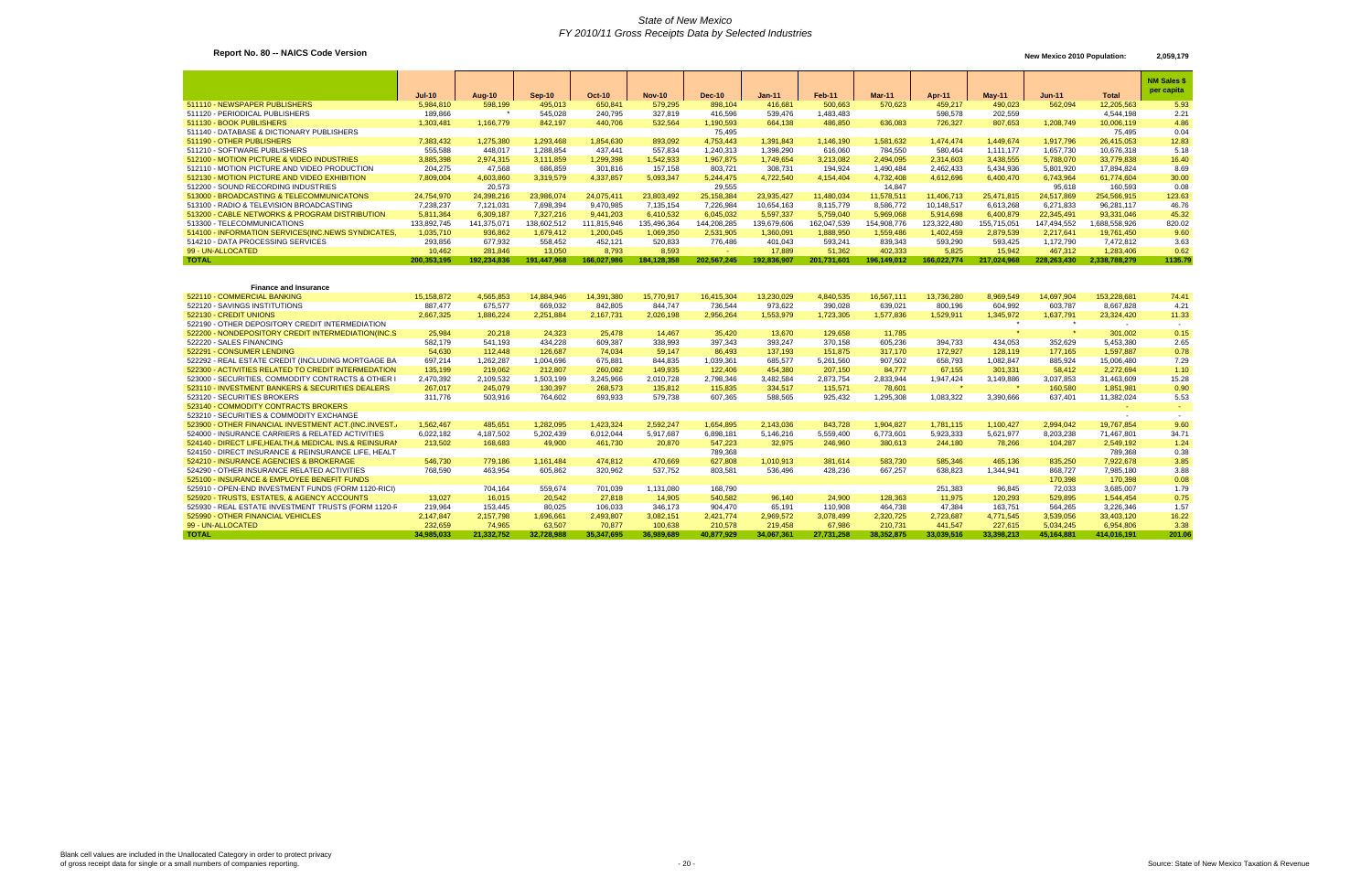### **Report No. 80 -- NAICS Code Version** 2,059,179 New Mexico 2010 Population: 2,059,179

| <b>NM Sales \$</b><br>per capita<br><b>Jul-10</b><br>Aug-10<br><b>Oct-10</b><br><b>Nov-10</b><br><b>Dec-10</b><br>Feb-11<br>Mar-11<br><b>Total</b><br>$Sep-10$<br><b>Jan-11</b><br>Apr-11<br>$May-11$<br>Jun-11<br>Professional, Scientific and Technical Services<br>541000 - PROFESSIONAL, SCIENTIFIC, & TECHNOLOGICAL S<br>160, 174, 427<br>168,245,182<br>159,766,789<br>159,943,558<br>196,722,437<br>160,470,600<br>144,250,484<br>176,884,416<br>157,743,862<br>144,933,487<br>184, 344, 166<br>1,954,822,425<br>949.32<br>141,343,018<br>541100 - LEGAL SERVICES<br>47,073,223<br>294.01<br>47,617,217<br>52,619,819<br>50,434,904<br>51,213,847<br>49,807,892<br>51,747,437<br>48,666,163<br>52,115,227<br>45,126,524<br>50,964,291<br>58,040,196<br>605,426,740<br>541110 - OFFICES OF LAWYER<br>6,362,502<br>8,447,652<br>9,136,534<br>6,057,806<br>8,016,791<br>7,512,158<br>5,923,576<br>8,624,754<br>7,964,114<br>7,800,907<br>9,268,294<br>7,915,590<br>93,030,678<br>45.18<br>949,733<br>867,254<br>565,094<br>9,622,413<br>541190 - OTHER LEGAL SERVICES<br>746,157<br>624,335<br>828,215<br>607,701<br>731,024<br>654,052<br>839,608<br>733,549<br>1,475,691<br>4.67<br>541211 - OFFICES OF CERTIFIED PUBLIC ACCOUNTANTS<br>1,756,994<br>2,235,884<br>2,566,484<br>2,333,373<br>2,539,864<br>2,606,368<br>2,395,100<br>2,357,654<br>3,785,859<br>3,988,981<br>3,488,030<br>2,749,011<br>32,803,603<br>15.93<br>541213 - TAX PREPARATION SERVICES<br>437,675<br>402,050<br>517,442<br>637,348<br>3,825,382<br>668,022<br>1,202,049<br>9.79<br>671,883<br>579,978<br>5,117,987<br>3,602,860<br>2,490,960<br>20,153,637<br>541214 - PAYROLL SERVICES<br>465,214<br>280,537<br>76,269<br>199,153<br>461,889<br>145,470<br>140,980<br>207,129<br>291,939<br>649,928<br>175,736<br>3,527,959<br>1.71<br>433,715<br>541219 - OTHER ACCOUNTING SERVICES<br>4,142,949<br>23.28<br>1,701,567<br>5,049,778<br>4,086,481<br>2,054,744<br>2,077,334<br>6,779,108<br>3,370,773<br>5,446,833<br>4,264,903<br>4,050,253<br>4,920,678<br>47,945,401<br>44,892,37<br>242.47<br>541300 - ARCHITECTURAL, ENGINEERING & RELATED SERV<br>42,160,907<br>46,228,056<br>54,088,250<br>36,052,571<br>34,273,688<br>42,595,111<br>40,849,898<br>31,783,410<br>55,571,202<br>34,488,431<br>36,305,050<br>499,288,945<br>541310 - ARCHITECTURAL SERVICES<br>1,634,144<br>1,472,770<br>2,104,748<br>1,610,175<br>2,102,224<br>1,145,924<br>1,086,079<br>1,329,245<br>1,592,415<br>1,203,203<br>1,889,251<br>18,979,395<br>9.22<br>1,809,217<br>541320 - LANDSCAPE ARCHITECTURE SERVICES<br>2,281,072<br>909,737<br>681,573<br>1,041,580<br>1,137,940<br>912,753<br>533,777<br>733,964<br>633,748<br>899,868<br>1,962,076<br>1,192,202<br>12,920,291<br>6.27<br>15,242,486<br>541330 - ENGINEERING SERVICES<br>12,749,676<br>17,291,007<br>18,871,265<br>15,790,582<br>16,065,181<br>14,345,336<br>11,690,538<br>13,857,708<br>23,603,589<br>21,381,261<br>15,918,413<br>196,807,040<br>95.58<br>86,175<br>165,512<br>256,907<br>78,265<br>148,798<br>192,495<br>103,587<br>123,056<br>294,694<br>180,826<br>0.93<br>541340 - DRAFTING SERVICES<br>193,824<br>95,002<br>1,919,140<br>541350 - BUILDING INSPECTION SERVICES<br>583,446<br>717,110<br>200,909<br>618,728<br>441,582<br>1,654,665<br>232,461<br>391,917<br>601,682<br>191,768<br>955,223<br>775,975<br>7,365,463<br>3.58<br>541360 - GEOPHYSICAL SURVEYING & MAPPING SERVICES<br>38,865<br>129,361<br>64,493<br>148,057<br>47,812<br>621,972<br>38,612<br>27,707<br>265,576<br>284,264<br>360,986<br>322,854<br>2,350,559<br>1.14<br>541370 - SURVEYING & MAPPING(EXCEPT GEOPHYSICAL)S<br>506,461<br>392,936<br>605,317<br>545,123<br>609,924<br>393,157<br>387,101<br>502,146<br>564,679<br>505,226<br>748,411<br>5,746,523<br>2.79<br>(13,958)<br>541380 - TESTING LABORATORIES<br>923,366<br>1,207,685<br>773,905<br>524,331<br>615,636<br>1,592,826<br>676,935<br>660,762<br>828,290<br>703,022<br>519,166<br>1,127,303<br>10,153,229<br>4.93<br>541400 - SPECIALIZED DESIGN SERV.(INC.INTERIOR, INDUST<br>2,909,130<br>3,426,345<br>3,269,964<br>2,735,073<br>9,954,036<br>4,127,970<br>3,365,467<br>2,988,263<br>6,059,713<br>3,903,286<br>3,988,518<br>5,000,710<br>51,728,474<br>25.12<br>541510 - COMPUTER SYSTEMS DESIGN & RELATED SERVIC<br>5,804,347<br>6,944,918<br>3,959,135<br>3,682,175<br>3,268,254<br>5,011,817<br>6,991,792<br>7,951,384<br>4,048,497<br>10,538,128<br>10,021,901<br>9,059,202<br>77,281,551<br>37.53<br>541511 - CUSTOM COMPUTER PROGRAMMING SERVICES<br>869,598<br>1,855,742<br>2,086,392<br>1,012,288<br>1,299,236<br>925,355<br>1,747,732<br>16,394,308<br>7.96<br>1,189,209<br>1,184,099<br>1,338,235<br>1,436,149<br>1,450,275<br>541512 - COMPUTER SYSTEMS DESIGN SERVICES<br>976,633<br>1,825,548<br>2,120,695<br>1,098,444<br>3,740,408<br>1,100,252<br>1,069,843<br>1,822,575<br>1,303,724<br>1,820,066<br>1,877,772<br>19,321,991<br>9.38<br>566,032<br>541513 - COMPUTER FACILITIES MANAGEMENT SERVICES<br>89,568<br>84,984<br>87,125<br>81,816<br>100,006<br>790,245<br>95,210<br>89,928<br>376,769<br>65,743<br>125,523<br>248,144<br>2,235,063<br>1.09<br>541519 - OTHER COMPUTER RELATED SERVICES<br>8,258,636<br>3,822,562<br>49.97<br>4,667,278<br>5,195,630<br>3,796,118<br>7,606,099<br>13,799,750<br>7,646,260<br>19,512,117<br>8,318,055<br>8,974,923<br>11,291,195<br>102,888,622<br>541600 - MANAGEMENT, SCIENTIFIC, TECHNICAL CONSULTIN<br>36,521,145<br>35, 158, 434<br>44,487,495<br>46,270,452<br>38,772,553<br>59,543,541<br>41,143,301<br>42,013,225<br>46,933,410<br>45,339,729<br>44,945,484<br>64,352,662<br>545,481,430<br>264.90<br>541700 - SCIENTIFIC RESEARCH & DEVELOPMENT SERVICE<br>185,968,222<br>186,613,748<br>186,334,143<br>230,044,537<br>174,362,996<br>149,160,484<br>214,045,036<br>24,205,924<br>338,629,904<br>220,062,623<br>176,483,502<br>169,470,237<br>2,255,381,356<br>1,095.28<br>5,930,572<br>5,887,815<br>5,142,319<br>11,022,441<br>36.91<br>541800 - ADVERTISING & RELATED SERVICES<br>6,044,128<br>6,661,456<br>6,052,825<br>6,499,642<br>5,857,167<br>6,118,253<br>5,458,489<br>5,319,278<br>75,994,386<br>541910 - MARKETING RESEARCH & PUBLIC OPINION POLLIN<br>416,022<br>518,203<br>1,247,591<br>1,122,784<br>1,033,114<br>1,905,625<br>898,692<br>616,966<br>1,451,624<br>912,929<br>1,106,738<br>770,895<br>12,001,183<br>5.83<br>541920 - PHOTOGRAPHIC SERVICES<br>639,972<br>666,941<br>973,770<br>795,100<br>1,270,717<br>1,896,092<br>770,176<br>939,187<br>946,232<br>739,506<br>958,405<br>2,031,105<br>12,627,203<br>6.13<br>541930 - TRANSLATION & INTERPRETATION SERVICES<br>82,780<br>78,208<br>181,515<br>66,277<br>128,402<br>583,708<br>144,662<br>92,112<br>445,132<br>170,812<br>115,745<br>560,169<br>2,649,520<br>1.29<br>541940 - VETERINARY SERVICES<br>5,975,540<br>5,512,708<br>5,776,982<br>6,778,746<br>5,220,148<br>8,400,770<br>8,187,094<br>7,348,647<br>8,292,852<br>38.43<br>6,370,034<br>5,281,648<br>5,988,196<br>79,133,366<br>541990 - ALL OTHER PROFESSIONAL, SCIENTIFIC, TECHNICA<br>47,159,275<br>50,464,874<br>164,285,323<br>50,023,851<br>44,664,484<br>73,817,000<br>77,075,980<br>40,322,701<br>49,677,747<br>38,872,269<br>56,302,819<br>51,055,281<br>743,721,603<br>361.17<br>99 - UN-ALLOCATED<br><b>TOTAL</b><br>555,264,348<br>592.814.905<br>617,592,962<br>640,046,855<br>568.364.804<br>751.013.132<br>628,272,584<br>400,961,625<br>818,162,984<br>641,818,737<br>614.718.744<br>690,671,819<br>7,519,703,499<br>3651.80<br>Admin and Support, Waste Mgt and Remed<br>561110 - OFFICE ADMINISTRATIVE SERVICES<br>7,148,395<br>12,388,741<br>7,648,919<br>8,122,429<br>8,784,868<br>7,333,361<br>9,156,417<br>8,388,117<br>9,419,624<br>7,263,968<br>8,615,374<br>9,326,344<br>103,596,557<br>50.31<br>561210 - FACILITIES SUPPORT SERVICE<br>6,882,598<br>7,538,080<br>10,006,833<br>6,372,548<br>10,990,111<br>7,403,943<br>10,195,618<br>4,875,950<br>5,840,463<br>10,672,597<br>7,200,149<br>13,662,169<br>101,641,058<br>49.36<br>561300 - EMPLOYMENT SERVICES<br>4,849,567<br>6,177,430<br>16,544,000<br>5,128,684<br>3,530,625<br>18,238,059<br>21,517,412<br>61.68<br>15,816,125<br>16,866,408<br>6,312,627<br>6,778,470<br>5,259,057<br>127,018,465<br>561410 - DOCUMENT PREPARATION SERVICES<br>506,138<br>458,274<br>447,742<br>623,744<br>4.03<br>1,407,957<br>521,477<br>616,665<br>662,734<br>1,246,530<br>353,959<br>875,425<br>580,114<br>8,300,760<br>561420 - TELEPHONE CALL CENTERS(INC.TELEPHONE ANS<br>318,541<br>347,492<br>233,347<br>297,547<br>621,456<br>180,879<br>3,665,902<br>191,121<br>140,669<br>144,415<br>127,005<br>157,815<br>6,426,188<br>3.12<br>561430 - BUSINESS SERVICE CENTERS<br>1,543,486<br>1,219,588<br>527,453<br>777,906<br>903,545<br>719,096<br>922,074<br>817,983<br>816,932<br>8,248,063<br>4.01<br>561440 - COLLECTION AGENCIES<br>226,747<br>226,747<br>0.11<br>561490 - OTHER BUSINESS SUPPORT SERV. (INC. REPO SEF<br>2,325,382<br>2,572,049<br>3,428,258<br>2,606,680<br>2,740,907<br>2,171,979<br>4,299,197<br>3,629,344<br>1,737,131<br>4,254,386<br>1,428,357<br>4,067,492<br>35,261,162<br>17.12<br>561500 - TRAVEL ARRANGMENT & RESERVATION SERVICES<br>95,732<br>142,654<br>299,080<br>166,131<br>171,794<br>248,104<br>235,327<br>0.88<br>112,309<br>178,080<br>161,818<br>1,811,030<br>561600 - INVESTIGATION & SECURITY SERVICES<br>256,969,107<br>207,418,881<br>31,021,132<br>188,665,373<br>154,080,303<br>189,285,387<br>242,336,870<br>191,038,998<br>281,219,461<br>186,826,045<br>2,599,420,912<br>1,262.36<br>499,468,968<br>171,090,386<br>561710 - EXTERMINATING & PEST CONTROL SERVICES<br>777,305<br>1,136,025<br>988,072<br>652,067<br>923,820<br>718,876<br>585,251<br>577,983<br>605,115<br>877,260<br>813,013<br>1,130,272<br>9,785,058<br>4.75<br>561720 - JANITORIAL SERVICES<br>3,631,900<br>3,346,541<br>3,861,098<br>5,279,338<br>4,639,456<br>5,500,153<br>4,635,684<br>4,102,304<br>6,607,881<br>2,916,718<br>3,679,578<br>5,418,751<br>53,619,401<br>26.04<br>561730 - LANDSCAPING SERVICES<br>5,038,837<br>6,625,182<br>7,073,556<br>6,635,262<br>5,780,174<br>5,499,007<br>5,935,025<br>6,073,043<br>8,852,816<br>76,987,747<br>37.39<br>7,311,847<br>6,282,961<br>5,880,037<br>561740 - CARPET & UPHOLSTERY CLEANING SERVICES<br>763.134<br>640,798<br>497.882<br>655,935<br>725,709<br>690,245<br>785,563<br>820,294<br>798.784<br>1.061.404<br>4.58<br>607.463<br>1,384,515<br>9,431,726<br>27.53<br>561790 - OTHER SERVICES TO BLDGS. & DWELLINGS<br>3,428,712<br>3,431,919<br>4,011,255<br>3,991,925<br>3,562,640<br>4,023,443<br>3,286,911<br>3,351,030<br>6,800,512<br>4,731,164<br>6,673,554<br>9,395,849<br>56,688,914<br>561900 - OTHER SUPPORT SERV (INC.PCKG.LABELING SER<br>602,261<br>432,485<br>343,906<br>651,897<br>514,382<br>895,398<br>512,092<br>431,397<br>593,061<br>357,185<br>437,507<br>734,637<br>6,506,211<br>3.16 |  |  |  |  |  |  |  |  |
|-------------------------------------------------------------------------------------------------------------------------------------------------------------------------------------------------------------------------------------------------------------------------------------------------------------------------------------------------------------------------------------------------------------------------------------------------------------------------------------------------------------------------------------------------------------------------------------------------------------------------------------------------------------------------------------------------------------------------------------------------------------------------------------------------------------------------------------------------------------------------------------------------------------------------------------------------------------------------------------------------------------------------------------------------------------------------------------------------------------------------------------------------------------------------------------------------------------------------------------------------------------------------------------------------------------------------------------------------------------------------------------------------------------------------------------------------------------------------------------------------------------------------------------------------------------------------------------------------------------------------------------------------------------------------------------------------------------------------------------------------------------------------------------------------------------------------------------------------------------------------------------------------------------------------------------------------------------------------------------------------------------------------------------------------------------------------------------------------------------------------------------------------------------------------------------------------------------------------------------------------------------------------------------------------------------------------------------------------------------------------------------------------------------------------------------------------------------------------------------------------------------------------------------------------------------------------------------------------------------------------------------------------------------------------------------------------------------------------------------------------------------------------------------------------------------------------------------------------------------------------------------------------------------------------------------------------------------------------------------------------------------------------------------------------------------------------------------------------------------------------------------------------------------------------------------------------------------------------------------------------------------------------------------------------------------------------------------------------------------------------------------------------------------------------------------------------------------------------------------------------------------------------------------------------------------------------------------------------------------------------------------------------------------------------------------------------------------------------------------------------------------------------------------------------------------------------------------------------------------------------------------------------------------------------------------------------------------------------------------------------------------------------------------------------------------------------------------------------------------------------------------------------------------------------------------------------------------------------------------------------------------------------------------------------------------------------------------------------------------------------------------------------------------------------------------------------------------------------------------------------------------------------------------------------------------------------------------------------------------------------------------------------------------------------------------------------------------------------------------------------------------------------------------------------------------------------------------------------------------------------------------------------------------------------------------------------------------------------------------------------------------------------------------------------------------------------------------------------------------------------------------------------------------------------------------------------------------------------------------------------------------------------------------------------------------------------------------------------------------------------------------------------------------------------------------------------------------------------------------------------------------------------------------------------------------------------------------------------------------------------------------------------------------------------------------------------------------------------------------------------------------------------------------------------------------------------------------------------------------------------------------------------------------------------------------------------------------------------------------------------------------------------------------------------------------------------------------------------------------------------------------------------------------------------------------------------------------------------------------------------------------------------------------------------------------------------------------------------------------------------------------------------------------------------------------------------------------------------------------------------------------------------------------------------------------------------------------------------------------------------------------------------------------------------------------------------------------------------------------------------------------------------------------------------------------------------------------------------------------------------------------------------------------------------------------------------------------------------------------------------------------------------------------------------------------------------------------------------------------------------------------------------------------------------------------------------------------------------------------------------------------------------------------------------------------------------------------------------------------------------------------------------------------------------------------------------------------------------------------------------------------------------------------------------------------------------------------------------------------------------------------------------------------------------------------------------------------------------------------------------------------------------------------------------------------------------------------------------------------------------------------------------------------------------------------------------------------------------------------------------------------------------------------------------------------------------------------------------------------------------------------------------------------------------------------------------------------------------------------------------------------------------------------------------------------------------------------------------------------------------------------------------------------------------------------------------------------------------------------------------------------------------------------------------------------------------------------------------------------------------------------------------------------------------------------------------------------------------------------------------------------------------------------------------------------------------------------------------------------------------------------------------------------------------------------------------------------------------------------------------------------------------------------------------------------------------------------------------------------------------------------------------------------------------------------------------------------------------------------------------------------------------------------------------------------------------------------------------------------------------------------------------------------------------------------------------------------------------------------------------------------------------------------------------------------------------------------------------------------------------------------------------------------------------------------------------------------------------------------------------------------------------------------------------------------------------------------------------------------------------------------------------------------------------------------------------------------------------------------------------------------------------------------------------------------------------------------------------------------------------------------------------------------------------------------------------------------------------------------------------------------------------------------------------------------------------------------------------------------------------------------------------------------------------------------------------------------------------------------------------------------------------------------------------------------------------------------------------------------------------------------------------------------------------------------------------------------------------------------------------------------------------------------------------------------------------------------------------------------------------------------------------------------------------------------------------------|--|--|--|--|--|--|--|--|
|                                                                                                                                                                                                                                                                                                                                                                                                                                                                                                                                                                                                                                                                                                                                                                                                                                                                                                                                                                                                                                                                                                                                                                                                                                                                                                                                                                                                                                                                                                                                                                                                                                                                                                                                                                                                                                                                                                                                                                                                                                                                                                                                                                                                                                                                                                                                                                                                                                                                                                                                                                                                                                                                                                                                                                                                                                                                                                                                                                                                                                                                                                                                                                                                                                                                                                                                                                                                                                                                                                                                                                                                                                                                                                                                                                                                                                                                                                                                                                                                                                                                                                                                                                                                                                                                                                                                                                                                                                                                                                                                                                                                                                                                                                                                                                                                                                                                                                                                                                                                                                                                                                                                                                                                                                                                                                                                                                                                                                                                                                                                                                                                                                                                                                                                                                                                                                                                                                                                                                                                                                                                                                                                                                                                                                                                                                                                                                                                                                                                                                                                                                                                                                                                                                                                                                                                                                                                                                                                                                                                                                                                                                                                                                                                                                                                                                                                                                                                                                                                                                                                                                                                                                                                                                                                                                                                                                                                                                                                                                                                                                                                                                                                                                                                                                                                                                                                                                                                                                                                                                                                                                                                                                                                                                                                                                                                                                                                                                                                                                                                                                                                                                                                                                                                                                                                                                                                                                                                                                                                                                                                                                                                                                                                                                                                                                                                                                                                                                                                                                                                                                                                                                                                                                                                                                                                                                                                                                                                                                                                                                                                                                                                                                                                                                                                                                                                                                                                                                                                                       |  |  |  |  |  |  |  |  |
|                                                                                                                                                                                                                                                                                                                                                                                                                                                                                                                                                                                                                                                                                                                                                                                                                                                                                                                                                                                                                                                                                                                                                                                                                                                                                                                                                                                                                                                                                                                                                                                                                                                                                                                                                                                                                                                                                                                                                                                                                                                                                                                                                                                                                                                                                                                                                                                                                                                                                                                                                                                                                                                                                                                                                                                                                                                                                                                                                                                                                                                                                                                                                                                                                                                                                                                                                                                                                                                                                                                                                                                                                                                                                                                                                                                                                                                                                                                                                                                                                                                                                                                                                                                                                                                                                                                                                                                                                                                                                                                                                                                                                                                                                                                                                                                                                                                                                                                                                                                                                                                                                                                                                                                                                                                                                                                                                                                                                                                                                                                                                                                                                                                                                                                                                                                                                                                                                                                                                                                                                                                                                                                                                                                                                                                                                                                                                                                                                                                                                                                                                                                                                                                                                                                                                                                                                                                                                                                                                                                                                                                                                                                                                                                                                                                                                                                                                                                                                                                                                                                                                                                                                                                                                                                                                                                                                                                                                                                                                                                                                                                                                                                                                                                                                                                                                                                                                                                                                                                                                                                                                                                                                                                                                                                                                                                                                                                                                                                                                                                                                                                                                                                                                                                                                                                                                                                                                                                                                                                                                                                                                                                                                                                                                                                                                                                                                                                                                                                                                                                                                                                                                                                                                                                                                                                                                                                                                                                                                                                                                                                                                                                                                                                                                                                                                                                                                                                                                                                                                       |  |  |  |  |  |  |  |  |
|                                                                                                                                                                                                                                                                                                                                                                                                                                                                                                                                                                                                                                                                                                                                                                                                                                                                                                                                                                                                                                                                                                                                                                                                                                                                                                                                                                                                                                                                                                                                                                                                                                                                                                                                                                                                                                                                                                                                                                                                                                                                                                                                                                                                                                                                                                                                                                                                                                                                                                                                                                                                                                                                                                                                                                                                                                                                                                                                                                                                                                                                                                                                                                                                                                                                                                                                                                                                                                                                                                                                                                                                                                                                                                                                                                                                                                                                                                                                                                                                                                                                                                                                                                                                                                                                                                                                                                                                                                                                                                                                                                                                                                                                                                                                                                                                                                                                                                                                                                                                                                                                                                                                                                                                                                                                                                                                                                                                                                                                                                                                                                                                                                                                                                                                                                                                                                                                                                                                                                                                                                                                                                                                                                                                                                                                                                                                                                                                                                                                                                                                                                                                                                                                                                                                                                                                                                                                                                                                                                                                                                                                                                                                                                                                                                                                                                                                                                                                                                                                                                                                                                                                                                                                                                                                                                                                                                                                                                                                                                                                                                                                                                                                                                                                                                                                                                                                                                                                                                                                                                                                                                                                                                                                                                                                                                                                                                                                                                                                                                                                                                                                                                                                                                                                                                                                                                                                                                                                                                                                                                                                                                                                                                                                                                                                                                                                                                                                                                                                                                                                                                                                                                                                                                                                                                                                                                                                                                                                                                                                                                                                                                                                                                                                                                                                                                                                                                                                                                                                                       |  |  |  |  |  |  |  |  |
|                                                                                                                                                                                                                                                                                                                                                                                                                                                                                                                                                                                                                                                                                                                                                                                                                                                                                                                                                                                                                                                                                                                                                                                                                                                                                                                                                                                                                                                                                                                                                                                                                                                                                                                                                                                                                                                                                                                                                                                                                                                                                                                                                                                                                                                                                                                                                                                                                                                                                                                                                                                                                                                                                                                                                                                                                                                                                                                                                                                                                                                                                                                                                                                                                                                                                                                                                                                                                                                                                                                                                                                                                                                                                                                                                                                                                                                                                                                                                                                                                                                                                                                                                                                                                                                                                                                                                                                                                                                                                                                                                                                                                                                                                                                                                                                                                                                                                                                                                                                                                                                                                                                                                                                                                                                                                                                                                                                                                                                                                                                                                                                                                                                                                                                                                                                                                                                                                                                                                                                                                                                                                                                                                                                                                                                                                                                                                                                                                                                                                                                                                                                                                                                                                                                                                                                                                                                                                                                                                                                                                                                                                                                                                                                                                                                                                                                                                                                                                                                                                                                                                                                                                                                                                                                                                                                                                                                                                                                                                                                                                                                                                                                                                                                                                                                                                                                                                                                                                                                                                                                                                                                                                                                                                                                                                                                                                                                                                                                                                                                                                                                                                                                                                                                                                                                                                                                                                                                                                                                                                                                                                                                                                                                                                                                                                                                                                                                                                                                                                                                                                                                                                                                                                                                                                                                                                                                                                                                                                                                                                                                                                                                                                                                                                                                                                                                                                                                                                                                                                       |  |  |  |  |  |  |  |  |
|                                                                                                                                                                                                                                                                                                                                                                                                                                                                                                                                                                                                                                                                                                                                                                                                                                                                                                                                                                                                                                                                                                                                                                                                                                                                                                                                                                                                                                                                                                                                                                                                                                                                                                                                                                                                                                                                                                                                                                                                                                                                                                                                                                                                                                                                                                                                                                                                                                                                                                                                                                                                                                                                                                                                                                                                                                                                                                                                                                                                                                                                                                                                                                                                                                                                                                                                                                                                                                                                                                                                                                                                                                                                                                                                                                                                                                                                                                                                                                                                                                                                                                                                                                                                                                                                                                                                                                                                                                                                                                                                                                                                                                                                                                                                                                                                                                                                                                                                                                                                                                                                                                                                                                                                                                                                                                                                                                                                                                                                                                                                                                                                                                                                                                                                                                                                                                                                                                                                                                                                                                                                                                                                                                                                                                                                                                                                                                                                                                                                                                                                                                                                                                                                                                                                                                                                                                                                                                                                                                                                                                                                                                                                                                                                                                                                                                                                                                                                                                                                                                                                                                                                                                                                                                                                                                                                                                                                                                                                                                                                                                                                                                                                                                                                                                                                                                                                                                                                                                                                                                                                                                                                                                                                                                                                                                                                                                                                                                                                                                                                                                                                                                                                                                                                                                                                                                                                                                                                                                                                                                                                                                                                                                                                                                                                                                                                                                                                                                                                                                                                                                                                                                                                                                                                                                                                                                                                                                                                                                                                                                                                                                                                                                                                                                                                                                                                                                                                                                                                                       |  |  |  |  |  |  |  |  |
|                                                                                                                                                                                                                                                                                                                                                                                                                                                                                                                                                                                                                                                                                                                                                                                                                                                                                                                                                                                                                                                                                                                                                                                                                                                                                                                                                                                                                                                                                                                                                                                                                                                                                                                                                                                                                                                                                                                                                                                                                                                                                                                                                                                                                                                                                                                                                                                                                                                                                                                                                                                                                                                                                                                                                                                                                                                                                                                                                                                                                                                                                                                                                                                                                                                                                                                                                                                                                                                                                                                                                                                                                                                                                                                                                                                                                                                                                                                                                                                                                                                                                                                                                                                                                                                                                                                                                                                                                                                                                                                                                                                                                                                                                                                                                                                                                                                                                                                                                                                                                                                                                                                                                                                                                                                                                                                                                                                                                                                                                                                                                                                                                                                                                                                                                                                                                                                                                                                                                                                                                                                                                                                                                                                                                                                                                                                                                                                                                                                                                                                                                                                                                                                                                                                                                                                                                                                                                                                                                                                                                                                                                                                                                                                                                                                                                                                                                                                                                                                                                                                                                                                                                                                                                                                                                                                                                                                                                                                                                                                                                                                                                                                                                                                                                                                                                                                                                                                                                                                                                                                                                                                                                                                                                                                                                                                                                                                                                                                                                                                                                                                                                                                                                                                                                                                                                                                                                                                                                                                                                                                                                                                                                                                                                                                                                                                                                                                                                                                                                                                                                                                                                                                                                                                                                                                                                                                                                                                                                                                                                                                                                                                                                                                                                                                                                                                                                                                                                                                                                       |  |  |  |  |  |  |  |  |
|                                                                                                                                                                                                                                                                                                                                                                                                                                                                                                                                                                                                                                                                                                                                                                                                                                                                                                                                                                                                                                                                                                                                                                                                                                                                                                                                                                                                                                                                                                                                                                                                                                                                                                                                                                                                                                                                                                                                                                                                                                                                                                                                                                                                                                                                                                                                                                                                                                                                                                                                                                                                                                                                                                                                                                                                                                                                                                                                                                                                                                                                                                                                                                                                                                                                                                                                                                                                                                                                                                                                                                                                                                                                                                                                                                                                                                                                                                                                                                                                                                                                                                                                                                                                                                                                                                                                                                                                                                                                                                                                                                                                                                                                                                                                                                                                                                                                                                                                                                                                                                                                                                                                                                                                                                                                                                                                                                                                                                                                                                                                                                                                                                                                                                                                                                                                                                                                                                                                                                                                                                                                                                                                                                                                                                                                                                                                                                                                                                                                                                                                                                                                                                                                                                                                                                                                                                                                                                                                                                                                                                                                                                                                                                                                                                                                                                                                                                                                                                                                                                                                                                                                                                                                                                                                                                                                                                                                                                                                                                                                                                                                                                                                                                                                                                                                                                                                                                                                                                                                                                                                                                                                                                                                                                                                                                                                                                                                                                                                                                                                                                                                                                                                                                                                                                                                                                                                                                                                                                                                                                                                                                                                                                                                                                                                                                                                                                                                                                                                                                                                                                                                                                                                                                                                                                                                                                                                                                                                                                                                                                                                                                                                                                                                                                                                                                                                                                                                                                                                                       |  |  |  |  |  |  |  |  |
|                                                                                                                                                                                                                                                                                                                                                                                                                                                                                                                                                                                                                                                                                                                                                                                                                                                                                                                                                                                                                                                                                                                                                                                                                                                                                                                                                                                                                                                                                                                                                                                                                                                                                                                                                                                                                                                                                                                                                                                                                                                                                                                                                                                                                                                                                                                                                                                                                                                                                                                                                                                                                                                                                                                                                                                                                                                                                                                                                                                                                                                                                                                                                                                                                                                                                                                                                                                                                                                                                                                                                                                                                                                                                                                                                                                                                                                                                                                                                                                                                                                                                                                                                                                                                                                                                                                                                                                                                                                                                                                                                                                                                                                                                                                                                                                                                                                                                                                                                                                                                                                                                                                                                                                                                                                                                                                                                                                                                                                                                                                                                                                                                                                                                                                                                                                                                                                                                                                                                                                                                                                                                                                                                                                                                                                                                                                                                                                                                                                                                                                                                                                                                                                                                                                                                                                                                                                                                                                                                                                                                                                                                                                                                                                                                                                                                                                                                                                                                                                                                                                                                                                                                                                                                                                                                                                                                                                                                                                                                                                                                                                                                                                                                                                                                                                                                                                                                                                                                                                                                                                                                                                                                                                                                                                                                                                                                                                                                                                                                                                                                                                                                                                                                                                                                                                                                                                                                                                                                                                                                                                                                                                                                                                                                                                                                                                                                                                                                                                                                                                                                                                                                                                                                                                                                                                                                                                                                                                                                                                                                                                                                                                                                                                                                                                                                                                                                                                                                                                                                       |  |  |  |  |  |  |  |  |
|                                                                                                                                                                                                                                                                                                                                                                                                                                                                                                                                                                                                                                                                                                                                                                                                                                                                                                                                                                                                                                                                                                                                                                                                                                                                                                                                                                                                                                                                                                                                                                                                                                                                                                                                                                                                                                                                                                                                                                                                                                                                                                                                                                                                                                                                                                                                                                                                                                                                                                                                                                                                                                                                                                                                                                                                                                                                                                                                                                                                                                                                                                                                                                                                                                                                                                                                                                                                                                                                                                                                                                                                                                                                                                                                                                                                                                                                                                                                                                                                                                                                                                                                                                                                                                                                                                                                                                                                                                                                                                                                                                                                                                                                                                                                                                                                                                                                                                                                                                                                                                                                                                                                                                                                                                                                                                                                                                                                                                                                                                                                                                                                                                                                                                                                                                                                                                                                                                                                                                                                                                                                                                                                                                                                                                                                                                                                                                                                                                                                                                                                                                                                                                                                                                                                                                                                                                                                                                                                                                                                                                                                                                                                                                                                                                                                                                                                                                                                                                                                                                                                                                                                                                                                                                                                                                                                                                                                                                                                                                                                                                                                                                                                                                                                                                                                                                                                                                                                                                                                                                                                                                                                                                                                                                                                                                                                                                                                                                                                                                                                                                                                                                                                                                                                                                                                                                                                                                                                                                                                                                                                                                                                                                                                                                                                                                                                                                                                                                                                                                                                                                                                                                                                                                                                                                                                                                                                                                                                                                                                                                                                                                                                                                                                                                                                                                                                                                                                                                                                                       |  |  |  |  |  |  |  |  |
|                                                                                                                                                                                                                                                                                                                                                                                                                                                                                                                                                                                                                                                                                                                                                                                                                                                                                                                                                                                                                                                                                                                                                                                                                                                                                                                                                                                                                                                                                                                                                                                                                                                                                                                                                                                                                                                                                                                                                                                                                                                                                                                                                                                                                                                                                                                                                                                                                                                                                                                                                                                                                                                                                                                                                                                                                                                                                                                                                                                                                                                                                                                                                                                                                                                                                                                                                                                                                                                                                                                                                                                                                                                                                                                                                                                                                                                                                                                                                                                                                                                                                                                                                                                                                                                                                                                                                                                                                                                                                                                                                                                                                                                                                                                                                                                                                                                                                                                                                                                                                                                                                                                                                                                                                                                                                                                                                                                                                                                                                                                                                                                                                                                                                                                                                                                                                                                                                                                                                                                                                                                                                                                                                                                                                                                                                                                                                                                                                                                                                                                                                                                                                                                                                                                                                                                                                                                                                                                                                                                                                                                                                                                                                                                                                                                                                                                                                                                                                                                                                                                                                                                                                                                                                                                                                                                                                                                                                                                                                                                                                                                                                                                                                                                                                                                                                                                                                                                                                                                                                                                                                                                                                                                                                                                                                                                                                                                                                                                                                                                                                                                                                                                                                                                                                                                                                                                                                                                                                                                                                                                                                                                                                                                                                                                                                                                                                                                                                                                                                                                                                                                                                                                                                                                                                                                                                                                                                                                                                                                                                                                                                                                                                                                                                                                                                                                                                                                                                                                                                       |  |  |  |  |  |  |  |  |
|                                                                                                                                                                                                                                                                                                                                                                                                                                                                                                                                                                                                                                                                                                                                                                                                                                                                                                                                                                                                                                                                                                                                                                                                                                                                                                                                                                                                                                                                                                                                                                                                                                                                                                                                                                                                                                                                                                                                                                                                                                                                                                                                                                                                                                                                                                                                                                                                                                                                                                                                                                                                                                                                                                                                                                                                                                                                                                                                                                                                                                                                                                                                                                                                                                                                                                                                                                                                                                                                                                                                                                                                                                                                                                                                                                                                                                                                                                                                                                                                                                                                                                                                                                                                                                                                                                                                                                                                                                                                                                                                                                                                                                                                                                                                                                                                                                                                                                                                                                                                                                                                                                                                                                                                                                                                                                                                                                                                                                                                                                                                                                                                                                                                                                                                                                                                                                                                                                                                                                                                                                                                                                                                                                                                                                                                                                                                                                                                                                                                                                                                                                                                                                                                                                                                                                                                                                                                                                                                                                                                                                                                                                                                                                                                                                                                                                                                                                                                                                                                                                                                                                                                                                                                                                                                                                                                                                                                                                                                                                                                                                                                                                                                                                                                                                                                                                                                                                                                                                                                                                                                                                                                                                                                                                                                                                                                                                                                                                                                                                                                                                                                                                                                                                                                                                                                                                                                                                                                                                                                                                                                                                                                                                                                                                                                                                                                                                                                                                                                                                                                                                                                                                                                                                                                                                                                                                                                                                                                                                                                                                                                                                                                                                                                                                                                                                                                                                                                                                                                                       |  |  |  |  |  |  |  |  |
|                                                                                                                                                                                                                                                                                                                                                                                                                                                                                                                                                                                                                                                                                                                                                                                                                                                                                                                                                                                                                                                                                                                                                                                                                                                                                                                                                                                                                                                                                                                                                                                                                                                                                                                                                                                                                                                                                                                                                                                                                                                                                                                                                                                                                                                                                                                                                                                                                                                                                                                                                                                                                                                                                                                                                                                                                                                                                                                                                                                                                                                                                                                                                                                                                                                                                                                                                                                                                                                                                                                                                                                                                                                                                                                                                                                                                                                                                                                                                                                                                                                                                                                                                                                                                                                                                                                                                                                                                                                                                                                                                                                                                                                                                                                                                                                                                                                                                                                                                                                                                                                                                                                                                                                                                                                                                                                                                                                                                                                                                                                                                                                                                                                                                                                                                                                                                                                                                                                                                                                                                                                                                                                                                                                                                                                                                                                                                                                                                                                                                                                                                                                                                                                                                                                                                                                                                                                                                                                                                                                                                                                                                                                                                                                                                                                                                                                                                                                                                                                                                                                                                                                                                                                                                                                                                                                                                                                                                                                                                                                                                                                                                                                                                                                                                                                                                                                                                                                                                                                                                                                                                                                                                                                                                                                                                                                                                                                                                                                                                                                                                                                                                                                                                                                                                                                                                                                                                                                                                                                                                                                                                                                                                                                                                                                                                                                                                                                                                                                                                                                                                                                                                                                                                                                                                                                                                                                                                                                                                                                                                                                                                                                                                                                                                                                                                                                                                                                                                                                                                       |  |  |  |  |  |  |  |  |
|                                                                                                                                                                                                                                                                                                                                                                                                                                                                                                                                                                                                                                                                                                                                                                                                                                                                                                                                                                                                                                                                                                                                                                                                                                                                                                                                                                                                                                                                                                                                                                                                                                                                                                                                                                                                                                                                                                                                                                                                                                                                                                                                                                                                                                                                                                                                                                                                                                                                                                                                                                                                                                                                                                                                                                                                                                                                                                                                                                                                                                                                                                                                                                                                                                                                                                                                                                                                                                                                                                                                                                                                                                                                                                                                                                                                                                                                                                                                                                                                                                                                                                                                                                                                                                                                                                                                                                                                                                                                                                                                                                                                                                                                                                                                                                                                                                                                                                                                                                                                                                                                                                                                                                                                                                                                                                                                                                                                                                                                                                                                                                                                                                                                                                                                                                                                                                                                                                                                                                                                                                                                                                                                                                                                                                                                                                                                                                                                                                                                                                                                                                                                                                                                                                                                                                                                                                                                                                                                                                                                                                                                                                                                                                                                                                                                                                                                                                                                                                                                                                                                                                                                                                                                                                                                                                                                                                                                                                                                                                                                                                                                                                                                                                                                                                                                                                                                                                                                                                                                                                                                                                                                                                                                                                                                                                                                                                                                                                                                                                                                                                                                                                                                                                                                                                                                                                                                                                                                                                                                                                                                                                                                                                                                                                                                                                                                                                                                                                                                                                                                                                                                                                                                                                                                                                                                                                                                                                                                                                                                                                                                                                                                                                                                                                                                                                                                                                                                                                                                                       |  |  |  |  |  |  |  |  |
|                                                                                                                                                                                                                                                                                                                                                                                                                                                                                                                                                                                                                                                                                                                                                                                                                                                                                                                                                                                                                                                                                                                                                                                                                                                                                                                                                                                                                                                                                                                                                                                                                                                                                                                                                                                                                                                                                                                                                                                                                                                                                                                                                                                                                                                                                                                                                                                                                                                                                                                                                                                                                                                                                                                                                                                                                                                                                                                                                                                                                                                                                                                                                                                                                                                                                                                                                                                                                                                                                                                                                                                                                                                                                                                                                                                                                                                                                                                                                                                                                                                                                                                                                                                                                                                                                                                                                                                                                                                                                                                                                                                                                                                                                                                                                                                                                                                                                                                                                                                                                                                                                                                                                                                                                                                                                                                                                                                                                                                                                                                                                                                                                                                                                                                                                                                                                                                                                                                                                                                                                                                                                                                                                                                                                                                                                                                                                                                                                                                                                                                                                                                                                                                                                                                                                                                                                                                                                                                                                                                                                                                                                                                                                                                                                                                                                                                                                                                                                                                                                                                                                                                                                                                                                                                                                                                                                                                                                                                                                                                                                                                                                                                                                                                                                                                                                                                                                                                                                                                                                                                                                                                                                                                                                                                                                                                                                                                                                                                                                                                                                                                                                                                                                                                                                                                                                                                                                                                                                                                                                                                                                                                                                                                                                                                                                                                                                                                                                                                                                                                                                                                                                                                                                                                                                                                                                                                                                                                                                                                                                                                                                                                                                                                                                                                                                                                                                                                                                                                                                       |  |  |  |  |  |  |  |  |
|                                                                                                                                                                                                                                                                                                                                                                                                                                                                                                                                                                                                                                                                                                                                                                                                                                                                                                                                                                                                                                                                                                                                                                                                                                                                                                                                                                                                                                                                                                                                                                                                                                                                                                                                                                                                                                                                                                                                                                                                                                                                                                                                                                                                                                                                                                                                                                                                                                                                                                                                                                                                                                                                                                                                                                                                                                                                                                                                                                                                                                                                                                                                                                                                                                                                                                                                                                                                                                                                                                                                                                                                                                                                                                                                                                                                                                                                                                                                                                                                                                                                                                                                                                                                                                                                                                                                                                                                                                                                                                                                                                                                                                                                                                                                                                                                                                                                                                                                                                                                                                                                                                                                                                                                                                                                                                                                                                                                                                                                                                                                                                                                                                                                                                                                                                                                                                                                                                                                                                                                                                                                                                                                                                                                                                                                                                                                                                                                                                                                                                                                                                                                                                                                                                                                                                                                                                                                                                                                                                                                                                                                                                                                                                                                                                                                                                                                                                                                                                                                                                                                                                                                                                                                                                                                                                                                                                                                                                                                                                                                                                                                                                                                                                                                                                                                                                                                                                                                                                                                                                                                                                                                                                                                                                                                                                                                                                                                                                                                                                                                                                                                                                                                                                                                                                                                                                                                                                                                                                                                                                                                                                                                                                                                                                                                                                                                                                                                                                                                                                                                                                                                                                                                                                                                                                                                                                                                                                                                                                                                                                                                                                                                                                                                                                                                                                                                                                                                                                                                                       |  |  |  |  |  |  |  |  |
|                                                                                                                                                                                                                                                                                                                                                                                                                                                                                                                                                                                                                                                                                                                                                                                                                                                                                                                                                                                                                                                                                                                                                                                                                                                                                                                                                                                                                                                                                                                                                                                                                                                                                                                                                                                                                                                                                                                                                                                                                                                                                                                                                                                                                                                                                                                                                                                                                                                                                                                                                                                                                                                                                                                                                                                                                                                                                                                                                                                                                                                                                                                                                                                                                                                                                                                                                                                                                                                                                                                                                                                                                                                                                                                                                                                                                                                                                                                                                                                                                                                                                                                                                                                                                                                                                                                                                                                                                                                                                                                                                                                                                                                                                                                                                                                                                                                                                                                                                                                                                                                                                                                                                                                                                                                                                                                                                                                                                                                                                                                                                                                                                                                                                                                                                                                                                                                                                                                                                                                                                                                                                                                                                                                                                                                                                                                                                                                                                                                                                                                                                                                                                                                                                                                                                                                                                                                                                                                                                                                                                                                                                                                                                                                                                                                                                                                                                                                                                                                                                                                                                                                                                                                                                                                                                                                                                                                                                                                                                                                                                                                                                                                                                                                                                                                                                                                                                                                                                                                                                                                                                                                                                                                                                                                                                                                                                                                                                                                                                                                                                                                                                                                                                                                                                                                                                                                                                                                                                                                                                                                                                                                                                                                                                                                                                                                                                                                                                                                                                                                                                                                                                                                                                                                                                                                                                                                                                                                                                                                                                                                                                                                                                                                                                                                                                                                                                                                                                                                                                       |  |  |  |  |  |  |  |  |
|                                                                                                                                                                                                                                                                                                                                                                                                                                                                                                                                                                                                                                                                                                                                                                                                                                                                                                                                                                                                                                                                                                                                                                                                                                                                                                                                                                                                                                                                                                                                                                                                                                                                                                                                                                                                                                                                                                                                                                                                                                                                                                                                                                                                                                                                                                                                                                                                                                                                                                                                                                                                                                                                                                                                                                                                                                                                                                                                                                                                                                                                                                                                                                                                                                                                                                                                                                                                                                                                                                                                                                                                                                                                                                                                                                                                                                                                                                                                                                                                                                                                                                                                                                                                                                                                                                                                                                                                                                                                                                                                                                                                                                                                                                                                                                                                                                                                                                                                                                                                                                                                                                                                                                                                                                                                                                                                                                                                                                                                                                                                                                                                                                                                                                                                                                                                                                                                                                                                                                                                                                                                                                                                                                                                                                                                                                                                                                                                                                                                                                                                                                                                                                                                                                                                                                                                                                                                                                                                                                                                                                                                                                                                                                                                                                                                                                                                                                                                                                                                                                                                                                                                                                                                                                                                                                                                                                                                                                                                                                                                                                                                                                                                                                                                                                                                                                                                                                                                                                                                                                                                                                                                                                                                                                                                                                                                                                                                                                                                                                                                                                                                                                                                                                                                                                                                                                                                                                                                                                                                                                                                                                                                                                                                                                                                                                                                                                                                                                                                                                                                                                                                                                                                                                                                                                                                                                                                                                                                                                                                                                                                                                                                                                                                                                                                                                                                                                                                                                                                                       |  |  |  |  |  |  |  |  |
|                                                                                                                                                                                                                                                                                                                                                                                                                                                                                                                                                                                                                                                                                                                                                                                                                                                                                                                                                                                                                                                                                                                                                                                                                                                                                                                                                                                                                                                                                                                                                                                                                                                                                                                                                                                                                                                                                                                                                                                                                                                                                                                                                                                                                                                                                                                                                                                                                                                                                                                                                                                                                                                                                                                                                                                                                                                                                                                                                                                                                                                                                                                                                                                                                                                                                                                                                                                                                                                                                                                                                                                                                                                                                                                                                                                                                                                                                                                                                                                                                                                                                                                                                                                                                                                                                                                                                                                                                                                                                                                                                                                                                                                                                                                                                                                                                                                                                                                                                                                                                                                                                                                                                                                                                                                                                                                                                                                                                                                                                                                                                                                                                                                                                                                                                                                                                                                                                                                                                                                                                                                                                                                                                                                                                                                                                                                                                                                                                                                                                                                                                                                                                                                                                                                                                                                                                                                                                                                                                                                                                                                                                                                                                                                                                                                                                                                                                                                                                                                                                                                                                                                                                                                                                                                                                                                                                                                                                                                                                                                                                                                                                                                                                                                                                                                                                                                                                                                                                                                                                                                                                                                                                                                                                                                                                                                                                                                                                                                                                                                                                                                                                                                                                                                                                                                                                                                                                                                                                                                                                                                                                                                                                                                                                                                                                                                                                                                                                                                                                                                                                                                                                                                                                                                                                                                                                                                                                                                                                                                                                                                                                                                                                                                                                                                                                                                                                                                                                                                                                       |  |  |  |  |  |  |  |  |
|                                                                                                                                                                                                                                                                                                                                                                                                                                                                                                                                                                                                                                                                                                                                                                                                                                                                                                                                                                                                                                                                                                                                                                                                                                                                                                                                                                                                                                                                                                                                                                                                                                                                                                                                                                                                                                                                                                                                                                                                                                                                                                                                                                                                                                                                                                                                                                                                                                                                                                                                                                                                                                                                                                                                                                                                                                                                                                                                                                                                                                                                                                                                                                                                                                                                                                                                                                                                                                                                                                                                                                                                                                                                                                                                                                                                                                                                                                                                                                                                                                                                                                                                                                                                                                                                                                                                                                                                                                                                                                                                                                                                                                                                                                                                                                                                                                                                                                                                                                                                                                                                                                                                                                                                                                                                                                                                                                                                                                                                                                                                                                                                                                                                                                                                                                                                                                                                                                                                                                                                                                                                                                                                                                                                                                                                                                                                                                                                                                                                                                                                                                                                                                                                                                                                                                                                                                                                                                                                                                                                                                                                                                                                                                                                                                                                                                                                                                                                                                                                                                                                                                                                                                                                                                                                                                                                                                                                                                                                                                                                                                                                                                                                                                                                                                                                                                                                                                                                                                                                                                                                                                                                                                                                                                                                                                                                                                                                                                                                                                                                                                                                                                                                                                                                                                                                                                                                                                                                                                                                                                                                                                                                                                                                                                                                                                                                                                                                                                                                                                                                                                                                                                                                                                                                                                                                                                                                                                                                                                                                                                                                                                                                                                                                                                                                                                                                                                                                                                                                                       |  |  |  |  |  |  |  |  |
|                                                                                                                                                                                                                                                                                                                                                                                                                                                                                                                                                                                                                                                                                                                                                                                                                                                                                                                                                                                                                                                                                                                                                                                                                                                                                                                                                                                                                                                                                                                                                                                                                                                                                                                                                                                                                                                                                                                                                                                                                                                                                                                                                                                                                                                                                                                                                                                                                                                                                                                                                                                                                                                                                                                                                                                                                                                                                                                                                                                                                                                                                                                                                                                                                                                                                                                                                                                                                                                                                                                                                                                                                                                                                                                                                                                                                                                                                                                                                                                                                                                                                                                                                                                                                                                                                                                                                                                                                                                                                                                                                                                                                                                                                                                                                                                                                                                                                                                                                                                                                                                                                                                                                                                                                                                                                                                                                                                                                                                                                                                                                                                                                                                                                                                                                                                                                                                                                                                                                                                                                                                                                                                                                                                                                                                                                                                                                                                                                                                                                                                                                                                                                                                                                                                                                                                                                                                                                                                                                                                                                                                                                                                                                                                                                                                                                                                                                                                                                                                                                                                                                                                                                                                                                                                                                                                                                                                                                                                                                                                                                                                                                                                                                                                                                                                                                                                                                                                                                                                                                                                                                                                                                                                                                                                                                                                                                                                                                                                                                                                                                                                                                                                                                                                                                                                                                                                                                                                                                                                                                                                                                                                                                                                                                                                                                                                                                                                                                                                                                                                                                                                                                                                                                                                                                                                                                                                                                                                                                                                                                                                                                                                                                                                                                                                                                                                                                                                                                                                                                       |  |  |  |  |  |  |  |  |
|                                                                                                                                                                                                                                                                                                                                                                                                                                                                                                                                                                                                                                                                                                                                                                                                                                                                                                                                                                                                                                                                                                                                                                                                                                                                                                                                                                                                                                                                                                                                                                                                                                                                                                                                                                                                                                                                                                                                                                                                                                                                                                                                                                                                                                                                                                                                                                                                                                                                                                                                                                                                                                                                                                                                                                                                                                                                                                                                                                                                                                                                                                                                                                                                                                                                                                                                                                                                                                                                                                                                                                                                                                                                                                                                                                                                                                                                                                                                                                                                                                                                                                                                                                                                                                                                                                                                                                                                                                                                                                                                                                                                                                                                                                                                                                                                                                                                                                                                                                                                                                                                                                                                                                                                                                                                                                                                                                                                                                                                                                                                                                                                                                                                                                                                                                                                                                                                                                                                                                                                                                                                                                                                                                                                                                                                                                                                                                                                                                                                                                                                                                                                                                                                                                                                                                                                                                                                                                                                                                                                                                                                                                                                                                                                                                                                                                                                                                                                                                                                                                                                                                                                                                                                                                                                                                                                                                                                                                                                                                                                                                                                                                                                                                                                                                                                                                                                                                                                                                                                                                                                                                                                                                                                                                                                                                                                                                                                                                                                                                                                                                                                                                                                                                                                                                                                                                                                                                                                                                                                                                                                                                                                                                                                                                                                                                                                                                                                                                                                                                                                                                                                                                                                                                                                                                                                                                                                                                                                                                                                                                                                                                                                                                                                                                                                                                                                                                                                                                                                                       |  |  |  |  |  |  |  |  |
|                                                                                                                                                                                                                                                                                                                                                                                                                                                                                                                                                                                                                                                                                                                                                                                                                                                                                                                                                                                                                                                                                                                                                                                                                                                                                                                                                                                                                                                                                                                                                                                                                                                                                                                                                                                                                                                                                                                                                                                                                                                                                                                                                                                                                                                                                                                                                                                                                                                                                                                                                                                                                                                                                                                                                                                                                                                                                                                                                                                                                                                                                                                                                                                                                                                                                                                                                                                                                                                                                                                                                                                                                                                                                                                                                                                                                                                                                                                                                                                                                                                                                                                                                                                                                                                                                                                                                                                                                                                                                                                                                                                                                                                                                                                                                                                                                                                                                                                                                                                                                                                                                                                                                                                                                                                                                                                                                                                                                                                                                                                                                                                                                                                                                                                                                                                                                                                                                                                                                                                                                                                                                                                                                                                                                                                                                                                                                                                                                                                                                                                                                                                                                                                                                                                                                                                                                                                                                                                                                                                                                                                                                                                                                                                                                                                                                                                                                                                                                                                                                                                                                                                                                                                                                                                                                                                                                                                                                                                                                                                                                                                                                                                                                                                                                                                                                                                                                                                                                                                                                                                                                                                                                                                                                                                                                                                                                                                                                                                                                                                                                                                                                                                                                                                                                                                                                                                                                                                                                                                                                                                                                                                                                                                                                                                                                                                                                                                                                                                                                                                                                                                                                                                                                                                                                                                                                                                                                                                                                                                                                                                                                                                                                                                                                                                                                                                                                                                                                                                                                       |  |  |  |  |  |  |  |  |
|                                                                                                                                                                                                                                                                                                                                                                                                                                                                                                                                                                                                                                                                                                                                                                                                                                                                                                                                                                                                                                                                                                                                                                                                                                                                                                                                                                                                                                                                                                                                                                                                                                                                                                                                                                                                                                                                                                                                                                                                                                                                                                                                                                                                                                                                                                                                                                                                                                                                                                                                                                                                                                                                                                                                                                                                                                                                                                                                                                                                                                                                                                                                                                                                                                                                                                                                                                                                                                                                                                                                                                                                                                                                                                                                                                                                                                                                                                                                                                                                                                                                                                                                                                                                                                                                                                                                                                                                                                                                                                                                                                                                                                                                                                                                                                                                                                                                                                                                                                                                                                                                                                                                                                                                                                                                                                                                                                                                                                                                                                                                                                                                                                                                                                                                                                                                                                                                                                                                                                                                                                                                                                                                                                                                                                                                                                                                                                                                                                                                                                                                                                                                                                                                                                                                                                                                                                                                                                                                                                                                                                                                                                                                                                                                                                                                                                                                                                                                                                                                                                                                                                                                                                                                                                                                                                                                                                                                                                                                                                                                                                                                                                                                                                                                                                                                                                                                                                                                                                                                                                                                                                                                                                                                                                                                                                                                                                                                                                                                                                                                                                                                                                                                                                                                                                                                                                                                                                                                                                                                                                                                                                                                                                                                                                                                                                                                                                                                                                                                                                                                                                                                                                                                                                                                                                                                                                                                                                                                                                                                                                                                                                                                                                                                                                                                                                                                                                                                                                                                                       |  |  |  |  |  |  |  |  |
|                                                                                                                                                                                                                                                                                                                                                                                                                                                                                                                                                                                                                                                                                                                                                                                                                                                                                                                                                                                                                                                                                                                                                                                                                                                                                                                                                                                                                                                                                                                                                                                                                                                                                                                                                                                                                                                                                                                                                                                                                                                                                                                                                                                                                                                                                                                                                                                                                                                                                                                                                                                                                                                                                                                                                                                                                                                                                                                                                                                                                                                                                                                                                                                                                                                                                                                                                                                                                                                                                                                                                                                                                                                                                                                                                                                                                                                                                                                                                                                                                                                                                                                                                                                                                                                                                                                                                                                                                                                                                                                                                                                                                                                                                                                                                                                                                                                                                                                                                                                                                                                                                                                                                                                                                                                                                                                                                                                                                                                                                                                                                                                                                                                                                                                                                                                                                                                                                                                                                                                                                                                                                                                                                                                                                                                                                                                                                                                                                                                                                                                                                                                                                                                                                                                                                                                                                                                                                                                                                                                                                                                                                                                                                                                                                                                                                                                                                                                                                                                                                                                                                                                                                                                                                                                                                                                                                                                                                                                                                                                                                                                                                                                                                                                                                                                                                                                                                                                                                                                                                                                                                                                                                                                                                                                                                                                                                                                                                                                                                                                                                                                                                                                                                                                                                                                                                                                                                                                                                                                                                                                                                                                                                                                                                                                                                                                                                                                                                                                                                                                                                                                                                                                                                                                                                                                                                                                                                                                                                                                                                                                                                                                                                                                                                                                                                                                                                                                                                                                                                       |  |  |  |  |  |  |  |  |
|                                                                                                                                                                                                                                                                                                                                                                                                                                                                                                                                                                                                                                                                                                                                                                                                                                                                                                                                                                                                                                                                                                                                                                                                                                                                                                                                                                                                                                                                                                                                                                                                                                                                                                                                                                                                                                                                                                                                                                                                                                                                                                                                                                                                                                                                                                                                                                                                                                                                                                                                                                                                                                                                                                                                                                                                                                                                                                                                                                                                                                                                                                                                                                                                                                                                                                                                                                                                                                                                                                                                                                                                                                                                                                                                                                                                                                                                                                                                                                                                                                                                                                                                                                                                                                                                                                                                                                                                                                                                                                                                                                                                                                                                                                                                                                                                                                                                                                                                                                                                                                                                                                                                                                                                                                                                                                                                                                                                                                                                                                                                                                                                                                                                                                                                                                                                                                                                                                                                                                                                                                                                                                                                                                                                                                                                                                                                                                                                                                                                                                                                                                                                                                                                                                                                                                                                                                                                                                                                                                                                                                                                                                                                                                                                                                                                                                                                                                                                                                                                                                                                                                                                                                                                                                                                                                                                                                                                                                                                                                                                                                                                                                                                                                                                                                                                                                                                                                                                                                                                                                                                                                                                                                                                                                                                                                                                                                                                                                                                                                                                                                                                                                                                                                                                                                                                                                                                                                                                                                                                                                                                                                                                                                                                                                                                                                                                                                                                                                                                                                                                                                                                                                                                                                                                                                                                                                                                                                                                                                                                                                                                                                                                                                                                                                                                                                                                                                                                                                                                                       |  |  |  |  |  |  |  |  |
|                                                                                                                                                                                                                                                                                                                                                                                                                                                                                                                                                                                                                                                                                                                                                                                                                                                                                                                                                                                                                                                                                                                                                                                                                                                                                                                                                                                                                                                                                                                                                                                                                                                                                                                                                                                                                                                                                                                                                                                                                                                                                                                                                                                                                                                                                                                                                                                                                                                                                                                                                                                                                                                                                                                                                                                                                                                                                                                                                                                                                                                                                                                                                                                                                                                                                                                                                                                                                                                                                                                                                                                                                                                                                                                                                                                                                                                                                                                                                                                                                                                                                                                                                                                                                                                                                                                                                                                                                                                                                                                                                                                                                                                                                                                                                                                                                                                                                                                                                                                                                                                                                                                                                                                                                                                                                                                                                                                                                                                                                                                                                                                                                                                                                                                                                                                                                                                                                                                                                                                                                                                                                                                                                                                                                                                                                                                                                                                                                                                                                                                                                                                                                                                                                                                                                                                                                                                                                                                                                                                                                                                                                                                                                                                                                                                                                                                                                                                                                                                                                                                                                                                                                                                                                                                                                                                                                                                                                                                                                                                                                                                                                                                                                                                                                                                                                                                                                                                                                                                                                                                                                                                                                                                                                                                                                                                                                                                                                                                                                                                                                                                                                                                                                                                                                                                                                                                                                                                                                                                                                                                                                                                                                                                                                                                                                                                                                                                                                                                                                                                                                                                                                                                                                                                                                                                                                                                                                                                                                                                                                                                                                                                                                                                                                                                                                                                                                                                                                                                                                       |  |  |  |  |  |  |  |  |
|                                                                                                                                                                                                                                                                                                                                                                                                                                                                                                                                                                                                                                                                                                                                                                                                                                                                                                                                                                                                                                                                                                                                                                                                                                                                                                                                                                                                                                                                                                                                                                                                                                                                                                                                                                                                                                                                                                                                                                                                                                                                                                                                                                                                                                                                                                                                                                                                                                                                                                                                                                                                                                                                                                                                                                                                                                                                                                                                                                                                                                                                                                                                                                                                                                                                                                                                                                                                                                                                                                                                                                                                                                                                                                                                                                                                                                                                                                                                                                                                                                                                                                                                                                                                                                                                                                                                                                                                                                                                                                                                                                                                                                                                                                                                                                                                                                                                                                                                                                                                                                                                                                                                                                                                                                                                                                                                                                                                                                                                                                                                                                                                                                                                                                                                                                                                                                                                                                                                                                                                                                                                                                                                                                                                                                                                                                                                                                                                                                                                                                                                                                                                                                                                                                                                                                                                                                                                                                                                                                                                                                                                                                                                                                                                                                                                                                                                                                                                                                                                                                                                                                                                                                                                                                                                                                                                                                                                                                                                                                                                                                                                                                                                                                                                                                                                                                                                                                                                                                                                                                                                                                                                                                                                                                                                                                                                                                                                                                                                                                                                                                                                                                                                                                                                                                                                                                                                                                                                                                                                                                                                                                                                                                                                                                                                                                                                                                                                                                                                                                                                                                                                                                                                                                                                                                                                                                                                                                                                                                                                                                                                                                                                                                                                                                                                                                                                                                                                                                                                                       |  |  |  |  |  |  |  |  |
|                                                                                                                                                                                                                                                                                                                                                                                                                                                                                                                                                                                                                                                                                                                                                                                                                                                                                                                                                                                                                                                                                                                                                                                                                                                                                                                                                                                                                                                                                                                                                                                                                                                                                                                                                                                                                                                                                                                                                                                                                                                                                                                                                                                                                                                                                                                                                                                                                                                                                                                                                                                                                                                                                                                                                                                                                                                                                                                                                                                                                                                                                                                                                                                                                                                                                                                                                                                                                                                                                                                                                                                                                                                                                                                                                                                                                                                                                                                                                                                                                                                                                                                                                                                                                                                                                                                                                                                                                                                                                                                                                                                                                                                                                                                                                                                                                                                                                                                                                                                                                                                                                                                                                                                                                                                                                                                                                                                                                                                                                                                                                                                                                                                                                                                                                                                                                                                                                                                                                                                                                                                                                                                                                                                                                                                                                                                                                                                                                                                                                                                                                                                                                                                                                                                                                                                                                                                                                                                                                                                                                                                                                                                                                                                                                                                                                                                                                                                                                                                                                                                                                                                                                                                                                                                                                                                                                                                                                                                                                                                                                                                                                                                                                                                                                                                                                                                                                                                                                                                                                                                                                                                                                                                                                                                                                                                                                                                                                                                                                                                                                                                                                                                                                                                                                                                                                                                                                                                                                                                                                                                                                                                                                                                                                                                                                                                                                                                                                                                                                                                                                                                                                                                                                                                                                                                                                                                                                                                                                                                                                                                                                                                                                                                                                                                                                                                                                                                                                                                                                       |  |  |  |  |  |  |  |  |
|                                                                                                                                                                                                                                                                                                                                                                                                                                                                                                                                                                                                                                                                                                                                                                                                                                                                                                                                                                                                                                                                                                                                                                                                                                                                                                                                                                                                                                                                                                                                                                                                                                                                                                                                                                                                                                                                                                                                                                                                                                                                                                                                                                                                                                                                                                                                                                                                                                                                                                                                                                                                                                                                                                                                                                                                                                                                                                                                                                                                                                                                                                                                                                                                                                                                                                                                                                                                                                                                                                                                                                                                                                                                                                                                                                                                                                                                                                                                                                                                                                                                                                                                                                                                                                                                                                                                                                                                                                                                                                                                                                                                                                                                                                                                                                                                                                                                                                                                                                                                                                                                                                                                                                                                                                                                                                                                                                                                                                                                                                                                                                                                                                                                                                                                                                                                                                                                                                                                                                                                                                                                                                                                                                                                                                                                                                                                                                                                                                                                                                                                                                                                                                                                                                                                                                                                                                                                                                                                                                                                                                                                                                                                                                                                                                                                                                                                                                                                                                                                                                                                                                                                                                                                                                                                                                                                                                                                                                                                                                                                                                                                                                                                                                                                                                                                                                                                                                                                                                                                                                                                                                                                                                                                                                                                                                                                                                                                                                                                                                                                                                                                                                                                                                                                                                                                                                                                                                                                                                                                                                                                                                                                                                                                                                                                                                                                                                                                                                                                                                                                                                                                                                                                                                                                                                                                                                                                                                                                                                                                                                                                                                                                                                                                                                                                                                                                                                                                                                                                                       |  |  |  |  |  |  |  |  |
|                                                                                                                                                                                                                                                                                                                                                                                                                                                                                                                                                                                                                                                                                                                                                                                                                                                                                                                                                                                                                                                                                                                                                                                                                                                                                                                                                                                                                                                                                                                                                                                                                                                                                                                                                                                                                                                                                                                                                                                                                                                                                                                                                                                                                                                                                                                                                                                                                                                                                                                                                                                                                                                                                                                                                                                                                                                                                                                                                                                                                                                                                                                                                                                                                                                                                                                                                                                                                                                                                                                                                                                                                                                                                                                                                                                                                                                                                                                                                                                                                                                                                                                                                                                                                                                                                                                                                                                                                                                                                                                                                                                                                                                                                                                                                                                                                                                                                                                                                                                                                                                                                                                                                                                                                                                                                                                                                                                                                                                                                                                                                                                                                                                                                                                                                                                                                                                                                                                                                                                                                                                                                                                                                                                                                                                                                                                                                                                                                                                                                                                                                                                                                                                                                                                                                                                                                                                                                                                                                                                                                                                                                                                                                                                                                                                                                                                                                                                                                                                                                                                                                                                                                                                                                                                                                                                                                                                                                                                                                                                                                                                                                                                                                                                                                                                                                                                                                                                                                                                                                                                                                                                                                                                                                                                                                                                                                                                                                                                                                                                                                                                                                                                                                                                                                                                                                                                                                                                                                                                                                                                                                                                                                                                                                                                                                                                                                                                                                                                                                                                                                                                                                                                                                                                                                                                                                                                                                                                                                                                                                                                                                                                                                                                                                                                                                                                                                                                                                                                                                       |  |  |  |  |  |  |  |  |
|                                                                                                                                                                                                                                                                                                                                                                                                                                                                                                                                                                                                                                                                                                                                                                                                                                                                                                                                                                                                                                                                                                                                                                                                                                                                                                                                                                                                                                                                                                                                                                                                                                                                                                                                                                                                                                                                                                                                                                                                                                                                                                                                                                                                                                                                                                                                                                                                                                                                                                                                                                                                                                                                                                                                                                                                                                                                                                                                                                                                                                                                                                                                                                                                                                                                                                                                                                                                                                                                                                                                                                                                                                                                                                                                                                                                                                                                                                                                                                                                                                                                                                                                                                                                                                                                                                                                                                                                                                                                                                                                                                                                                                                                                                                                                                                                                                                                                                                                                                                                                                                                                                                                                                                                                                                                                                                                                                                                                                                                                                                                                                                                                                                                                                                                                                                                                                                                                                                                                                                                                                                                                                                                                                                                                                                                                                                                                                                                                                                                                                                                                                                                                                                                                                                                                                                                                                                                                                                                                                                                                                                                                                                                                                                                                                                                                                                                                                                                                                                                                                                                                                                                                                                                                                                                                                                                                                                                                                                                                                                                                                                                                                                                                                                                                                                                                                                                                                                                                                                                                                                                                                                                                                                                                                                                                                                                                                                                                                                                                                                                                                                                                                                                                                                                                                                                                                                                                                                                                                                                                                                                                                                                                                                                                                                                                                                                                                                                                                                                                                                                                                                                                                                                                                                                                                                                                                                                                                                                                                                                                                                                                                                                                                                                                                                                                                                                                                                                                                                                                       |  |  |  |  |  |  |  |  |
|                                                                                                                                                                                                                                                                                                                                                                                                                                                                                                                                                                                                                                                                                                                                                                                                                                                                                                                                                                                                                                                                                                                                                                                                                                                                                                                                                                                                                                                                                                                                                                                                                                                                                                                                                                                                                                                                                                                                                                                                                                                                                                                                                                                                                                                                                                                                                                                                                                                                                                                                                                                                                                                                                                                                                                                                                                                                                                                                                                                                                                                                                                                                                                                                                                                                                                                                                                                                                                                                                                                                                                                                                                                                                                                                                                                                                                                                                                                                                                                                                                                                                                                                                                                                                                                                                                                                                                                                                                                                                                                                                                                                                                                                                                                                                                                                                                                                                                                                                                                                                                                                                                                                                                                                                                                                                                                                                                                                                                                                                                                                                                                                                                                                                                                                                                                                                                                                                                                                                                                                                                                                                                                                                                                                                                                                                                                                                                                                                                                                                                                                                                                                                                                                                                                                                                                                                                                                                                                                                                                                                                                                                                                                                                                                                                                                                                                                                                                                                                                                                                                                                                                                                                                                                                                                                                                                                                                                                                                                                                                                                                                                                                                                                                                                                                                                                                                                                                                                                                                                                                                                                                                                                                                                                                                                                                                                                                                                                                                                                                                                                                                                                                                                                                                                                                                                                                                                                                                                                                                                                                                                                                                                                                                                                                                                                                                                                                                                                                                                                                                                                                                                                                                                                                                                                                                                                                                                                                                                                                                                                                                                                                                                                                                                                                                                                                                                                                                                                                                                                       |  |  |  |  |  |  |  |  |
|                                                                                                                                                                                                                                                                                                                                                                                                                                                                                                                                                                                                                                                                                                                                                                                                                                                                                                                                                                                                                                                                                                                                                                                                                                                                                                                                                                                                                                                                                                                                                                                                                                                                                                                                                                                                                                                                                                                                                                                                                                                                                                                                                                                                                                                                                                                                                                                                                                                                                                                                                                                                                                                                                                                                                                                                                                                                                                                                                                                                                                                                                                                                                                                                                                                                                                                                                                                                                                                                                                                                                                                                                                                                                                                                                                                                                                                                                                                                                                                                                                                                                                                                                                                                                                                                                                                                                                                                                                                                                                                                                                                                                                                                                                                                                                                                                                                                                                                                                                                                                                                                                                                                                                                                                                                                                                                                                                                                                                                                                                                                                                                                                                                                                                                                                                                                                                                                                                                                                                                                                                                                                                                                                                                                                                                                                                                                                                                                                                                                                                                                                                                                                                                                                                                                                                                                                                                                                                                                                                                                                                                                                                                                                                                                                                                                                                                                                                                                                                                                                                                                                                                                                                                                                                                                                                                                                                                                                                                                                                                                                                                                                                                                                                                                                                                                                                                                                                                                                                                                                                                                                                                                                                                                                                                                                                                                                                                                                                                                                                                                                                                                                                                                                                                                                                                                                                                                                                                                                                                                                                                                                                                                                                                                                                                                                                                                                                                                                                                                                                                                                                                                                                                                                                                                                                                                                                                                                                                                                                                                                                                                                                                                                                                                                                                                                                                                                                                                                                                                                       |  |  |  |  |  |  |  |  |
|                                                                                                                                                                                                                                                                                                                                                                                                                                                                                                                                                                                                                                                                                                                                                                                                                                                                                                                                                                                                                                                                                                                                                                                                                                                                                                                                                                                                                                                                                                                                                                                                                                                                                                                                                                                                                                                                                                                                                                                                                                                                                                                                                                                                                                                                                                                                                                                                                                                                                                                                                                                                                                                                                                                                                                                                                                                                                                                                                                                                                                                                                                                                                                                                                                                                                                                                                                                                                                                                                                                                                                                                                                                                                                                                                                                                                                                                                                                                                                                                                                                                                                                                                                                                                                                                                                                                                                                                                                                                                                                                                                                                                                                                                                                                                                                                                                                                                                                                                                                                                                                                                                                                                                                                                                                                                                                                                                                                                                                                                                                                                                                                                                                                                                                                                                                                                                                                                                                                                                                                                                                                                                                                                                                                                                                                                                                                                                                                                                                                                                                                                                                                                                                                                                                                                                                                                                                                                                                                                                                                                                                                                                                                                                                                                                                                                                                                                                                                                                                                                                                                                                                                                                                                                                                                                                                                                                                                                                                                                                                                                                                                                                                                                                                                                                                                                                                                                                                                                                                                                                                                                                                                                                                                                                                                                                                                                                                                                                                                                                                                                                                                                                                                                                                                                                                                                                                                                                                                                                                                                                                                                                                                                                                                                                                                                                                                                                                                                                                                                                                                                                                                                                                                                                                                                                                                                                                                                                                                                                                                                                                                                                                                                                                                                                                                                                                                                                                                                                                                                       |  |  |  |  |  |  |  |  |
|                                                                                                                                                                                                                                                                                                                                                                                                                                                                                                                                                                                                                                                                                                                                                                                                                                                                                                                                                                                                                                                                                                                                                                                                                                                                                                                                                                                                                                                                                                                                                                                                                                                                                                                                                                                                                                                                                                                                                                                                                                                                                                                                                                                                                                                                                                                                                                                                                                                                                                                                                                                                                                                                                                                                                                                                                                                                                                                                                                                                                                                                                                                                                                                                                                                                                                                                                                                                                                                                                                                                                                                                                                                                                                                                                                                                                                                                                                                                                                                                                                                                                                                                                                                                                                                                                                                                                                                                                                                                                                                                                                                                                                                                                                                                                                                                                                                                                                                                                                                                                                                                                                                                                                                                                                                                                                                                                                                                                                                                                                                                                                                                                                                                                                                                                                                                                                                                                                                                                                                                                                                                                                                                                                                                                                                                                                                                                                                                                                                                                                                                                                                                                                                                                                                                                                                                                                                                                                                                                                                                                                                                                                                                                                                                                                                                                                                                                                                                                                                                                                                                                                                                                                                                                                                                                                                                                                                                                                                                                                                                                                                                                                                                                                                                                                                                                                                                                                                                                                                                                                                                                                                                                                                                                                                                                                                                                                                                                                                                                                                                                                                                                                                                                                                                                                                                                                                                                                                                                                                                                                                                                                                                                                                                                                                                                                                                                                                                                                                                                                                                                                                                                                                                                                                                                                                                                                                                                                                                                                                                                                                                                                                                                                                                                                                                                                                                                                                                                                                                                       |  |  |  |  |  |  |  |  |
|                                                                                                                                                                                                                                                                                                                                                                                                                                                                                                                                                                                                                                                                                                                                                                                                                                                                                                                                                                                                                                                                                                                                                                                                                                                                                                                                                                                                                                                                                                                                                                                                                                                                                                                                                                                                                                                                                                                                                                                                                                                                                                                                                                                                                                                                                                                                                                                                                                                                                                                                                                                                                                                                                                                                                                                                                                                                                                                                                                                                                                                                                                                                                                                                                                                                                                                                                                                                                                                                                                                                                                                                                                                                                                                                                                                                                                                                                                                                                                                                                                                                                                                                                                                                                                                                                                                                                                                                                                                                                                                                                                                                                                                                                                                                                                                                                                                                                                                                                                                                                                                                                                                                                                                                                                                                                                                                                                                                                                                                                                                                                                                                                                                                                                                                                                                                                                                                                                                                                                                                                                                                                                                                                                                                                                                                                                                                                                                                                                                                                                                                                                                                                                                                                                                                                                                                                                                                                                                                                                                                                                                                                                                                                                                                                                                                                                                                                                                                                                                                                                                                                                                                                                                                                                                                                                                                                                                                                                                                                                                                                                                                                                                                                                                                                                                                                                                                                                                                                                                                                                                                                                                                                                                                                                                                                                                                                                                                                                                                                                                                                                                                                                                                                                                                                                                                                                                                                                                                                                                                                                                                                                                                                                                                                                                                                                                                                                                                                                                                                                                                                                                                                                                                                                                                                                                                                                                                                                                                                                                                                                                                                                                                                                                                                                                                                                                                                                                                                                                                                       |  |  |  |  |  |  |  |  |
|                                                                                                                                                                                                                                                                                                                                                                                                                                                                                                                                                                                                                                                                                                                                                                                                                                                                                                                                                                                                                                                                                                                                                                                                                                                                                                                                                                                                                                                                                                                                                                                                                                                                                                                                                                                                                                                                                                                                                                                                                                                                                                                                                                                                                                                                                                                                                                                                                                                                                                                                                                                                                                                                                                                                                                                                                                                                                                                                                                                                                                                                                                                                                                                                                                                                                                                                                                                                                                                                                                                                                                                                                                                                                                                                                                                                                                                                                                                                                                                                                                                                                                                                                                                                                                                                                                                                                                                                                                                                                                                                                                                                                                                                                                                                                                                                                                                                                                                                                                                                                                                                                                                                                                                                                                                                                                                                                                                                                                                                                                                                                                                                                                                                                                                                                                                                                                                                                                                                                                                                                                                                                                                                                                                                                                                                                                                                                                                                                                                                                                                                                                                                                                                                                                                                                                                                                                                                                                                                                                                                                                                                                                                                                                                                                                                                                                                                                                                                                                                                                                                                                                                                                                                                                                                                                                                                                                                                                                                                                                                                                                                                                                                                                                                                                                                                                                                                                                                                                                                                                                                                                                                                                                                                                                                                                                                                                                                                                                                                                                                                                                                                                                                                                                                                                                                                                                                                                                                                                                                                                                                                                                                                                                                                                                                                                                                                                                                                                                                                                                                                                                                                                                                                                                                                                                                                                                                                                                                                                                                                                                                                                                                                                                                                                                                                                                                                                                                                                                                                                       |  |  |  |  |  |  |  |  |
|                                                                                                                                                                                                                                                                                                                                                                                                                                                                                                                                                                                                                                                                                                                                                                                                                                                                                                                                                                                                                                                                                                                                                                                                                                                                                                                                                                                                                                                                                                                                                                                                                                                                                                                                                                                                                                                                                                                                                                                                                                                                                                                                                                                                                                                                                                                                                                                                                                                                                                                                                                                                                                                                                                                                                                                                                                                                                                                                                                                                                                                                                                                                                                                                                                                                                                                                                                                                                                                                                                                                                                                                                                                                                                                                                                                                                                                                                                                                                                                                                                                                                                                                                                                                                                                                                                                                                                                                                                                                                                                                                                                                                                                                                                                                                                                                                                                                                                                                                                                                                                                                                                                                                                                                                                                                                                                                                                                                                                                                                                                                                                                                                                                                                                                                                                                                                                                                                                                                                                                                                                                                                                                                                                                                                                                                                                                                                                                                                                                                                                                                                                                                                                                                                                                                                                                                                                                                                                                                                                                                                                                                                                                                                                                                                                                                                                                                                                                                                                                                                                                                                                                                                                                                                                                                                                                                                                                                                                                                                                                                                                                                                                                                                                                                                                                                                                                                                                                                                                                                                                                                                                                                                                                                                                                                                                                                                                                                                                                                                                                                                                                                                                                                                                                                                                                                                                                                                                                                                                                                                                                                                                                                                                                                                                                                                                                                                                                                                                                                                                                                                                                                                                                                                                                                                                                                                                                                                                                                                                                                                                                                                                                                                                                                                                                                                                                                                                                                                                                                                       |  |  |  |  |  |  |  |  |
|                                                                                                                                                                                                                                                                                                                                                                                                                                                                                                                                                                                                                                                                                                                                                                                                                                                                                                                                                                                                                                                                                                                                                                                                                                                                                                                                                                                                                                                                                                                                                                                                                                                                                                                                                                                                                                                                                                                                                                                                                                                                                                                                                                                                                                                                                                                                                                                                                                                                                                                                                                                                                                                                                                                                                                                                                                                                                                                                                                                                                                                                                                                                                                                                                                                                                                                                                                                                                                                                                                                                                                                                                                                                                                                                                                                                                                                                                                                                                                                                                                                                                                                                                                                                                                                                                                                                                                                                                                                                                                                                                                                                                                                                                                                                                                                                                                                                                                                                                                                                                                                                                                                                                                                                                                                                                                                                                                                                                                                                                                                                                                                                                                                                                                                                                                                                                                                                                                                                                                                                                                                                                                                                                                                                                                                                                                                                                                                                                                                                                                                                                                                                                                                                                                                                                                                                                                                                                                                                                                                                                                                                                                                                                                                                                                                                                                                                                                                                                                                                                                                                                                                                                                                                                                                                                                                                                                                                                                                                                                                                                                                                                                                                                                                                                                                                                                                                                                                                                                                                                                                                                                                                                                                                                                                                                                                                                                                                                                                                                                                                                                                                                                                                                                                                                                                                                                                                                                                                                                                                                                                                                                                                                                                                                                                                                                                                                                                                                                                                                                                                                                                                                                                                                                                                                                                                                                                                                                                                                                                                                                                                                                                                                                                                                                                                                                                                                                                                                                                                                       |  |  |  |  |  |  |  |  |
|                                                                                                                                                                                                                                                                                                                                                                                                                                                                                                                                                                                                                                                                                                                                                                                                                                                                                                                                                                                                                                                                                                                                                                                                                                                                                                                                                                                                                                                                                                                                                                                                                                                                                                                                                                                                                                                                                                                                                                                                                                                                                                                                                                                                                                                                                                                                                                                                                                                                                                                                                                                                                                                                                                                                                                                                                                                                                                                                                                                                                                                                                                                                                                                                                                                                                                                                                                                                                                                                                                                                                                                                                                                                                                                                                                                                                                                                                                                                                                                                                                                                                                                                                                                                                                                                                                                                                                                                                                                                                                                                                                                                                                                                                                                                                                                                                                                                                                                                                                                                                                                                                                                                                                                                                                                                                                                                                                                                                                                                                                                                                                                                                                                                                                                                                                                                                                                                                                                                                                                                                                                                                                                                                                                                                                                                                                                                                                                                                                                                                                                                                                                                                                                                                                                                                                                                                                                                                                                                                                                                                                                                                                                                                                                                                                                                                                                                                                                                                                                                                                                                                                                                                                                                                                                                                                                                                                                                                                                                                                                                                                                                                                                                                                                                                                                                                                                                                                                                                                                                                                                                                                                                                                                                                                                                                                                                                                                                                                                                                                                                                                                                                                                                                                                                                                                                                                                                                                                                                                                                                                                                                                                                                                                                                                                                                                                                                                                                                                                                                                                                                                                                                                                                                                                                                                                                                                                                                                                                                                                                                                                                                                                                                                                                                                                                                                                                                                                                                                                                                       |  |  |  |  |  |  |  |  |
|                                                                                                                                                                                                                                                                                                                                                                                                                                                                                                                                                                                                                                                                                                                                                                                                                                                                                                                                                                                                                                                                                                                                                                                                                                                                                                                                                                                                                                                                                                                                                                                                                                                                                                                                                                                                                                                                                                                                                                                                                                                                                                                                                                                                                                                                                                                                                                                                                                                                                                                                                                                                                                                                                                                                                                                                                                                                                                                                                                                                                                                                                                                                                                                                                                                                                                                                                                                                                                                                                                                                                                                                                                                                                                                                                                                                                                                                                                                                                                                                                                                                                                                                                                                                                                                                                                                                                                                                                                                                                                                                                                                                                                                                                                                                                                                                                                                                                                                                                                                                                                                                                                                                                                                                                                                                                                                                                                                                                                                                                                                                                                                                                                                                                                                                                                                                                                                                                                                                                                                                                                                                                                                                                                                                                                                                                                                                                                                                                                                                                                                                                                                                                                                                                                                                                                                                                                                                                                                                                                                                                                                                                                                                                                                                                                                                                                                                                                                                                                                                                                                                                                                                                                                                                                                                                                                                                                                                                                                                                                                                                                                                                                                                                                                                                                                                                                                                                                                                                                                                                                                                                                                                                                                                                                                                                                                                                                                                                                                                                                                                                                                                                                                                                                                                                                                                                                                                                                                                                                                                                                                                                                                                                                                                                                                                                                                                                                                                                                                                                                                                                                                                                                                                                                                                                                                                                                                                                                                                                                                                                                                                                                                                                                                                                                                                                                                                                                                                                                                                                       |  |  |  |  |  |  |  |  |
|                                                                                                                                                                                                                                                                                                                                                                                                                                                                                                                                                                                                                                                                                                                                                                                                                                                                                                                                                                                                                                                                                                                                                                                                                                                                                                                                                                                                                                                                                                                                                                                                                                                                                                                                                                                                                                                                                                                                                                                                                                                                                                                                                                                                                                                                                                                                                                                                                                                                                                                                                                                                                                                                                                                                                                                                                                                                                                                                                                                                                                                                                                                                                                                                                                                                                                                                                                                                                                                                                                                                                                                                                                                                                                                                                                                                                                                                                                                                                                                                                                                                                                                                                                                                                                                                                                                                                                                                                                                                                                                                                                                                                                                                                                                                                                                                                                                                                                                                                                                                                                                                                                                                                                                                                                                                                                                                                                                                                                                                                                                                                                                                                                                                                                                                                                                                                                                                                                                                                                                                                                                                                                                                                                                                                                                                                                                                                                                                                                                                                                                                                                                                                                                                                                                                                                                                                                                                                                                                                                                                                                                                                                                                                                                                                                                                                                                                                                                                                                                                                                                                                                                                                                                                                                                                                                                                                                                                                                                                                                                                                                                                                                                                                                                                                                                                                                                                                                                                                                                                                                                                                                                                                                                                                                                                                                                                                                                                                                                                                                                                                                                                                                                                                                                                                                                                                                                                                                                                                                                                                                                                                                                                                                                                                                                                                                                                                                                                                                                                                                                                                                                                                                                                                                                                                                                                                                                                                                                                                                                                                                                                                                                                                                                                                                                                                                                                                                                                                                                                                       |  |  |  |  |  |  |  |  |
|                                                                                                                                                                                                                                                                                                                                                                                                                                                                                                                                                                                                                                                                                                                                                                                                                                                                                                                                                                                                                                                                                                                                                                                                                                                                                                                                                                                                                                                                                                                                                                                                                                                                                                                                                                                                                                                                                                                                                                                                                                                                                                                                                                                                                                                                                                                                                                                                                                                                                                                                                                                                                                                                                                                                                                                                                                                                                                                                                                                                                                                                                                                                                                                                                                                                                                                                                                                                                                                                                                                                                                                                                                                                                                                                                                                                                                                                                                                                                                                                                                                                                                                                                                                                                                                                                                                                                                                                                                                                                                                                                                                                                                                                                                                                                                                                                                                                                                                                                                                                                                                                                                                                                                                                                                                                                                                                                                                                                                                                                                                                                                                                                                                                                                                                                                                                                                                                                                                                                                                                                                                                                                                                                                                                                                                                                                                                                                                                                                                                                                                                                                                                                                                                                                                                                                                                                                                                                                                                                                                                                                                                                                                                                                                                                                                                                                                                                                                                                                                                                                                                                                                                                                                                                                                                                                                                                                                                                                                                                                                                                                                                                                                                                                                                                                                                                                                                                                                                                                                                                                                                                                                                                                                                                                                                                                                                                                                                                                                                                                                                                                                                                                                                                                                                                                                                                                                                                                                                                                                                                                                                                                                                                                                                                                                                                                                                                                                                                                                                                                                                                                                                                                                                                                                                                                                                                                                                                                                                                                                                                                                                                                                                                                                                                                                                                                                                                                                                                                                                                       |  |  |  |  |  |  |  |  |
|                                                                                                                                                                                                                                                                                                                                                                                                                                                                                                                                                                                                                                                                                                                                                                                                                                                                                                                                                                                                                                                                                                                                                                                                                                                                                                                                                                                                                                                                                                                                                                                                                                                                                                                                                                                                                                                                                                                                                                                                                                                                                                                                                                                                                                                                                                                                                                                                                                                                                                                                                                                                                                                                                                                                                                                                                                                                                                                                                                                                                                                                                                                                                                                                                                                                                                                                                                                                                                                                                                                                                                                                                                                                                                                                                                                                                                                                                                                                                                                                                                                                                                                                                                                                                                                                                                                                                                                                                                                                                                                                                                                                                                                                                                                                                                                                                                                                                                                                                                                                                                                                                                                                                                                                                                                                                                                                                                                                                                                                                                                                                                                                                                                                                                                                                                                                                                                                                                                                                                                                                                                                                                                                                                                                                                                                                                                                                                                                                                                                                                                                                                                                                                                                                                                                                                                                                                                                                                                                                                                                                                                                                                                                                                                                                                                                                                                                                                                                                                                                                                                                                                                                                                                                                                                                                                                                                                                                                                                                                                                                                                                                                                                                                                                                                                                                                                                                                                                                                                                                                                                                                                                                                                                                                                                                                                                                                                                                                                                                                                                                                                                                                                                                                                                                                                                                                                                                                                                                                                                                                                                                                                                                                                                                                                                                                                                                                                                                                                                                                                                                                                                                                                                                                                                                                                                                                                                                                                                                                                                                                                                                                                                                                                                                                                                                                                                                                                                                                                                                                       |  |  |  |  |  |  |  |  |
|                                                                                                                                                                                                                                                                                                                                                                                                                                                                                                                                                                                                                                                                                                                                                                                                                                                                                                                                                                                                                                                                                                                                                                                                                                                                                                                                                                                                                                                                                                                                                                                                                                                                                                                                                                                                                                                                                                                                                                                                                                                                                                                                                                                                                                                                                                                                                                                                                                                                                                                                                                                                                                                                                                                                                                                                                                                                                                                                                                                                                                                                                                                                                                                                                                                                                                                                                                                                                                                                                                                                                                                                                                                                                                                                                                                                                                                                                                                                                                                                                                                                                                                                                                                                                                                                                                                                                                                                                                                                                                                                                                                                                                                                                                                                                                                                                                                                                                                                                                                                                                                                                                                                                                                                                                                                                                                                                                                                                                                                                                                                                                                                                                                                                                                                                                                                                                                                                                                                                                                                                                                                                                                                                                                                                                                                                                                                                                                                                                                                                                                                                                                                                                                                                                                                                                                                                                                                                                                                                                                                                                                                                                                                                                                                                                                                                                                                                                                                                                                                                                                                                                                                                                                                                                                                                                                                                                                                                                                                                                                                                                                                                                                                                                                                                                                                                                                                                                                                                                                                                                                                                                                                                                                                                                                                                                                                                                                                                                                                                                                                                                                                                                                                                                                                                                                                                                                                                                                                                                                                                                                                                                                                                                                                                                                                                                                                                                                                                                                                                                                                                                                                                                                                                                                                                                                                                                                                                                                                                                                                                                                                                                                                                                                                                                                                                                                                                                                                                                                                                       |  |  |  |  |  |  |  |  |
|                                                                                                                                                                                                                                                                                                                                                                                                                                                                                                                                                                                                                                                                                                                                                                                                                                                                                                                                                                                                                                                                                                                                                                                                                                                                                                                                                                                                                                                                                                                                                                                                                                                                                                                                                                                                                                                                                                                                                                                                                                                                                                                                                                                                                                                                                                                                                                                                                                                                                                                                                                                                                                                                                                                                                                                                                                                                                                                                                                                                                                                                                                                                                                                                                                                                                                                                                                                                                                                                                                                                                                                                                                                                                                                                                                                                                                                                                                                                                                                                                                                                                                                                                                                                                                                                                                                                                                                                                                                                                                                                                                                                                                                                                                                                                                                                                                                                                                                                                                                                                                                                                                                                                                                                                                                                                                                                                                                                                                                                                                                                                                                                                                                                                                                                                                                                                                                                                                                                                                                                                                                                                                                                                                                                                                                                                                                                                                                                                                                                                                                                                                                                                                                                                                                                                                                                                                                                                                                                                                                                                                                                                                                                                                                                                                                                                                                                                                                                                                                                                                                                                                                                                                                                                                                                                                                                                                                                                                                                                                                                                                                                                                                                                                                                                                                                                                                                                                                                                                                                                                                                                                                                                                                                                                                                                                                                                                                                                                                                                                                                                                                                                                                                                                                                                                                                                                                                                                                                                                                                                                                                                                                                                                                                                                                                                                                                                                                                                                                                                                                                                                                                                                                                                                                                                                                                                                                                                                                                                                                                                                                                                                                                                                                                                                                                                                                                                                                                                                                                                       |  |  |  |  |  |  |  |  |
|                                                                                                                                                                                                                                                                                                                                                                                                                                                                                                                                                                                                                                                                                                                                                                                                                                                                                                                                                                                                                                                                                                                                                                                                                                                                                                                                                                                                                                                                                                                                                                                                                                                                                                                                                                                                                                                                                                                                                                                                                                                                                                                                                                                                                                                                                                                                                                                                                                                                                                                                                                                                                                                                                                                                                                                                                                                                                                                                                                                                                                                                                                                                                                                                                                                                                                                                                                                                                                                                                                                                                                                                                                                                                                                                                                                                                                                                                                                                                                                                                                                                                                                                                                                                                                                                                                                                                                                                                                                                                                                                                                                                                                                                                                                                                                                                                                                                                                                                                                                                                                                                                                                                                                                                                                                                                                                                                                                                                                                                                                                                                                                                                                                                                                                                                                                                                                                                                                                                                                                                                                                                                                                                                                                                                                                                                                                                                                                                                                                                                                                                                                                                                                                                                                                                                                                                                                                                                                                                                                                                                                                                                                                                                                                                                                                                                                                                                                                                                                                                                                                                                                                                                                                                                                                                                                                                                                                                                                                                                                                                                                                                                                                                                                                                                                                                                                                                                                                                                                                                                                                                                                                                                                                                                                                                                                                                                                                                                                                                                                                                                                                                                                                                                                                                                                                                                                                                                                                                                                                                                                                                                                                                                                                                                                                                                                                                                                                                                                                                                                                                                                                                                                                                                                                                                                                                                                                                                                                                                                                                                                                                                                                                                                                                                                                                                                                                                                                                                                                                                       |  |  |  |  |  |  |  |  |
|                                                                                                                                                                                                                                                                                                                                                                                                                                                                                                                                                                                                                                                                                                                                                                                                                                                                                                                                                                                                                                                                                                                                                                                                                                                                                                                                                                                                                                                                                                                                                                                                                                                                                                                                                                                                                                                                                                                                                                                                                                                                                                                                                                                                                                                                                                                                                                                                                                                                                                                                                                                                                                                                                                                                                                                                                                                                                                                                                                                                                                                                                                                                                                                                                                                                                                                                                                                                                                                                                                                                                                                                                                                                                                                                                                                                                                                                                                                                                                                                                                                                                                                                                                                                                                                                                                                                                                                                                                                                                                                                                                                                                                                                                                                                                                                                                                                                                                                                                                                                                                                                                                                                                                                                                                                                                                                                                                                                                                                                                                                                                                                                                                                                                                                                                                                                                                                                                                                                                                                                                                                                                                                                                                                                                                                                                                                                                                                                                                                                                                                                                                                                                                                                                                                                                                                                                                                                                                                                                                                                                                                                                                                                                                                                                                                                                                                                                                                                                                                                                                                                                                                                                                                                                                                                                                                                                                                                                                                                                                                                                                                                                                                                                                                                                                                                                                                                                                                                                                                                                                                                                                                                                                                                                                                                                                                                                                                                                                                                                                                                                                                                                                                                                                                                                                                                                                                                                                                                                                                                                                                                                                                                                                                                                                                                                                                                                                                                                                                                                                                                                                                                                                                                                                                                                                                                                                                                                                                                                                                                                                                                                                                                                                                                                                                                                                                                                                                                                                                                                       |  |  |  |  |  |  |  |  |
|                                                                                                                                                                                                                                                                                                                                                                                                                                                                                                                                                                                                                                                                                                                                                                                                                                                                                                                                                                                                                                                                                                                                                                                                                                                                                                                                                                                                                                                                                                                                                                                                                                                                                                                                                                                                                                                                                                                                                                                                                                                                                                                                                                                                                                                                                                                                                                                                                                                                                                                                                                                                                                                                                                                                                                                                                                                                                                                                                                                                                                                                                                                                                                                                                                                                                                                                                                                                                                                                                                                                                                                                                                                                                                                                                                                                                                                                                                                                                                                                                                                                                                                                                                                                                                                                                                                                                                                                                                                                                                                                                                                                                                                                                                                                                                                                                                                                                                                                                                                                                                                                                                                                                                                                                                                                                                                                                                                                                                                                                                                                                                                                                                                                                                                                                                                                                                                                                                                                                                                                                                                                                                                                                                                                                                                                                                                                                                                                                                                                                                                                                                                                                                                                                                                                                                                                                                                                                                                                                                                                                                                                                                                                                                                                                                                                                                                                                                                                                                                                                                                                                                                                                                                                                                                                                                                                                                                                                                                                                                                                                                                                                                                                                                                                                                                                                                                                                                                                                                                                                                                                                                                                                                                                                                                                                                                                                                                                                                                                                                                                                                                                                                                                                                                                                                                                                                                                                                                                                                                                                                                                                                                                                                                                                                                                                                                                                                                                                                                                                                                                                                                                                                                                                                                                                                                                                                                                                                                                                                                                                                                                                                                                                                                                                                                                                                                                                                                                                                                                                       |  |  |  |  |  |  |  |  |
|                                                                                                                                                                                                                                                                                                                                                                                                                                                                                                                                                                                                                                                                                                                                                                                                                                                                                                                                                                                                                                                                                                                                                                                                                                                                                                                                                                                                                                                                                                                                                                                                                                                                                                                                                                                                                                                                                                                                                                                                                                                                                                                                                                                                                                                                                                                                                                                                                                                                                                                                                                                                                                                                                                                                                                                                                                                                                                                                                                                                                                                                                                                                                                                                                                                                                                                                                                                                                                                                                                                                                                                                                                                                                                                                                                                                                                                                                                                                                                                                                                                                                                                                                                                                                                                                                                                                                                                                                                                                                                                                                                                                                                                                                                                                                                                                                                                                                                                                                                                                                                                                                                                                                                                                                                                                                                                                                                                                                                                                                                                                                                                                                                                                                                                                                                                                                                                                                                                                                                                                                                                                                                                                                                                                                                                                                                                                                                                                                                                                                                                                                                                                                                                                                                                                                                                                                                                                                                                                                                                                                                                                                                                                                                                                                                                                                                                                                                                                                                                                                                                                                                                                                                                                                                                                                                                                                                                                                                                                                                                                                                                                                                                                                                                                                                                                                                                                                                                                                                                                                                                                                                                                                                                                                                                                                                                                                                                                                                                                                                                                                                                                                                                                                                                                                                                                                                                                                                                                                                                                                                                                                                                                                                                                                                                                                                                                                                                                                                                                                                                                                                                                                                                                                                                                                                                                                                                                                                                                                                                                                                                                                                                                                                                                                                                                                                                                                                                                                                                                                       |  |  |  |  |  |  |  |  |
|                                                                                                                                                                                                                                                                                                                                                                                                                                                                                                                                                                                                                                                                                                                                                                                                                                                                                                                                                                                                                                                                                                                                                                                                                                                                                                                                                                                                                                                                                                                                                                                                                                                                                                                                                                                                                                                                                                                                                                                                                                                                                                                                                                                                                                                                                                                                                                                                                                                                                                                                                                                                                                                                                                                                                                                                                                                                                                                                                                                                                                                                                                                                                                                                                                                                                                                                                                                                                                                                                                                                                                                                                                                                                                                                                                                                                                                                                                                                                                                                                                                                                                                                                                                                                                                                                                                                                                                                                                                                                                                                                                                                                                                                                                                                                                                                                                                                                                                                                                                                                                                                                                                                                                                                                                                                                                                                                                                                                                                                                                                                                                                                                                                                                                                                                                                                                                                                                                                                                                                                                                                                                                                                                                                                                                                                                                                                                                                                                                                                                                                                                                                                                                                                                                                                                                                                                                                                                                                                                                                                                                                                                                                                                                                                                                                                                                                                                                                                                                                                                                                                                                                                                                                                                                                                                                                                                                                                                                                                                                                                                                                                                                                                                                                                                                                                                                                                                                                                                                                                                                                                                                                                                                                                                                                                                                                                                                                                                                                                                                                                                                                                                                                                                                                                                                                                                                                                                                                                                                                                                                                                                                                                                                                                                                                                                                                                                                                                                                                                                                                                                                                                                                                                                                                                                                                                                                                                                                                                                                                                                                                                                                                                                                                                                                                                                                                                                                                                                                                                                       |  |  |  |  |  |  |  |  |
|                                                                                                                                                                                                                                                                                                                                                                                                                                                                                                                                                                                                                                                                                                                                                                                                                                                                                                                                                                                                                                                                                                                                                                                                                                                                                                                                                                                                                                                                                                                                                                                                                                                                                                                                                                                                                                                                                                                                                                                                                                                                                                                                                                                                                                                                                                                                                                                                                                                                                                                                                                                                                                                                                                                                                                                                                                                                                                                                                                                                                                                                                                                                                                                                                                                                                                                                                                                                                                                                                                                                                                                                                                                                                                                                                                                                                                                                                                                                                                                                                                                                                                                                                                                                                                                                                                                                                                                                                                                                                                                                                                                                                                                                                                                                                                                                                                                                                                                                                                                                                                                                                                                                                                                                                                                                                                                                                                                                                                                                                                                                                                                                                                                                                                                                                                                                                                                                                                                                                                                                                                                                                                                                                                                                                                                                                                                                                                                                                                                                                                                                                                                                                                                                                                                                                                                                                                                                                                                                                                                                                                                                                                                                                                                                                                                                                                                                                                                                                                                                                                                                                                                                                                                                                                                                                                                                                                                                                                                                                                                                                                                                                                                                                                                                                                                                                                                                                                                                                                                                                                                                                                                                                                                                                                                                                                                                                                                                                                                                                                                                                                                                                                                                                                                                                                                                                                                                                                                                                                                                                                                                                                                                                                                                                                                                                                                                                                                                                                                                                                                                                                                                                                                                                                                                                                                                                                                                                                                                                                                                                                                                                                                                                                                                                                                                                                                                                                                                                                                                                       |  |  |  |  |  |  |  |  |
|                                                                                                                                                                                                                                                                                                                                                                                                                                                                                                                                                                                                                                                                                                                                                                                                                                                                                                                                                                                                                                                                                                                                                                                                                                                                                                                                                                                                                                                                                                                                                                                                                                                                                                                                                                                                                                                                                                                                                                                                                                                                                                                                                                                                                                                                                                                                                                                                                                                                                                                                                                                                                                                                                                                                                                                                                                                                                                                                                                                                                                                                                                                                                                                                                                                                                                                                                                                                                                                                                                                                                                                                                                                                                                                                                                                                                                                                                                                                                                                                                                                                                                                                                                                                                                                                                                                                                                                                                                                                                                                                                                                                                                                                                                                                                                                                                                                                                                                                                                                                                                                                                                                                                                                                                                                                                                                                                                                                                                                                                                                                                                                                                                                                                                                                                                                                                                                                                                                                                                                                                                                                                                                                                                                                                                                                                                                                                                                                                                                                                                                                                                                                                                                                                                                                                                                                                                                                                                                                                                                                                                                                                                                                                                                                                                                                                                                                                                                                                                                                                                                                                                                                                                                                                                                                                                                                                                                                                                                                                                                                                                                                                                                                                                                                                                                                                                                                                                                                                                                                                                                                                                                                                                                                                                                                                                                                                                                                                                                                                                                                                                                                                                                                                                                                                                                                                                                                                                                                                                                                                                                                                                                                                                                                                                                                                                                                                                                                                                                                                                                                                                                                                                                                                                                                                                                                                                                                                                                                                                                                                                                                                                                                                                                                                                                                                                                                                                                                                                                                                       |  |  |  |  |  |  |  |  |
|                                                                                                                                                                                                                                                                                                                                                                                                                                                                                                                                                                                                                                                                                                                                                                                                                                                                                                                                                                                                                                                                                                                                                                                                                                                                                                                                                                                                                                                                                                                                                                                                                                                                                                                                                                                                                                                                                                                                                                                                                                                                                                                                                                                                                                                                                                                                                                                                                                                                                                                                                                                                                                                                                                                                                                                                                                                                                                                                                                                                                                                                                                                                                                                                                                                                                                                                                                                                                                                                                                                                                                                                                                                                                                                                                                                                                                                                                                                                                                                                                                                                                                                                                                                                                                                                                                                                                                                                                                                                                                                                                                                                                                                                                                                                                                                                                                                                                                                                                                                                                                                                                                                                                                                                                                                                                                                                                                                                                                                                                                                                                                                                                                                                                                                                                                                                                                                                                                                                                                                                                                                                                                                                                                                                                                                                                                                                                                                                                                                                                                                                                                                                                                                                                                                                                                                                                                                                                                                                                                                                                                                                                                                                                                                                                                                                                                                                                                                                                                                                                                                                                                                                                                                                                                                                                                                                                                                                                                                                                                                                                                                                                                                                                                                                                                                                                                                                                                                                                                                                                                                                                                                                                                                                                                                                                                                                                                                                                                                                                                                                                                                                                                                                                                                                                                                                                                                                                                                                                                                                                                                                                                                                                                                                                                                                                                                                                                                                                                                                                                                                                                                                                                                                                                                                                                                                                                                                                                                                                                                                                                                                                                                                                                                                                                                                                                                                                                                                                                                                                       |  |  |  |  |  |  |  |  |
|                                                                                                                                                                                                                                                                                                                                                                                                                                                                                                                                                                                                                                                                                                                                                                                                                                                                                                                                                                                                                                                                                                                                                                                                                                                                                                                                                                                                                                                                                                                                                                                                                                                                                                                                                                                                                                                                                                                                                                                                                                                                                                                                                                                                                                                                                                                                                                                                                                                                                                                                                                                                                                                                                                                                                                                                                                                                                                                                                                                                                                                                                                                                                                                                                                                                                                                                                                                                                                                                                                                                                                                                                                                                                                                                                                                                                                                                                                                                                                                                                                                                                                                                                                                                                                                                                                                                                                                                                                                                                                                                                                                                                                                                                                                                                                                                                                                                                                                                                                                                                                                                                                                                                                                                                                                                                                                                                                                                                                                                                                                                                                                                                                                                                                                                                                                                                                                                                                                                                                                                                                                                                                                                                                                                                                                                                                                                                                                                                                                                                                                                                                                                                                                                                                                                                                                                                                                                                                                                                                                                                                                                                                                                                                                                                                                                                                                                                                                                                                                                                                                                                                                                                                                                                                                                                                                                                                                                                                                                                                                                                                                                                                                                                                                                                                                                                                                                                                                                                                                                                                                                                                                                                                                                                                                                                                                                                                                                                                                                                                                                                                                                                                                                                                                                                                                                                                                                                                                                                                                                                                                                                                                                                                                                                                                                                                                                                                                                                                                                                                                                                                                                                                                                                                                                                                                                                                                                                                                                                                                                                                                                                                                                                                                                                                                                                                                                                                                                                                                                                       |  |  |  |  |  |  |  |  |
|                                                                                                                                                                                                                                                                                                                                                                                                                                                                                                                                                                                                                                                                                                                                                                                                                                                                                                                                                                                                                                                                                                                                                                                                                                                                                                                                                                                                                                                                                                                                                                                                                                                                                                                                                                                                                                                                                                                                                                                                                                                                                                                                                                                                                                                                                                                                                                                                                                                                                                                                                                                                                                                                                                                                                                                                                                                                                                                                                                                                                                                                                                                                                                                                                                                                                                                                                                                                                                                                                                                                                                                                                                                                                                                                                                                                                                                                                                                                                                                                                                                                                                                                                                                                                                                                                                                                                                                                                                                                                                                                                                                                                                                                                                                                                                                                                                                                                                                                                                                                                                                                                                                                                                                                                                                                                                                                                                                                                                                                                                                                                                                                                                                                                                                                                                                                                                                                                                                                                                                                                                                                                                                                                                                                                                                                                                                                                                                                                                                                                                                                                                                                                                                                                                                                                                                                                                                                                                                                                                                                                                                                                                                                                                                                                                                                                                                                                                                                                                                                                                                                                                                                                                                                                                                                                                                                                                                                                                                                                                                                                                                                                                                                                                                                                                                                                                                                                                                                                                                                                                                                                                                                                                                                                                                                                                                                                                                                                                                                                                                                                                                                                                                                                                                                                                                                                                                                                                                                                                                                                                                                                                                                                                                                                                                                                                                                                                                                                                                                                                                                                                                                                                                                                                                                                                                                                                                                                                                                                                                                                                                                                                                                                                                                                                                                                                                                                                                                                                                                                       |  |  |  |  |  |  |  |  |
| 562000 - WASTE MGMT. & REMEDIATION SERVICES<br>5,144,757<br>6,406,428<br>5,030,108<br>5,267,032<br>5,904,382<br>5,757,442<br>3,734,498<br>7,260,639<br>5,349,786<br>6,767,919<br>7,946,873<br>7,706,537<br>72,276,401<br>35.10                                                                                                                                                                                                                                                                                                                                                                                                                                                                                                                                                                                                                                                                                                                                                                                                                                                                                                                                                                                                                                                                                                                                                                                                                                                                                                                                                                                                                                                                                                                                                                                                                                                                                                                                                                                                                                                                                                                                                                                                                                                                                                                                                                                                                                                                                                                                                                                                                                                                                                                                                                                                                                                                                                                                                                                                                                                                                                                                                                                                                                                                                                                                                                                                                                                                                                                                                                                                                                                                                                                                                                                                                                                                                                                                                                                                                                                                                                                                                                                                                                                                                                                                                                                                                                                                                                                                                                                                                                                                                                                                                                                                                                                                                                                                                                                                                                                                                                                                                                                                                                                                                                                                                                                                                                                                                                                                                                                                                                                                                                                                                                                                                                                                                                                                                                                                                                                                                                                                                                                                                                                                                                                                                                                                                                                                                                                                                                                                                                                                                                                                                                                                                                                                                                                                                                                                                                                                                                                                                                                                                                                                                                                                                                                                                                                                                                                                                                                                                                                                                                                                                                                                                                                                                                                                                                                                                                                                                                                                                                                                                                                                                                                                                                                                                                                                                                                                                                                                                                                                                                                                                                                                                                                                                                                                                                                                                                                                                                                                                                                                                                                                                                                                                                                                                                                                                                                                                                                                                                                                                                                                                                                                                                                                                                                                                                                                                                                                                                                                                                                                                                                                                                                                                                                                                                                                                                                                                                                                                                                                                                                                                                                                                                                                                                                        |  |  |  |  |  |  |  |  |
| 99 - UN-ALLOCATED<br>978.804<br>452.879<br>150.398<br>4.920<br>3.009<br>14.214<br>325,835<br>17.031<br>17,693<br>781,318<br>21,221<br>2.767.320                                                                                                                                                                                                                                                                                                                                                                                                                                                                                                                                                                                                                                                                                                                                                                                                                                                                                                                                                                                                                                                                                                                                                                                                                                                                                                                                                                                                                                                                                                                                                                                                                                                                                                                                                                                                                                                                                                                                                                                                                                                                                                                                                                                                                                                                                                                                                                                                                                                                                                                                                                                                                                                                                                                                                                                                                                                                                                                                                                                                                                                                                                                                                                                                                                                                                                                                                                                                                                                                                                                                                                                                                                                                                                                                                                                                                                                                                                                                                                                                                                                                                                                                                                                                                                                                                                                                                                                                                                                                                                                                                                                                                                                                                                                                                                                                                                                                                                                                                                                                                                                                                                                                                                                                                                                                                                                                                                                                                                                                                                                                                                                                                                                                                                                                                                                                                                                                                                                                                                                                                                                                                                                                                                                                                                                                                                                                                                                                                                                                                                                                                                                                                                                                                                                                                                                                                                                                                                                                                                                                                                                                                                                                                                                                                                                                                                                                                                                                                                                                                                                                                                                                                                                                                                                                                                                                                                                                                                                                                                                                                                                                                                                                                                                                                                                                                                                                                                                                                                                                                                                                                                                                                                                                                                                                                                                                                                                                                                                                                                                                                                                                                                                                                                                                                                                                                                                                                                                                                                                                                                                                                                                                                                                                                                                                                                                                                                                                                                                                                                                                                                                                                                                                                                                                                                                                                                                                                                                                                                                                                                                                                                                                                                                                                                                                                                                                       |  |  |  |  |  |  |  |  |
| <b>TOTAL</b><br>311,083,210<br>261,556,487<br>233,941,984<br>557,766,732<br>84,441,702<br>238,125,172<br>219.948.002<br>216,499,178<br>311,590,017<br>240,944,438<br>331,803,574<br>272,313,225<br>3,280,013,720<br>1592.87                                                                                                                                                                                                                                                                                                                                                                                                                                                                                                                                                                                                                                                                                                                                                                                                                                                                                                                                                                                                                                                                                                                                                                                                                                                                                                                                                                                                                                                                                                                                                                                                                                                                                                                                                                                                                                                                                                                                                                                                                                                                                                                                                                                                                                                                                                                                                                                                                                                                                                                                                                                                                                                                                                                                                                                                                                                                                                                                                                                                                                                                                                                                                                                                                                                                                                                                                                                                                                                                                                                                                                                                                                                                                                                                                                                                                                                                                                                                                                                                                                                                                                                                                                                                                                                                                                                                                                                                                                                                                                                                                                                                                                                                                                                                                                                                                                                                                                                                                                                                                                                                                                                                                                                                                                                                                                                                                                                                                                                                                                                                                                                                                                                                                                                                                                                                                                                                                                                                                                                                                                                                                                                                                                                                                                                                                                                                                                                                                                                                                                                                                                                                                                                                                                                                                                                                                                                                                                                                                                                                                                                                                                                                                                                                                                                                                                                                                                                                                                                                                                                                                                                                                                                                                                                                                                                                                                                                                                                                                                                                                                                                                                                                                                                                                                                                                                                                                                                                                                                                                                                                                                                                                                                                                                                                                                                                                                                                                                                                                                                                                                                                                                                                                                                                                                                                                                                                                                                                                                                                                                                                                                                                                                                                                                                                                                                                                                                                                                                                                                                                                                                                                                                                                                                                                                                                                                                                                                                                                                                                                                                                                                                                                                                                                                                           |  |  |  |  |  |  |  |  |